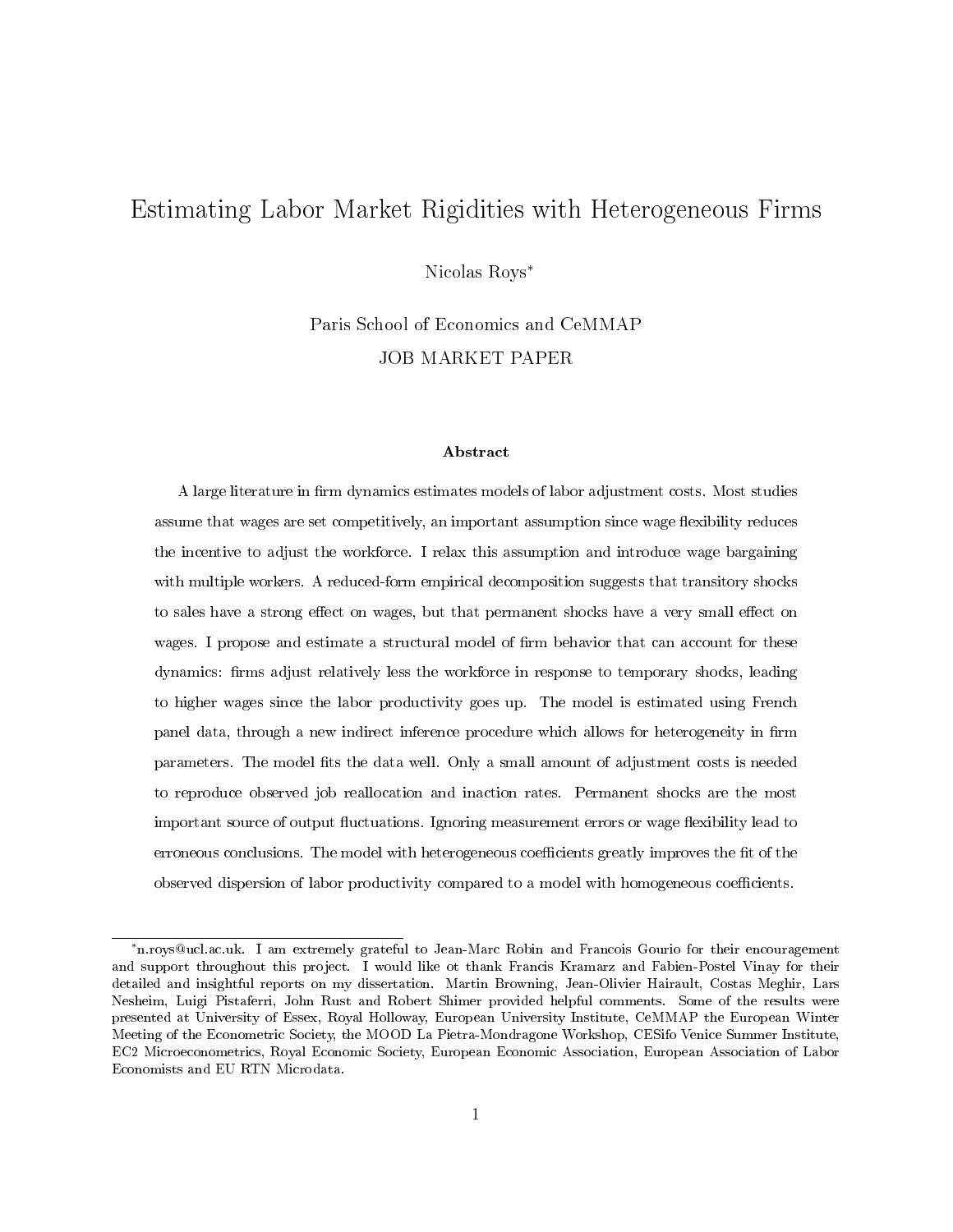## 1 Introduction

The analysis of data on individual firms reveals enormous amount of heterogeneity in firm-level productivity and the importance of idiosyncratic shocks. Davis and Haltiwanger (1999) document that while over 10% of existing jobs are destroyed each year, approximately the same amount is created within the same year. More recently, Hsieh and Klenow  $(2009)$  find that equalizing the marginal productivity of labor and capital across plants would boost aggregate total factor productivity by around  $30 - 40\%$  in the U.S. manufacturing sector and even more in China or India. These results suggest we should study in more details the impediments to reallocation of resources from high to low productivity  $\text{firms}^1$ . The main impediments are adjustment costs. These costs may be technological, e.g. reduced efficiency during the period of adjustment, or they may be institutional, such as employment protection legislation.

While there is a substantial literature studying labor adjustment costs, most of this literature assumes that wages are not linked to idiosyncratic shocks. This is a critical assumption, since as noted by Bertola and Rogerson (1997) wage flexibility can reduce the incentives to adjust the workforce. Wages are only partially flexible because of regulations such as the minimum wage. because of union bargaining power and because firms provide some insurance to their workers.<sup>2</sup>

Besides the role of the relative flexibility of employment and wages, firms face both permanent and transitory shocks to business conditions and may well adopt different strategies depending on the persistence of the shocks.

As a first step, I conduct a reduced-form analysis using panel data from France. I obtain a new and surprising finding: transitory shocks to output have a strong effect on wages while permanent shocks have a very small effect on wages. To explain these patterns, I introduce and estimate a model which combines imperfect wage flexibility, standard labor adjustment costs, and permanent and transitory shocks. Wages are determined through Nash bargainning with multiple workers (modeled as in Stole and Zwiebel (1996)).

 $1$ This is related to the process of creative destruction. This concept attributed to Schumpeter (1942) refers to the incessant product and process innovation mechanism by which new production units replace outdated ones.

<sup>&</sup>lt;sup>2</sup>Some degree of risk sharing is certainly efficient but there are many rationales for partial insurance and not full insurance. Notably, financial constraints prevent firms from fully diversifying their risks. Unobservability of effort is another obstacle (see Holmstrom and Milgrom (1987)).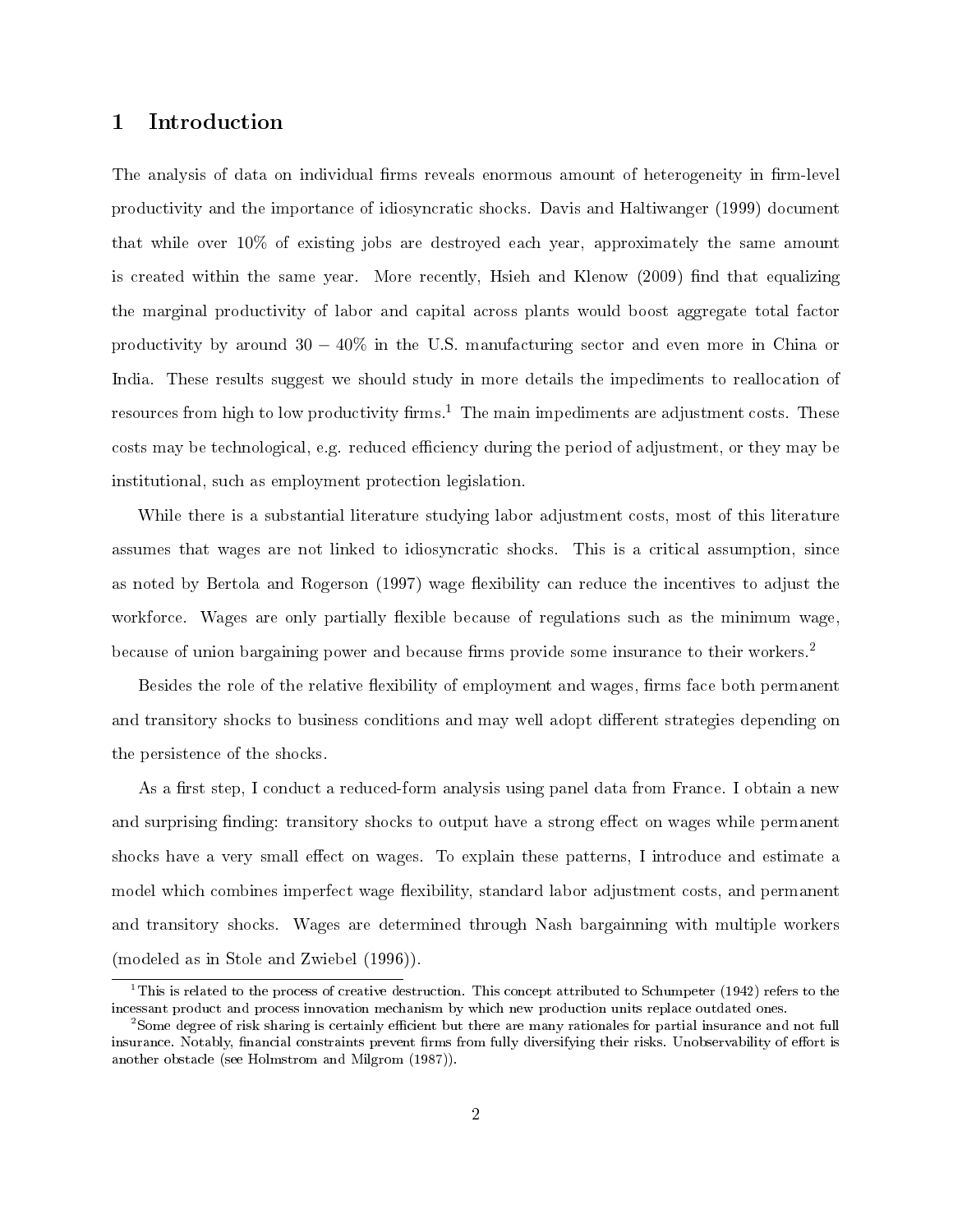The intuition for the observed dynamics is the following. A transitory shock only changes today's profits while a permanent shock changes both today's profits and expected future profits. The benefits of creating or destroying jobs following a transitory shock are on average small. Because of adjustment costs, the firm then decides not to create or destroy many jobs. As a result, wages change in reaction to the change in labor productivity. Permanent shocks lead to larger employment changes. Since there are decreasing returns to labor, the variations of labor productivity and thus the variations of wages are smaller for a permanent shock compared to a transitory shock of the same magnitude.

To assess this explanation quantitatively, I estimate the structural parameters, i.e. labor adjustments costs, worker bargaining power and the sources of dispersion of observed variables. Adjustment costs are used in many fields of economics to explain a wide range of facts.<sup>3</sup> In these models, the calibration procedure uses some measure of dismissal costs to assign values to adjustment costs parameters.<sup>4</sup> However, this practice is not entirely satisfactory because adjustment costs have an implicit component that is intrinsically difficult to measure (Hamermesh and Pfann  $(1996)$ ) and because in most countries there exists many regulations $^5$  that can hardly be summarized by dismissal costs. And indeed the estimation results points out that relatively modest adjustment costs (less than a month of wages) can reproduce the data well which conflicts with the perceived sclerosis of the French labor market.

The estimated model allows for many sources of dispersion of observed variables, namely, permanent shocks, transitory shocks, measurement errors, adjustment costs and firm-specific coefficients. Allowing for firm-specific coefficients is a technical contribution of this paper which develop an estimation framework that allows firms to be heterogeneous ex-ante and ex-post. Heterogeneity ex-post comes from idiosyncratic shocks. Heterogeneity ex-ante means firm-specific coefficients. This is natural because in reality, different firms have different degrees of return to scale, face different levels of competition and pay different wages. To be tractable, I use a finite number of types. I consider

 $3A$  non-exhaustive list includes the behavior of gross job flows and aggregate employment over the business cycle (Campbell and Fisher (2000), Veracierto (2008)), the impact of firing costs on productivity and employment (Bentolila and Bertola (1990), Hopenhayn and Rogerson (1993)), the micro-foundations of aggregate employment adjustment (King and Thomas (2006)).

<sup>&</sup>lt;sup>4</sup>Measures of dismissal costs are reported for example in Heckman et al. (2000).

<sup>&</sup>lt;sup>5</sup>See Appendix A for a concise description of labor market institutions in France.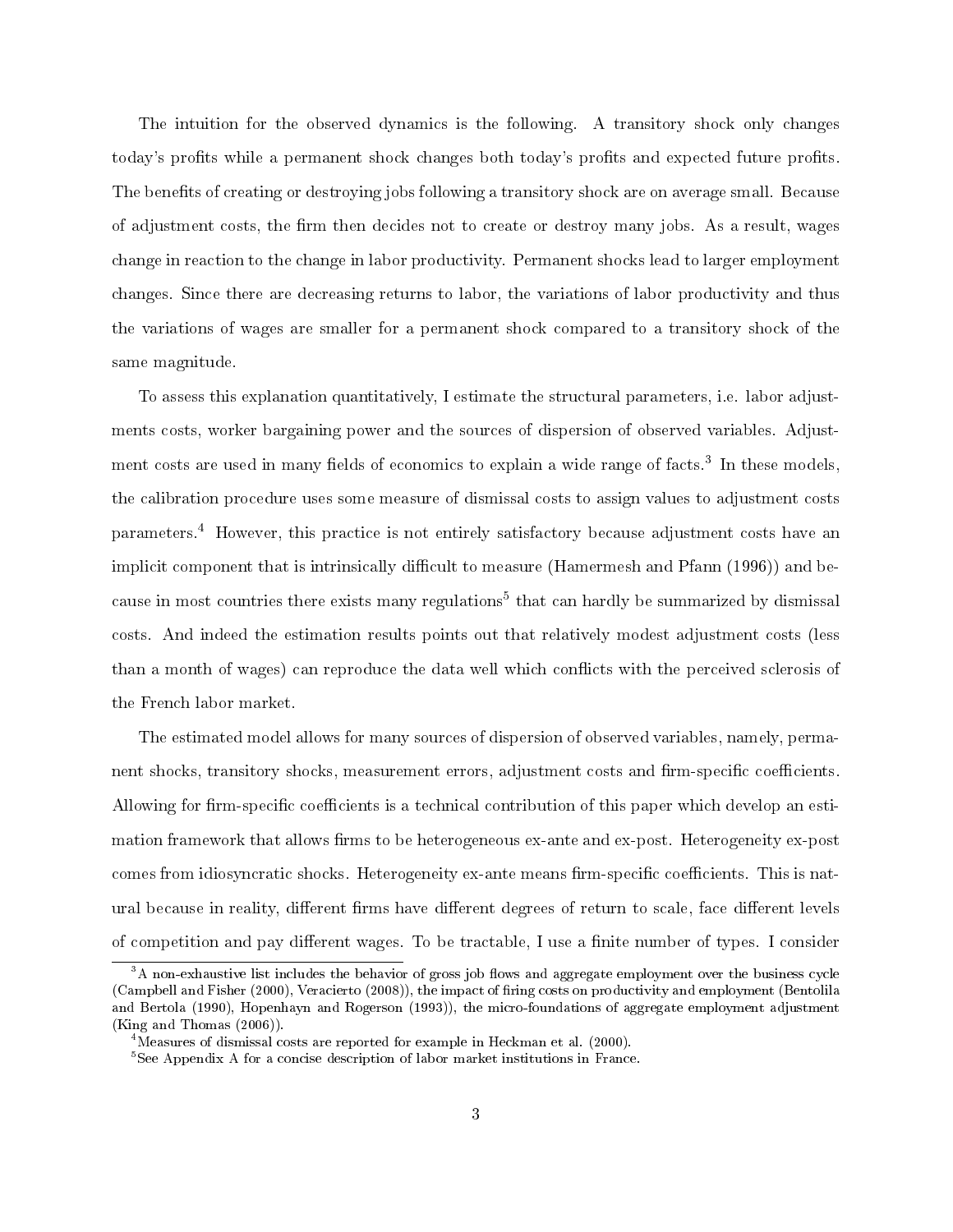an indirect inference estimator where unobserved heterogeneity is introduced in the auxiliary model via finite mixture modelling.

A key motivation for allowing for many sources of heterogeneity is the observed large dispersion in the average product of labor. In my dataset, the variance of the log productivity of labor is equal to  $0.16$ .<sup>6</sup> Also, the between-firms differences account for three and a half as much dispersion as within-firms differences. I find that the estimated model with homogeneous coefficients can fit relatively well the within-firms variance of labor productivity, output and wages. However it cannot account for the between-firms variance in labor productivity. I then show that introducing 3-types of firms each using a different technology improves the capacity of the model to fit the between-firms variance in labor productivity.

Connections with Existing Literature The estimation of a structural model of labor demand dynamics links with the work of Cooper et al. (2005), Rota (2004) and Aguirregabiria and Alonso-Borrego (2009). Cooper et al. (2005) conclude that the quadratic adjustment cost model is unable to generate the observed negative correlation of hours and employment growth at the plant level while non-convex adjustment costs do. Rota  $(2004)$  estimates a labor demand model with fixed costs using Hotz and Miller (1993)'s estimator. Aguirregabiria and Alonso-Borrego (2009) focus on the impact of a reform of fixed-term contract. Some empirical papers investigate the relationship between wages and profits<sup>7</sup> but none of them consider this question simultaneously with that of employment flexibility.

Most models of firm dynamics so far have neglected the distinction between less and more persistent variations in firm productivity and it is customary to assume that firm productivity follows a stationary autoregressive process of order one. Despite the presence of some descriptive studies<sup>8</sup>, with the exception of Gourio (2008) who focuses on investment, there are no other structural models. This contrasts with the various dynamic models for individual workers that have been proposed in the earnings dynamics literature.<sup>9</sup>

 ${}^{6}$ This number is smaller than the variance in the entire economy because the data-set does not include entry and exit and because I focus on the manufacturing sector and firms with a size of between 100 and 500 employees.

 $7$ See Guiso et al. (2005) for example.

 $8$ For example, Franco and Philippon (2007) document the importance of permanent shocks for firm dynamics.

<sup>9</sup>See McCurdy (1982); Abowd and Card (1989); Meghir and Pistaferri (2004); Blundell et al. (2008).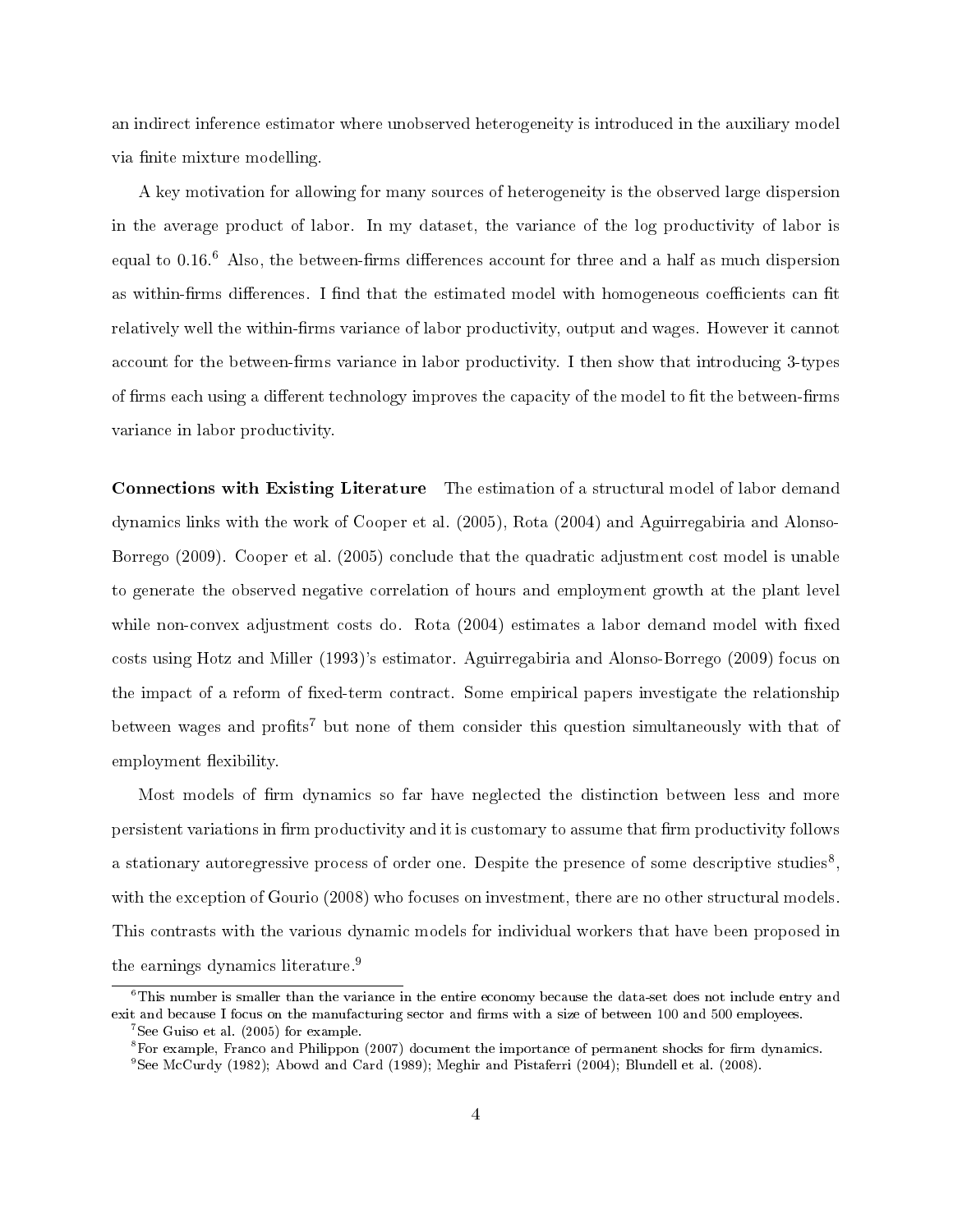The wage setting mechanism is borrowed from Stole and Zwiebel (1996), which generalizes the Nash bargainning solution to a setting with downward-sloping labor demand. This has recently been used in a similar context by Elsby and Michaels (2008) and Fujita and Nakajima (2009). However, these papers focus on aggregate shocks and the unemployment-volatility puzzle. I focus on the impact of idiosyncratic shocks and productivity dispersion and estimate the model, while they use calibration.

Finally, this paper relates to the literature on productivity dispersion. Bartelsman et al. (2006) report that the variance of labor productivity ranges from 0.3 to 1 across countries. Midrigan and Xu (2009) calibrate a model of firm dynamics with capital adjustment costs, financing frictions and uninsurable investment risk. They conclude that none of the aformentionned features can explain the dispersion of firm productivity. This paper shows that the introduction of firm-specific coefficients improves the capacity of the model to fit the between-firm variance of log labor productivity.

**Organization of the Paper** The remaining of the paper proceeds as follows. Section 2 conducts a reduced-form empirical investigation. Section 3 develops the theoretical framework. Section 4 solves the model numerically and examine the impact of transitory and permanent shocks. Section 5 provides sufficient conditions for parametric identification of the model. Section 6 develops the methodology for the structural estimation of the parameters. Section 7 presents the results of the structural estimation. Finally, Section 8 concludes.

## 2 Data

The data used is the BRN (Real Normal Profits). The BRN declarations are completed annually by firms with a turnover of more than 3.5 million francs (1992 threshold) liable for income tax in respect of BIC (Industrial and Commercial Profits). The BIC correspond to the profits declared by firms whose commercial, industrial or craft-work activity is carried out for lucrative purposes (60 % of the firms, 94 % of the turnover). The data cover the period 1994-2000. I focus on the manufacturing sector.

I drop firms with a level of employment below 100 employees. This is to avoid the effect of size-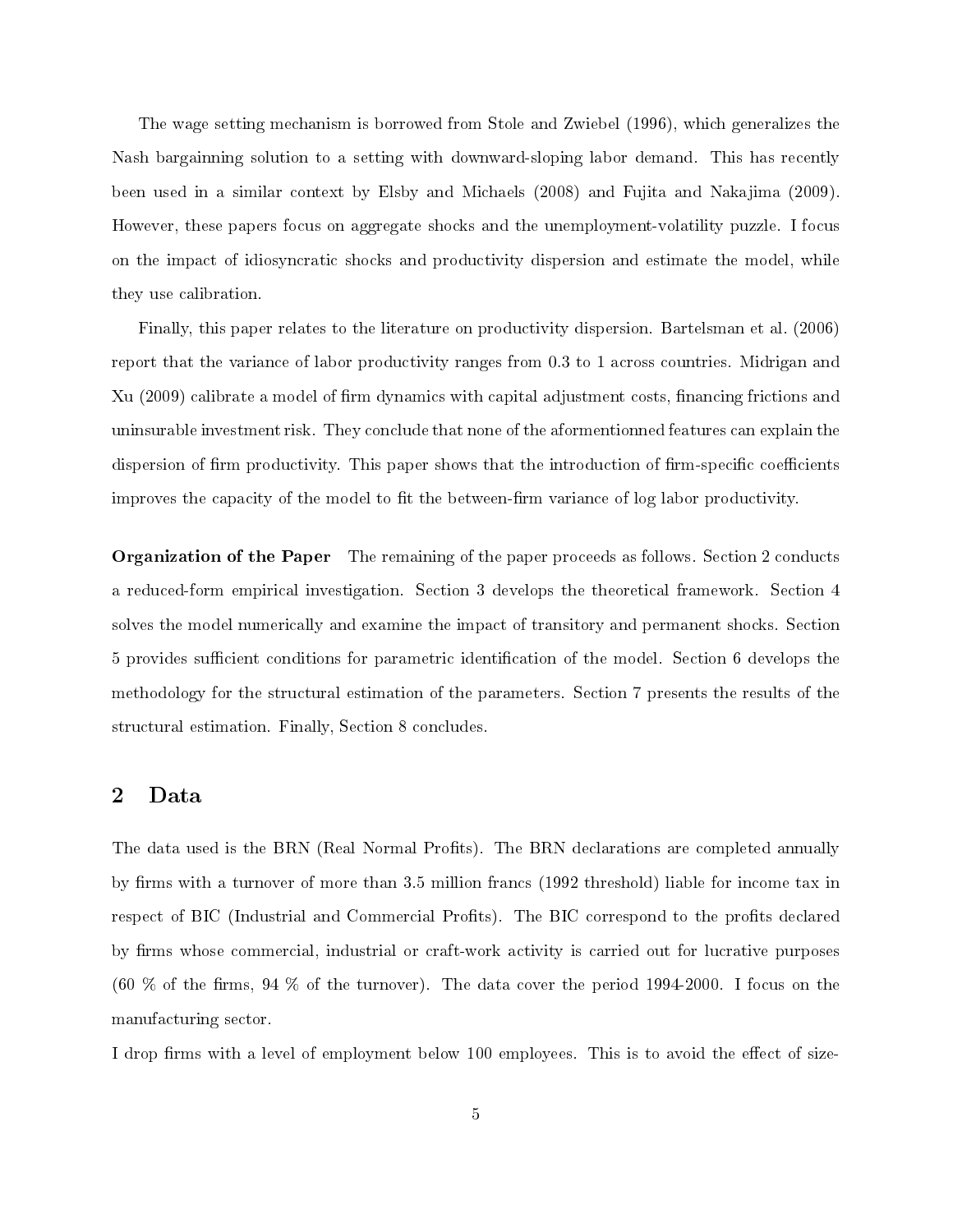

Figure 1: Job Turnover Statistics

dependent policies (especially important when the size of 10 and 50 employees are crossed) which result in threshold effects in labor demand. The empirical strategy cannot accomodate these effects and I leave this for future research. I trimmed all variables at the .99-quantile and the .01-quantile.

Average labor compensation per firm is calculated as the ratio of the total real wage bill and the average number of employees over the year in full-time equivalent.

#### 2.1 Labor Adjustment

Figure 1 plots aggregate yearly rates of job turnover which are computed according to standard definitions (see Davis and Haltiwanger (1999)). As usually found in most industrial countries, aggregate job flows are large within the business cycle. Net employment growth is always much smaller than job creation or destruction.

Figure 2 shows the range of variation of production and employment. Throughout the period, on average, the rate of change in employment was zero or close to zero for about  $15\%$  of the firms. Hence employment growth rates display high spikes around zero, compared to the smooth patterns of sales variations observed. It reveals a considerable stickiness in employment.

Two facts stand out from the distribution of job reallocation: 1. there is a significant amount of relatively small net employment adjustment and 2. these small adjustments are complemented by significant bursts of job creation and destruction: almost 30% of firms either contract or expand employment by more than 10% in a given year.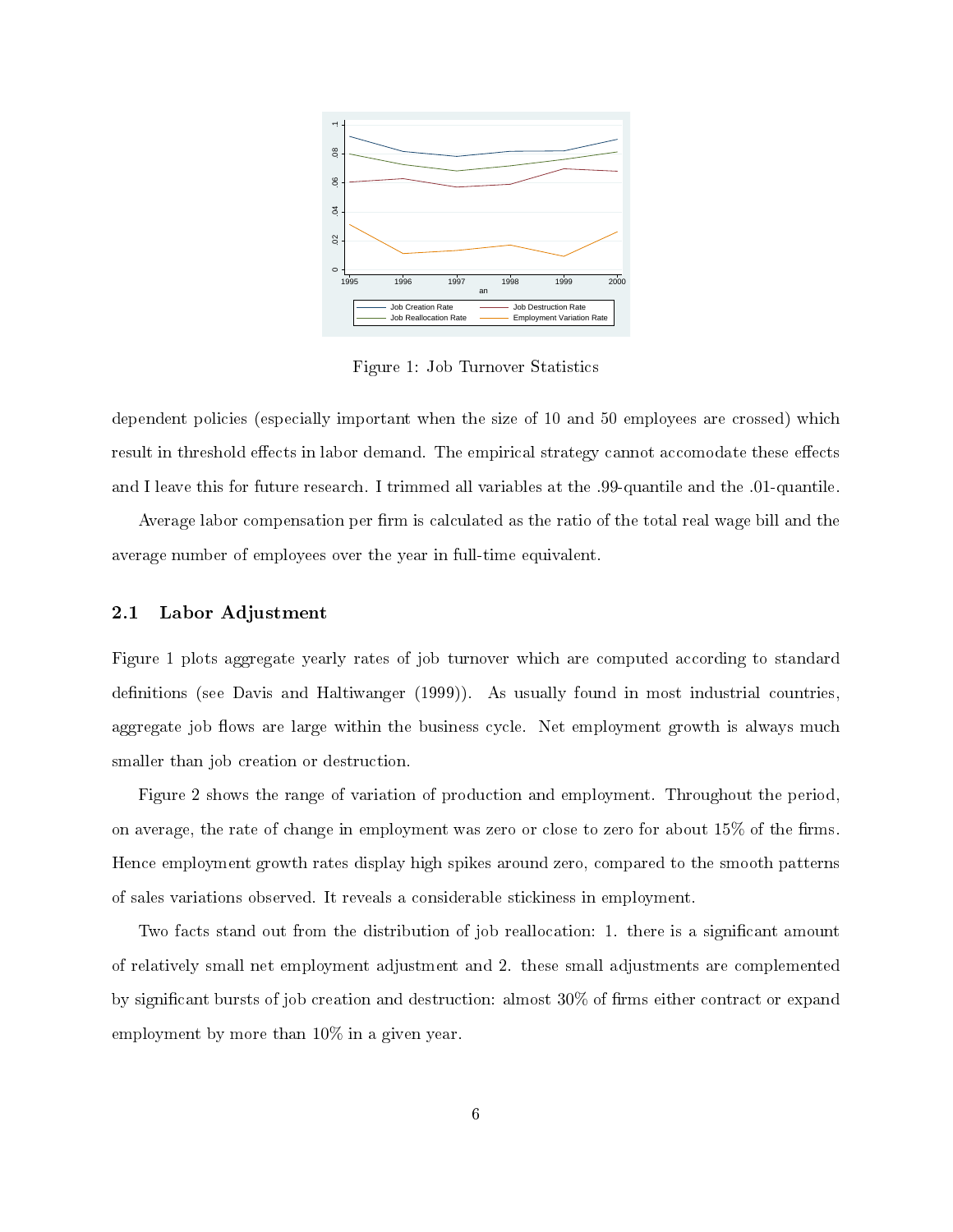

Figure 2: Output and Employment Variation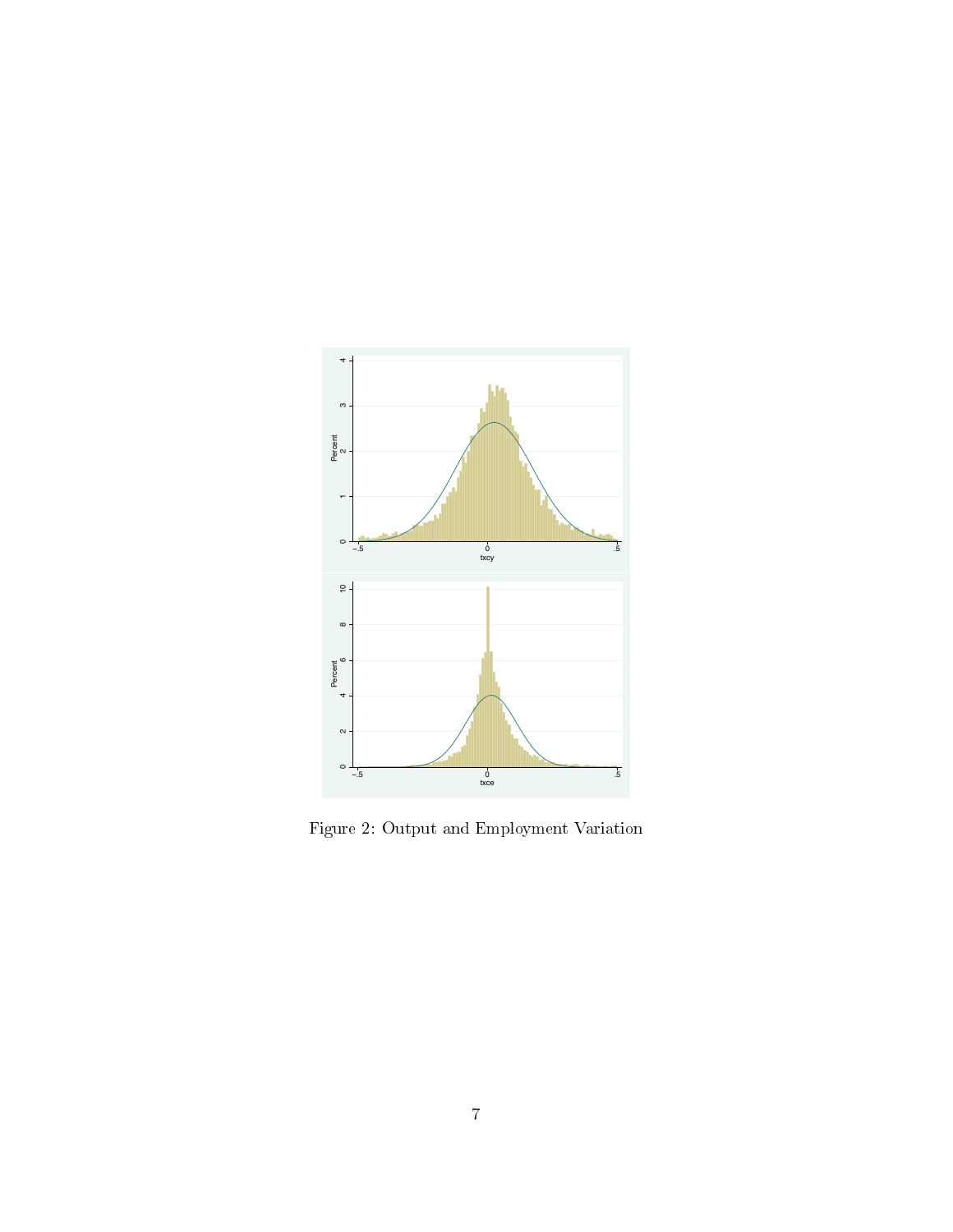#### 2.2 Modelling Shocks: Univariate Series

This section investigates the presence of permanent shocks, measurement errors and transitory shocks for output, employment and wages.

Suppose the logarithm of log value added, employment or wages, say  $\log Y$ , can be decomposed into a permanent component P and mean-reverting transitory component  $\nu$ . The process for each  $firm i$  is

$$
\log Y_{it} = Z_{it}\varphi_t + P_{it} + \nu_{it} \tag{1}
$$

where t indexes time and  $Z$  is a set of characteristics observable. I allow for a calendar year effect.

The permanent  $P_{it}$  follows a martingale process of the form

$$
P_{it} = P_{it-1} + \zeta_{it} \tag{2}
$$

where  $\zeta_{it}$  is serially uncorrelated, and the transitory component  $\nu_{it}$ , follows an  $MA(q)$  process, where the order  $q$  is to be established empirically:

$$
\nu_{it} = \sum_{j=0}^{q} \theta_j \epsilon_{it-j} \tag{3}
$$

with  $\theta_0 = 1$ . It follows that (unexplained) growth is

$$
\Delta y_{it} = \zeta_{it} + \Delta \nu_{it} \tag{4}
$$

where  $y_{it} = \log Y_{it} - Z_{it} \varphi_t$  denotes the log of the variable net of predictable individual components.

Assume that  $\zeta_{it}$  and  $\nu_{it}$  are uncorrelated at all leads and lags.

Assume stationarity. The parameters to estimate are  $\sigma_{\zeta}^2, \sigma_{\epsilon}^2, q, \theta_1, \cdots, \theta_q$ .

If  $\nu$  is an  $MA(q)$  process,  $cov(\Delta \nu_t, \Delta \nu_{t+s})$  is zero whenever  $s \geq q+1$ . Then those covariances identifies  $q, \theta_1, \cdots, \theta_q$  and  $\sigma_{\epsilon}^2$ .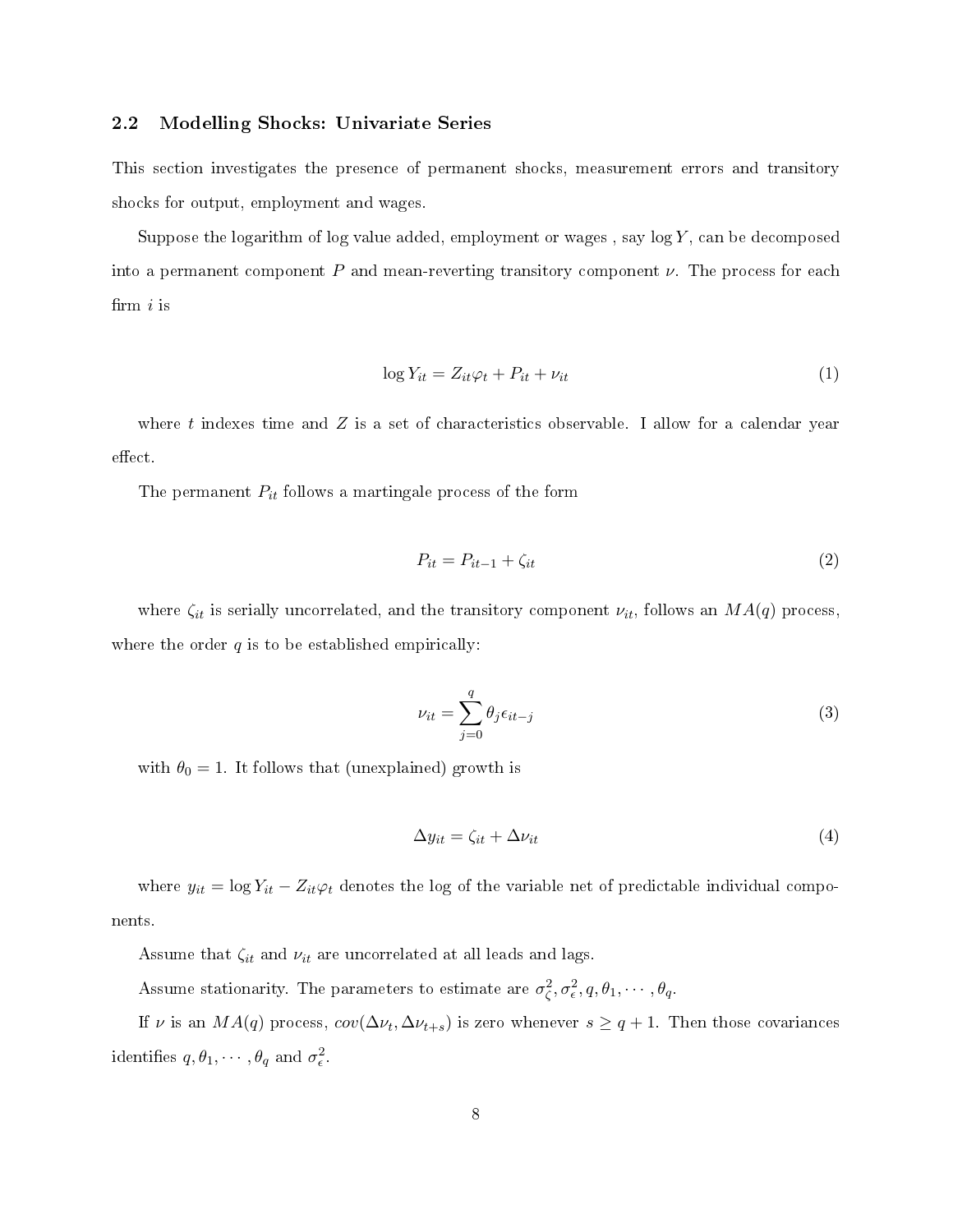| Variables | Order | Estimate  | $p$ -value |
|-----------|-------|-----------|------------|
| Output    |       | 0.0414    |            |
|           |       | $-0.0047$ |            |
|           | 2     | $-0.0009$ | .1223      |
| Wage      |       | 0.0120    |            |
|           |       | $-0.0047$ |            |
|           |       | $-0.0003$ | 0.6411     |

Table 1: Test of the Hypothesis of Zero Autocovariances

The key moment condition that identifies the variance of the permanent shock is:

$$
E\left[\Delta y_t \left(\sum_{j=-(1+q)}^{(1+q)} \Delta y_{t+j}\right)\right] = \sigma_{\zeta}^2 \tag{5}
$$

It has been derived for the first time by Meghir and Pistaferri  $(2004)$ . This exploits the structure of the  $MA$  process to cancel terms out. Identification of  $\sigma_{\zeta}^2$  rests on the idea that the variance of the variable growth coincides with the variance of the innovation to the permanent component, after removing the contribution of the mean revering component.

To describe the structure of transitory shocks, I estimate the autocovariances of  $\Delta y_{it}$  using standard methods (Abowd and Card (1989)). The test statistic equals squared-autocovariance divided by their respective variance. It is distrbuted as a Chi-Square with a degree of freedom equal to the number of time periods available for estimation. Table 1 reports the estimated autocovariances up to order two along with the test of zero restrictions for the null hypothesis that  $cov(\Delta y_t, \Delta \nu_{t+s}) =$ 0 with  $1 \leq s \leq 2$ .

Residuals wages and outputs growth rates appear only correlated up to the first order. Autocovariances at the second order and beyond are small and statistically insignicant or of boderline significance. The statistical implication is that  $q = 0$ . Then for both wage and output the transitory component follows a  $MA(0)$ : it is i.i.d.

To test for the absence of permanent shocks, the test statistic is equal to the pooled estimate of the variance of the permanent shock divided by its standard error. It is asymptotically (for large  $N$ ) distributed standard normal. The standard error is computed using the block bootstrap procedure (see Hall and Horrowitz (1996)). In this way I account for serial correlation of arbritrary form,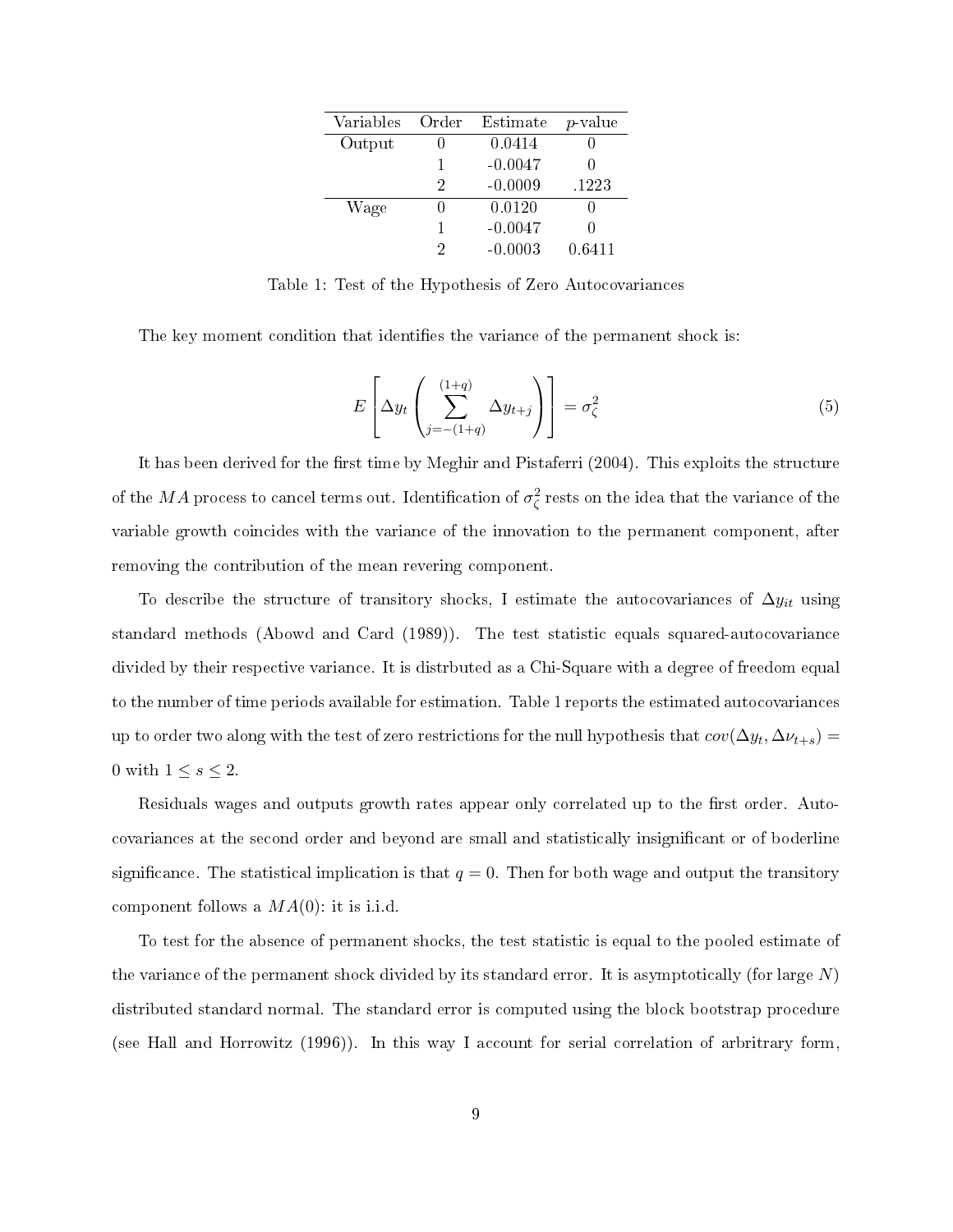|                        | Output   | Wage     |
|------------------------|----------|----------|
| Pooled Estimate        | 0.0294   | 0.0015   |
|                        | (0.0010) | (0.0002) |
| Variance Decomposition |          |          |
| Permanent              | 75.77%   | 13.76%   |
| Transitory             | 24.23%   | 86.24%   |

Table 2: Permanent Shock

heteroskedasticity, as well as for the use of pre-estimated residuals.

The results are reported in Table 2. The variance of the permanent shock is estimated to be .0294 (with a bootstrap standard error of .0010) for output, and .0015 (with a bootstrap standard error of .0002) for wages. The hypothesis of no permanent shock is strongly rejected in both case.

#### 2.3 Joint Dynamics of Output and Wages

Building on the previous section (unexplained) growth of output is

$$
\Delta y_{it} = \zeta_{it}^y + \Delta \nu_{it}^y + \Delta r_{it}^y \tag{6}
$$

Assume (unexplained) growth of wage is

$$
\Delta w_{it} = \tau_1 \zeta_{it}^y + \tau_2 \Delta \zeta_{it}^y + \phi \Delta \nu_{it}^y + \Delta r_{it}^w + \zeta_{it}^w \tag{7}
$$

where  $\zeta_{it}^w$  is a permanent wage shock independent of output,  $r_{it}^w$  is wage measurement error, permanent productivity shocks  $\zeta_{it}^y$  have a permanent (transitory) impact on wage with a loading factor of  $\tau_1(\tau_2)$ , transitory productivity shocks  $\nu_{it}^y$  have an impact on wage with a loading factor of  $\phi \in [0,1]$ . Theoretical Moments are derived in Appendix B.

It is possible to point identify  $\sigma_{\zeta^y}^2, \sigma_{\zeta^w}^2, \tau_1$  and  $\tau_2$ :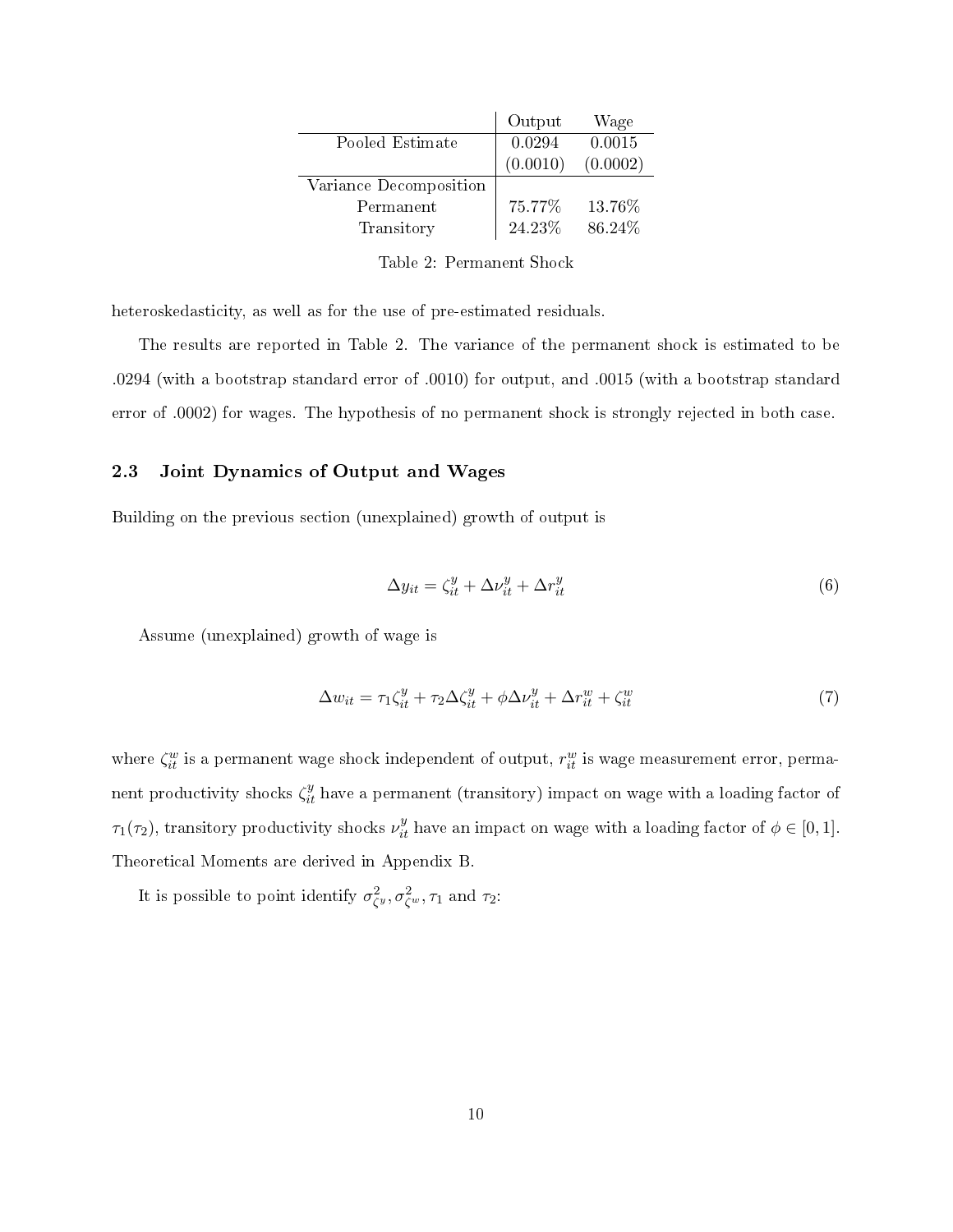$$
\sigma_{\zeta y}^2 = E\left[\Delta y_t(\Delta y_{t-1} + \Delta y_t + \Delta y_{t+1})\right]
$$
\n
$$
\tau_1 = \frac{E\left[\Delta w_t(\Delta y_{t-1} + \Delta y_t + \Delta y_{t+1})\right]}{E\left[\Delta y_t(\Delta y_{t-1} + \Delta y_t + \Delta y_{t+1})\right]}
$$
\n
$$
\tau_2 = \frac{E(\Delta w_t \Delta y_{t+1}) - E(\Delta w_{t+1} \Delta y_t)}{E\left[\Delta y_t(\Delta y_{t-1} + \Delta y_t + \Delta y_{t+1})\right]}
$$
\n
$$
\sigma_{\zeta w}^2 = E\left[\Delta w_t(\Delta w_{t-1} + \Delta w_t + \Delta w_{t+1})\right] - \tau_2^2 \sigma_{\zeta y}^2
$$

It is not possible to separately identify measurement error in output from transitory shock to ouput. Only the sum is identified:

$$
\sigma_{\nu y}^2 + \sigma_{r y}^2 = -E(\Delta y_t \Delta y_{t+1})
$$

 $\phi$  is not point-identified. A lower bound is:

$$
\begin{array}{rcl}\n\phi & \geq & \frac{E(\Delta w_t \Delta y_{t+1})}{E(\Delta y_t \Delta y_{t+1})} \\
& = & \phi \frac{\sigma_{\nu}^2}{\sigma_{\nu}^2 + \sigma_{\nu}^2}\n\end{array}
$$

Table 3 displays the pooled estimate and the equally weighted minimum distance (EWMD) estimate. It also displays the variance decomposition of wage growth. The estimate of  $\tau_1$  and  $\tau_2$  are economically small (0.0076 and 0.0155) and not statistically significant. The hypothesis of insensitivity of wages to permanent output shock cannot be rejected. Conversely, wages strongly respond to transitory shock to value added. Because of the presence of measurement error, I can only provide a lower bound at that stage. But the effect is larger than 57%.

To check the robustness of the result, I perform a similar decomposition using labor productivity instead of output. Table 4 reports the results.

The impact of transitory shock to productivity on wage is estimated to be larger than 0.4290.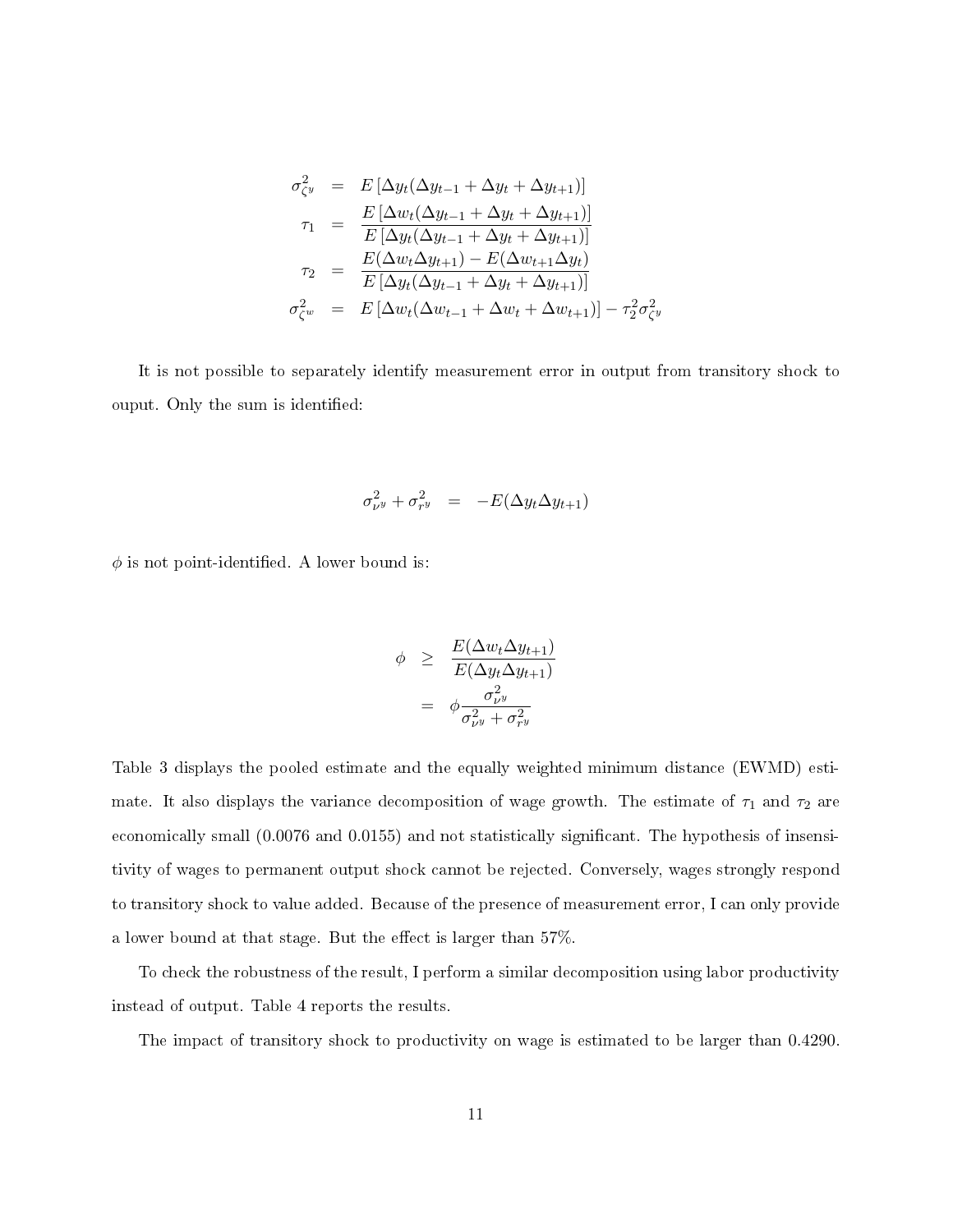| Estimate |                                                                                                              |                        |                      |
|----------|--------------------------------------------------------------------------------------------------------------|------------------------|----------------------|
|          | $\tau_1$                                                                                                     | $\tau$ <sub>2</sub>    | $\phi$ (lower bound) |
| Pooled   | 0.0076                                                                                                       | 0.0155                 | 0.5708               |
|          | (0.0101)                                                                                                     | (0.0105)               | (0.0713)             |
| EWMD     | 0.0073                                                                                                       | 0.0161                 |                      |
|          | (0.0106)                                                                                                     | (0.0108)               |                      |
|          |                                                                                                              | Variance Decomposition |                      |
|          | $\tau_1^2 \sigma_{\zeta y}^2 + 2 \tau_2^2 \sigma_{\zeta y}^2 \quad \phi^2 \sigma_{\nu y}^2 + \sigma_{r w}^2$ |                        | $\sigma_{\ell w}^2$  |
|          | 0.15%                                                                                                        | 86.38%                 | 13.47%               |

Table 3: Joint Dynamics of Wage and Output

| Estimate    |                                                                                                              |                        |                      |  |
|-------------|--------------------------------------------------------------------------------------------------------------|------------------------|----------------------|--|
|             | T <sub>1</sub>                                                                                               | $\tau$ <sub>2</sub>    | $\phi$ (lower bound) |  |
| Pooled      | 0.0975                                                                                                       | 0.0227                 | 0.4290               |  |
|             | (0.0147)                                                                                                     | (0.0141)               | (0.0288)             |  |
| <b>EWMD</b> | 0.0967                                                                                                       | 0.0228                 |                      |  |
|             | (0.0146)                                                                                                     | (0.0141)               |                      |  |
|             |                                                                                                              |                        |                      |  |
|             |                                                                                                              | Variance Decomposition |                      |  |
|             | $\tau_1^2 \sigma_{\zeta y}^2 + 2 \tau_2^2 \sigma_{\zeta y}^2 \quad \phi^2 \sigma_{\nu y}^2 + \sigma_{r w}^2$ |                        | $\sim w$             |  |
|             | $1.5\%$                                                                                                      | 85.2%                  | 13.3%                |  |

Table 4: Joint Dynamics of Wage and Labor Productivity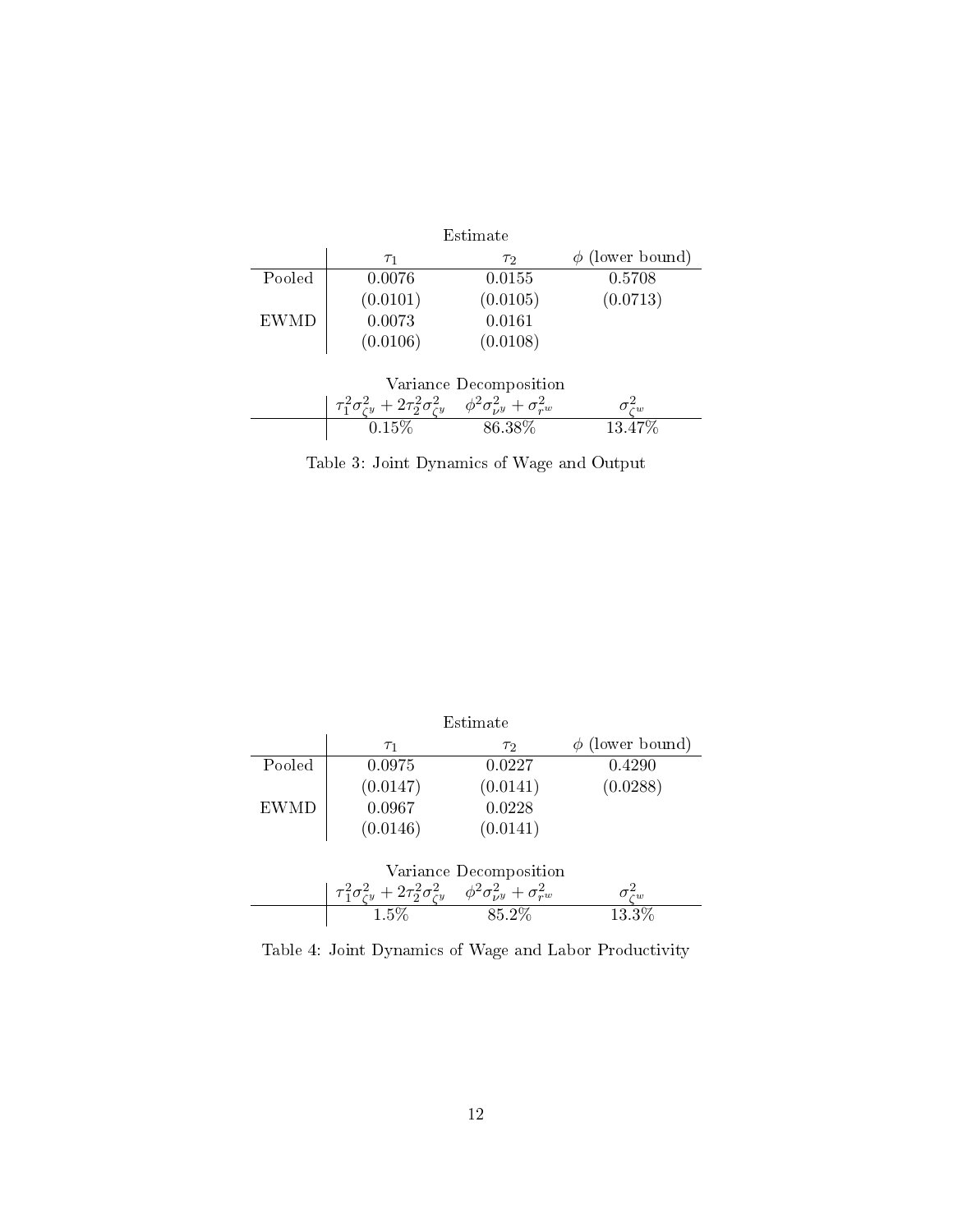|                                                        | Data   |
|--------------------------------------------------------|--------|
| Pooled Variance of Log Productivity                    | 0.1670 |
| $90th$ -Productivity<br>$\overline{10th-Productivity}$ | 3.2529 |
| Within-Time Variance of Log Productivity               | 0.0008 |
| Between Firm Variance of Log Productivity              | 0.1291 |
| Within-Firm Variance of Log Productivity               | 0.0372 |

Table 5: Dispersion of Labor Productivity

Regarding permanent shocks, the coefficients are now significant and have a larger economic level. Yet, the transmission of permanent output shock to wage only explains 1.5% of the variance of wage growth.

#### 2.4 Firm Heterogeneity

Table 5 documents the dispersion in labor productivity. When I pool all firm-year observations, the variance of the average product of labor is equal to 0.16. The ratio of the labor productivity of the 90th centile producer to the 10th centile producer is about 2.45. Hence the 90th centile producer is more than twice more productive that the 10th centile producer.

I next decompose the dispersion in the log of average product of labor into temporal variation, between-firm variation (that remain constant over time) within-firm variation (that vary over time and units) effects. I consider a simple variance components model of the form:

$$
\log p_{it} = \mu + \varphi_t + \eta_i + \nu_{it}
$$

where  $\mu$  is an intercept,  $\varphi_t \sim I.I.D(0, \sigma_{\varphi}^2), \eta_i \sim I.I.D(0, \sigma_{\eta}^2), \nu_{it} \sim I.I.D(0, \sigma_{\eta}^2),$  and  $\varphi_t, \eta_i$  and  $\nu_{it}$  are independent of each other. The total variance of log  $p_{it}$  is given by  $\sigma_{\varphi}^2 + \sigma_{\eta}^2 + \sigma_{\nu}^2$ .  $\sigma_{\varphi}^2$ corresponds to differences that remain constant over unit (aggregate shocks),  $\sigma_{\eta}^2$  corresponds to differences that remain constant over time (permanent differences between firms),  $\sigma_{\nu}^2$  are differences that vary randomly over time and units (residual variance).

The between-firm variance is estimated to be  $0.1291$ , the within-firm variance is estimated to be 0.0372. Between firm differences in log labor productivity account for three and half as much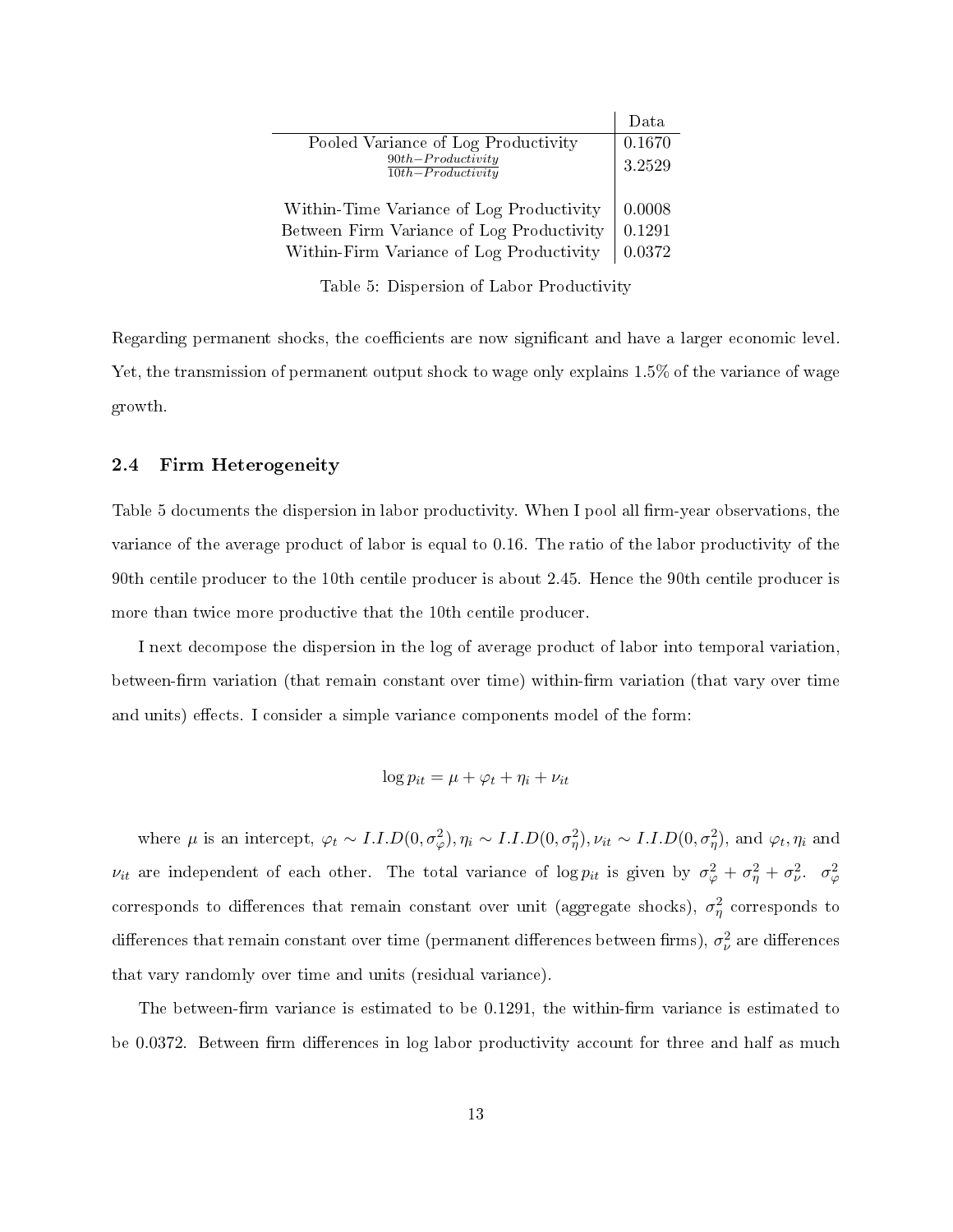dispersion as within firm differences. The aggregate variation in labor productivity is negligible.

## 3 A Model of Labor Demand

The simplest (and widely used) dynamic model of labor demand<sup>10</sup> is a so-called partial adjustment model<sup>11</sup> in which the firm adjust the level of employment (say  $n_t$ ) to a target (say  $n_t^*$ ). Formally,

$$
\log(n_t) - \log(n_{t-1}) = \lambda(\log(n_t^*) - \log(n_{t-1}))
$$
\n(8)

The change in employment is proportional to the difference between the previous level of employment and a target where  $\lambda$  parameterizes how quickly the gap is closed. Hence employment adjusts smoothly and continuously to shocks. The popularity of the quadratic adjustment cost structure reflects it tractability but conflicts with evidence of inactivity and bursts at the firm level. In a seminal paper, Hamermesh (1989) examines monthly data on output and employment between 1983 and 1987 across seven manufacturing plants. For each plant, output fluctuates substantially over the sample. Employment exhibits long periods of constancy broken by infrequent and large jumps at times roughly coinciding with the largest output fluctuations. To mimic these microeconomic facts, I consider a constant cost to create and destroy jobs which is simple but enough to reproduce observed patterns of employment at the firm level.

#### 3.1 Framework

Time is discrete and indexed by  $t$ . Time horizon is infinite. Consider a risk neutral firm that produces an homogeneous good.

Each firm has a production function  $Bn^a$  in productivity B and employment n where others inputs are assumed to be maximized out. The firm faces an iso-elastic demand curve with elasticity  $\eta$ :  $CP^{-\eta}$ . The firm's monopoly power decreases when  $\eta$  rises.

These can be combined into a revenue function:  $BC^{1-\frac{1}{\eta}}n^{a(1-\frac{1}{\eta})}$ . To alleviate notation, I define

 $\frac{10}{10}$ see Hamermesh (1993) and Bond and Reenen (2006) for exhaustive surveys of the literature on, respectively, labor demand and micro-econometric models of investment and employment

 $^{11}$ Sargent (1978) shows that more elaborated version of this model may be derived as the solution to a firm's dynamic profit maximization problem under the assumption that there are quadratic costs of adjusting the workforce.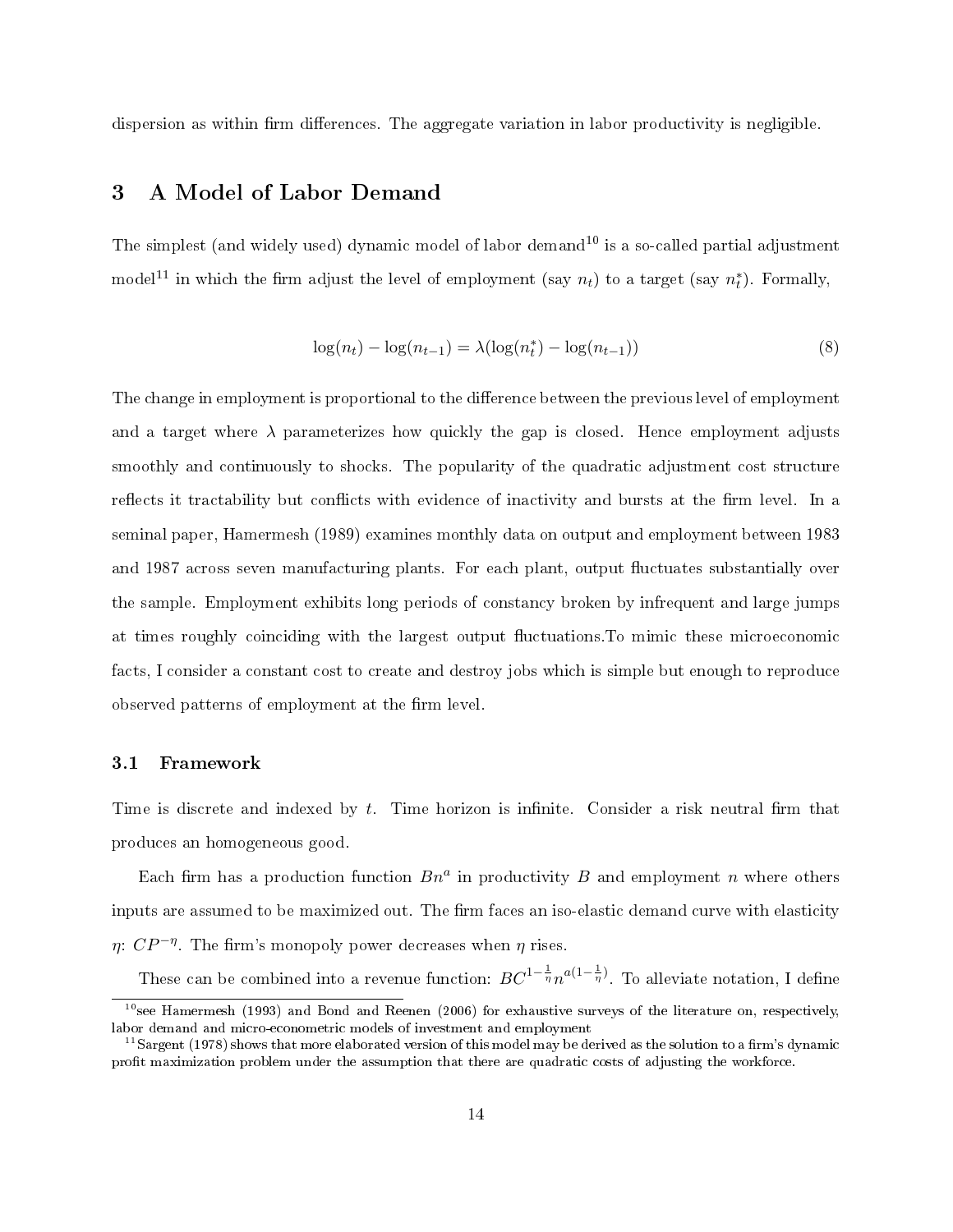$A^{1-\alpha} = BC^{1-\frac{1}{\eta}}$  and  $\alpha = a(1-\frac{1}{n})$  $\frac{1}{\eta}$ ). I add a purely transitory shock to productivity, denoted  $\epsilon^T$ . Combined with the wage function  $w(A, \epsilon^T, n)$ , it gives the following profit function as a function of  $A, \epsilon^T$  and n:

$$
\pi(A, \epsilon^T, n) = \left(e^{\epsilon_t^T} A_t\right)^{1-\alpha} n^{\alpha} - w(A, \epsilon^T, n)n
$$
\n(9)

 $\alpha$  < 1 reflects decreasing returns-to-scale and/or market power. Variations in profitability A could reflect variations in product demands or variations in the productivity of inputs. Thus a firm may have a high productivity because it has market-power and/or because of the higher quality if its production. I do not have information on output prices so that I can not disentangle these two effects.

There is a constant cost  $\bar{c}$  that is paid for every job destroyed and similarily a constant cost  $\bar{c}$  for every job created. I consider net adjustment costs not brut: adjustment costs are associated with job destruction but not with workers flows. Thus adjustment costs here are unrelated to the identity of the workers who fill these positions. This choice is entirely determined by data availability. I do not consider fixed adjustment costs since it creates many technical difficulties (see Roys  $(2007)$ ) and it requires informations on plants (and not firms). I do not consider convex adjustment costs since they generates smoothing which do not appear in the data. The model also assumes no entry or exit. This is for tractability and because I do not have data on entry/exit.

At the beginning of each period. the timing of events is:

- At the beginning of the period, the manager knows his past employment level  $(n_t)$ , current level of profitability  $(A_t)$  and the transitory shock  $\epsilon^T$ .
- Given  $(A, \epsilon^T, n)$  the manager creates or destroys jobs  $(d_t)$  which eventually contribute to current period production.
- Firm and workers bargain over current period wage  $w(A, \epsilon^T, n+d)$
- Production takes place

State variables obey the following laws of motion: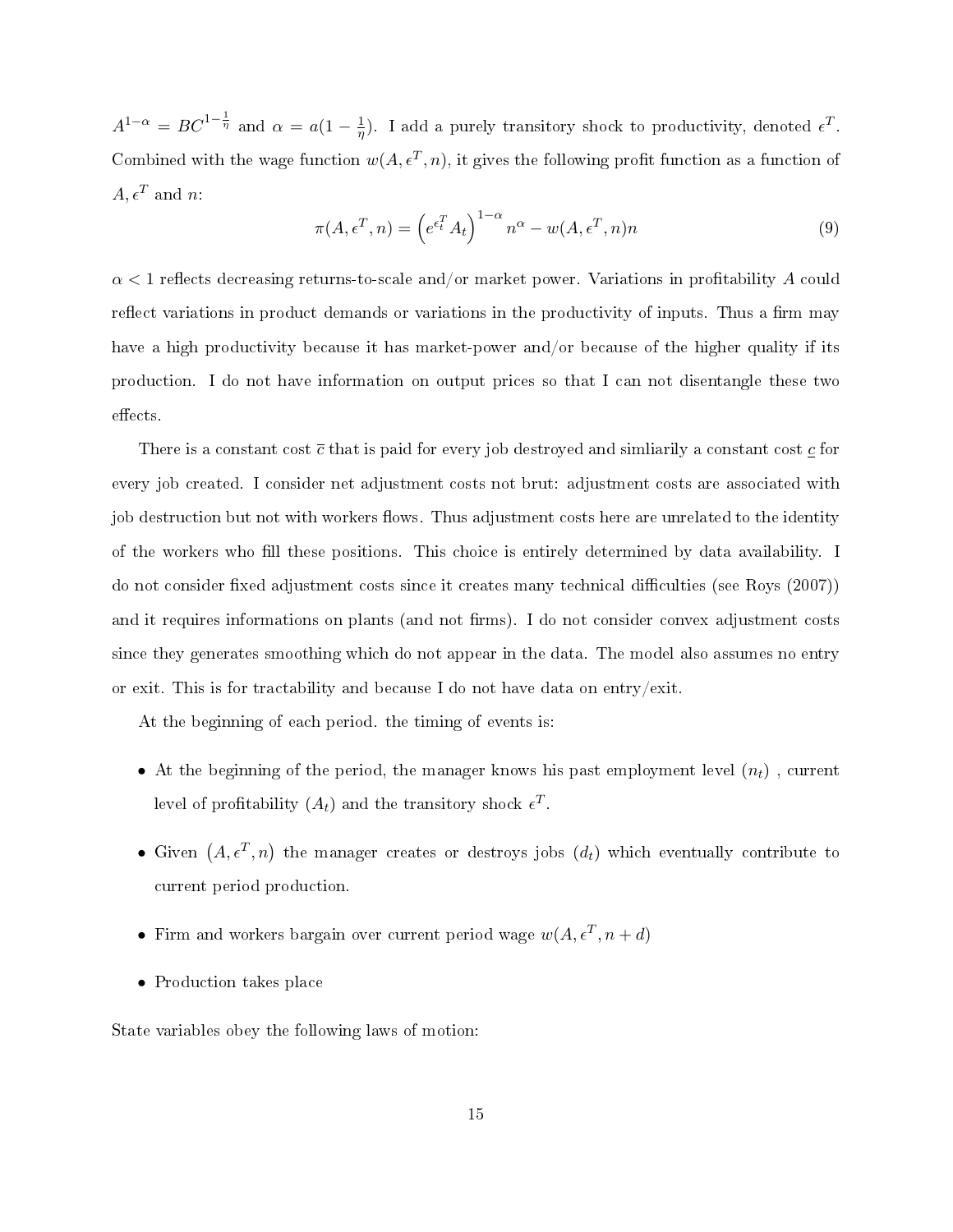$$
\log A_{t+1} = \log A_t + \epsilon_t^P \tag{10}
$$

$$
n_{t+1} = n_t + d_t \tag{11}
$$

The manager problem is to choose a state contingent sequence of employment to maximize the present discounted value of current and future profits. The parameter  $\beta$  represents the rate at which the agent discounts utility at future periods, and it belongs to the interval  $(0, 1)$ . The decision problem of a firm at time  $t$  is to maximize the present discounted value of current and future profits, given the previous level of employment and the current state of the profitability and the transitory shock. Define the value function at period 0,  $V(A_0, n_{-1}, \epsilon_0^T)$  as the present discounted value of current and future profits given initial productivity,  $A_0$ , lagged employment,  $n_{-1}$ , and initial transitory shock,  $\epsilon_0^T$ . It writes:

$$
\sup_{n_t, t \ge 0} E\left\{ \sum_{t=0}^{\infty} \beta^t \left[ \left( e^{\epsilon_t^T} A_t \right)^{1-\alpha} n_t^{\alpha} - w_t (A_t, \epsilon_t^T, n_t) - \underline{c} (n_t - n_{t-1})^+ - \overline{c} (n_t - n_{t-1})^- \right] | A_0, n_{-1} \right\}
$$
(12)

where  $x^+ = x$  if x is positive and zero otherwise and  $x^- = -x$  if x is negative and zero otherwise.

Under regularity conditions described in the appendix,  $V(A, \epsilon^T, n)$  is the unique solution to Bellman's equation:

$$
V(A, \epsilon^T, n) = \max_{d} \left\{ e^{(1-\alpha)\epsilon^T} A^{1-\alpha} (n+d)^{\alpha} - w(A, \epsilon^T, n+d)(n+d) - \underline{c}d^+ - \overline{c}d^- + \beta \int V(Ae^{\epsilon^P}, \epsilon^{T'}, n+d)d\Phi(\epsilon^P, \epsilon^{T'}) \right\}
$$
(13)

#### 3.2 Employment Policy

Given the wage function determined later on and given  $(A, \epsilon^T, n)$ , the optimal choice d must statisfy the first order conditions: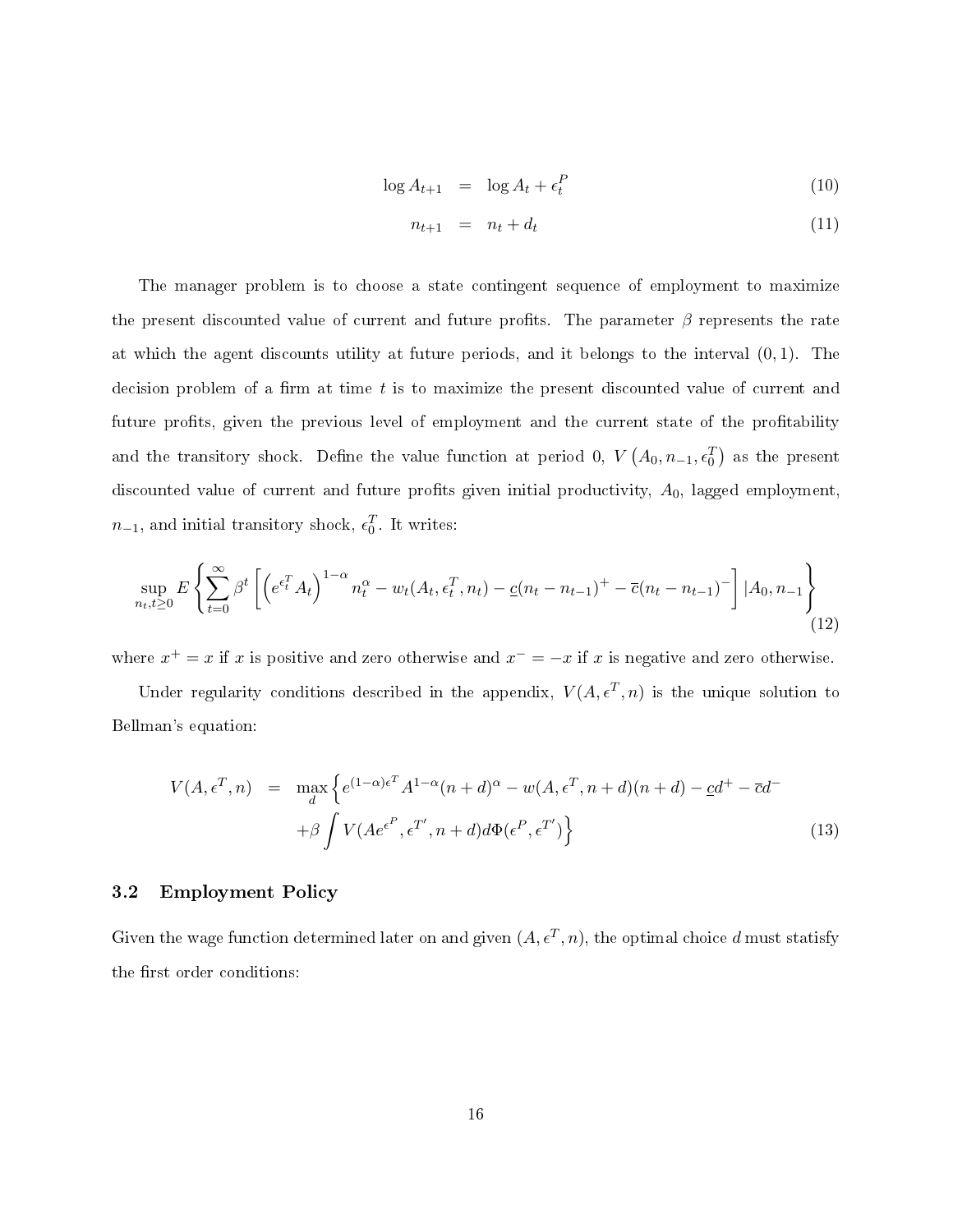$$
\alpha e^{(1-\alpha)\epsilon^T} A^{1-\alpha}(n+d)^{\alpha-1} - w(A, \epsilon^T, n+d) - w_n(A, \epsilon^T, n+d) (n+d) - \underline{c} + \beta E(V_n(Ae^{\epsilon^{P'}}, \epsilon^{T'}, n+d)) \le 0
$$
\n(14)

with equality if  $d > 0$ , and

$$
\alpha e^{(1-\alpha)\epsilon^T} A^{1-\alpha}(n+d)^{\alpha-1} - w(A, \epsilon^T, n+d) - w_n(A, \epsilon^T, n+d) (n+d) + \bar{c} + \beta E(V_n(Ae^{\epsilon^P}, \epsilon^T, n+d)) \le 0
$$
\n(15)

with equality if  $d < 0$ .

The optimal choice for next period employment  $n'(A, \epsilon^T, n)$  given the state  $(A, \epsilon^T, n)$  reads

$$
n'(A, \epsilon^T, n_{-1}) = \begin{cases} \overline{n}(A, \epsilon^T) & \text{if } n_{-1} > \overline{n}(A, \epsilon^T) \\ n_{-1} & \text{if } \underline{n}(A, \epsilon^T) < n_{-1} < \overline{n}(A, \epsilon^T) \\ \underline{n}(A, \epsilon^T) & \text{if } n_{-1} < \underline{n}(A, \epsilon^T) \end{cases}
$$
(16)

where the two targets function  $\overline{n}$  and  $\underline{n}$  are defined as:

$$
\alpha \left( e^{\epsilon^T} A \right)^{1-\alpha} \overline{n} (A, \epsilon^T)^{\alpha-1} + \beta E(V_n(Ae^{\epsilon^P}, \epsilon^T, \overline{n} (A, \epsilon^T)))
$$
  
=  $w(A, \epsilon^T, \overline{n} (A, \epsilon^T)) + w_n(A, \epsilon^T, \overline{n} (A, \epsilon^T)) \overline{n} (A, \epsilon^T) + \overline{c}$   
 $\alpha \left( e^{\epsilon^T} A \right)^{1-\alpha} n(A, \epsilon^T)^{\alpha-1} + \beta E(V(Ae^{\epsilon^P}, \epsilon^T, n(A, \epsilon^T)))$ 

$$
\alpha \left( e^{\epsilon^T} A \right)^{1-\alpha} \underline{n} (A, \epsilon^T)^{\alpha-1} + \beta E(V_n(Ae^{\epsilon^P}, \epsilon^T, \underline{n} (A, \epsilon^T)))
$$
  
= 
$$
w(A, \epsilon^T, \underline{n} (A, \epsilon^T)) + w_n(A, \epsilon^T, \underline{n} (A, \epsilon^T)) \underline{n} (A, \epsilon^T) + \underline{c}
$$

Optimality requires the firm to create and destroy jobs as needed to keep the marginal value of labor in the closed interval  $[-\underline{c}, \overline{c}]$ . The optimal decision rule consists of two targets that verify an Euler equation. If the level of employment at the beginning period lies between the two targets, it is not worth hiring/firing and the firm stays put until the next period. The optimization problem has a sequential nature: 1. choosing a target for employment and 2. whether to hire/ fire or stay put. And there is no smoothing: if the manager decides to adjust, he directly jumps to the target without additional smoothing and independently of lagged employment. Figure 3 plots optimal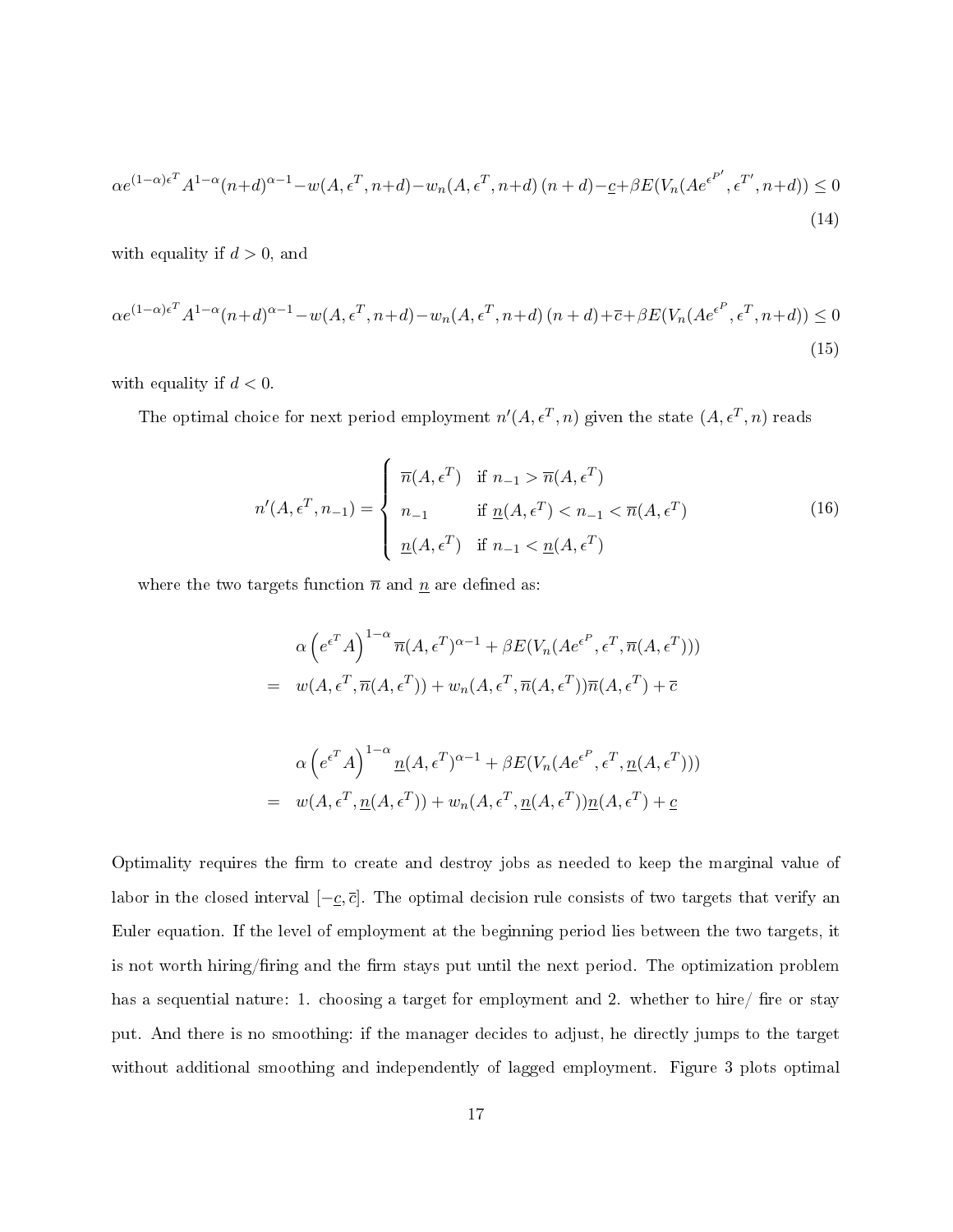employment given shocks.



Figure 3: Optimal Decision rule conditional on Shocks

Labor productivity is higher in expansion than in contraction. This is because the firm is not destroying (creating) as much jobs as it would in a frictionless labor market. This is here not coming from lagging effects of employment.

The effect of adjustment costs on labor productivity is ambiguous. Following a positive (negative) shock, the firm hires (fires) relatively less which lead to a higher (lower) productivity of labor in expansion (recession) period.

#### 3.3 Bargaining and Wage

I adopt the wage bargaining solution of Stole and Zwiebel (1996) which generalizes the Nash solution to a setting with downward-sloped labor demand. This has been used recently in a similar context by Elsby and Michaels (2008) and Fujita and Nakajima (2009). This sub-section borrows from these references.

The firm cannot commit to long term contracts and costless renegotiation takes place every period. Stole and Zwiebel (1996) assume that the current wage is the outcome of a sequence of bilateral negotiations with its employees where each is regarded as the marginal worker. Wages are then the outcome of a Nash bargaining between the firm and its workers over the marginal surplus.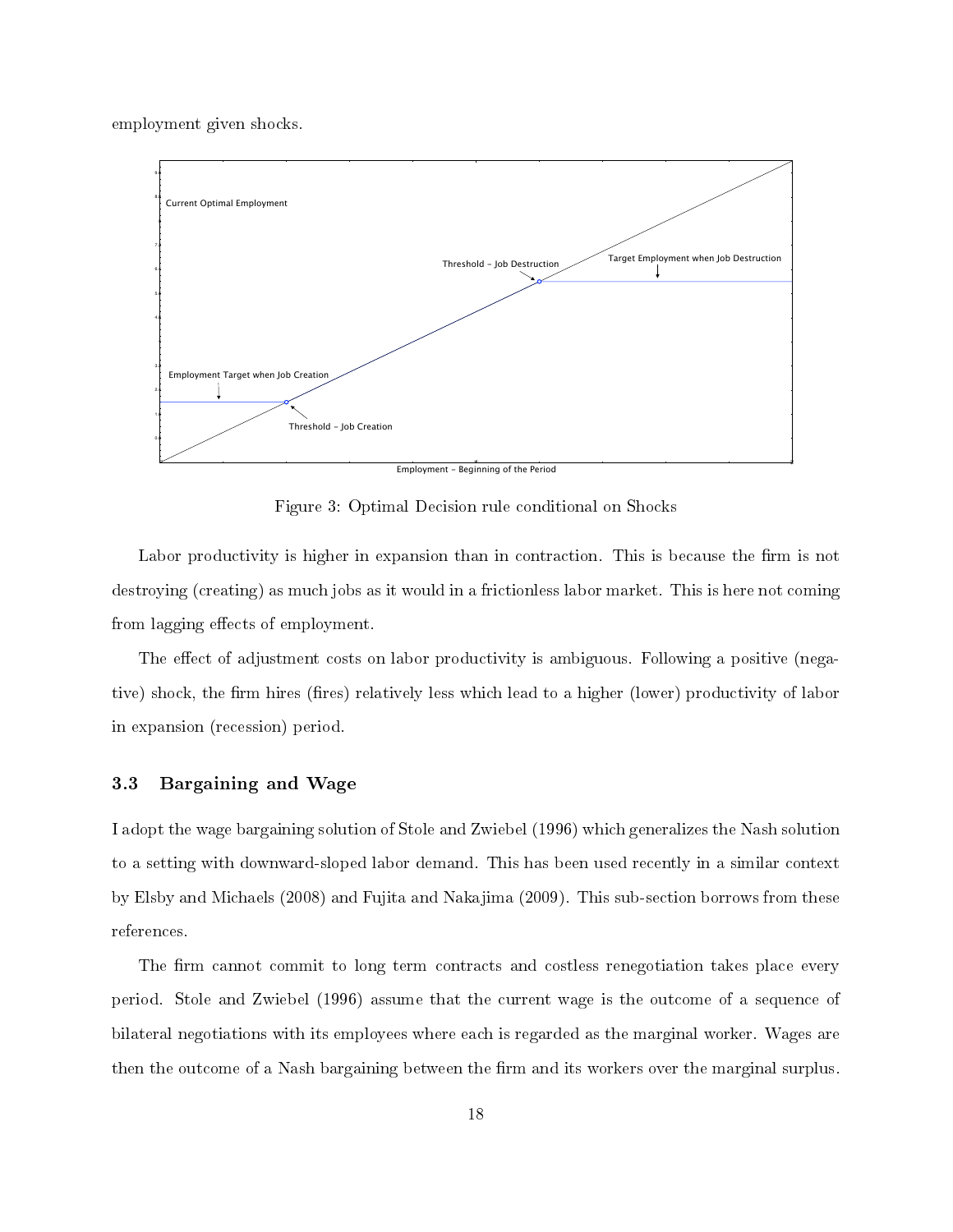I consider homogeneous workers and no aggregate uncertainty. If unemployed, the job-seeker achieves a value  $U$ . Upon finding a job, she receives a wage contract with present value of  $W(A,\epsilon^T,n)$ that depends on firm state  $(A, \epsilon^T, n)$ .

The worker and the firm receive given fraction  $\gamma$  and  $1-\gamma$  of the surplus. The job-seekers threat point is the value achieved during the prospective employment period by disclaiming the current job opportunity and continuing to search, that is, the unemployment value U. Wages are set after employment has been determined. Thus, hiring costs are sunk at the time of wage-setting. The firm threat point is the value achieved by destroying the job, that is, the cost of destroying the job  $-\overline{c}$ .

$$
(1 - \gamma) [W(A, \epsilon^T, n) - U] = \gamma [V_n(A, \epsilon^T, n) + \overline{c}]
$$

While employed, a worker receives a flow payoff equal to the bargained wage minus taxes  $w(A, \epsilon^T, n)(1-\tau)$  where  $\tau \in (0,1)$  is a constant taxe rate that captures the difference between labor costs for the firm and the actual wage perceived by the worker. She losts her job with some probability s next period<sup>12</sup>:

$$
W(A, \epsilon^T, n) = (1 - \tau) w(A, \epsilon^T, n) + \beta E \left[ sU + (1 - s)W(A', \epsilon^{T'}, n') \right]
$$

where the expectation is taken over the distribution of the permanent and transitory shock.

An unemployed workers receive flow payoff  $b$ , which represents unemployment benefits, the value of leisure and home production. She finds a job with probability  $f$ .

$$
U = b + E [(1 - f) U + fW(A, \epsilon^T, n)]
$$

where the expectation is taken over the distribution of the permanent and transitory shock and over the stationary distribution of employment and productivity.

The wage function writes:

 $12$ It will turn out to be unecessary to characterize s because the value of working in a firm that is downsizing will be equal to the value of unemployment.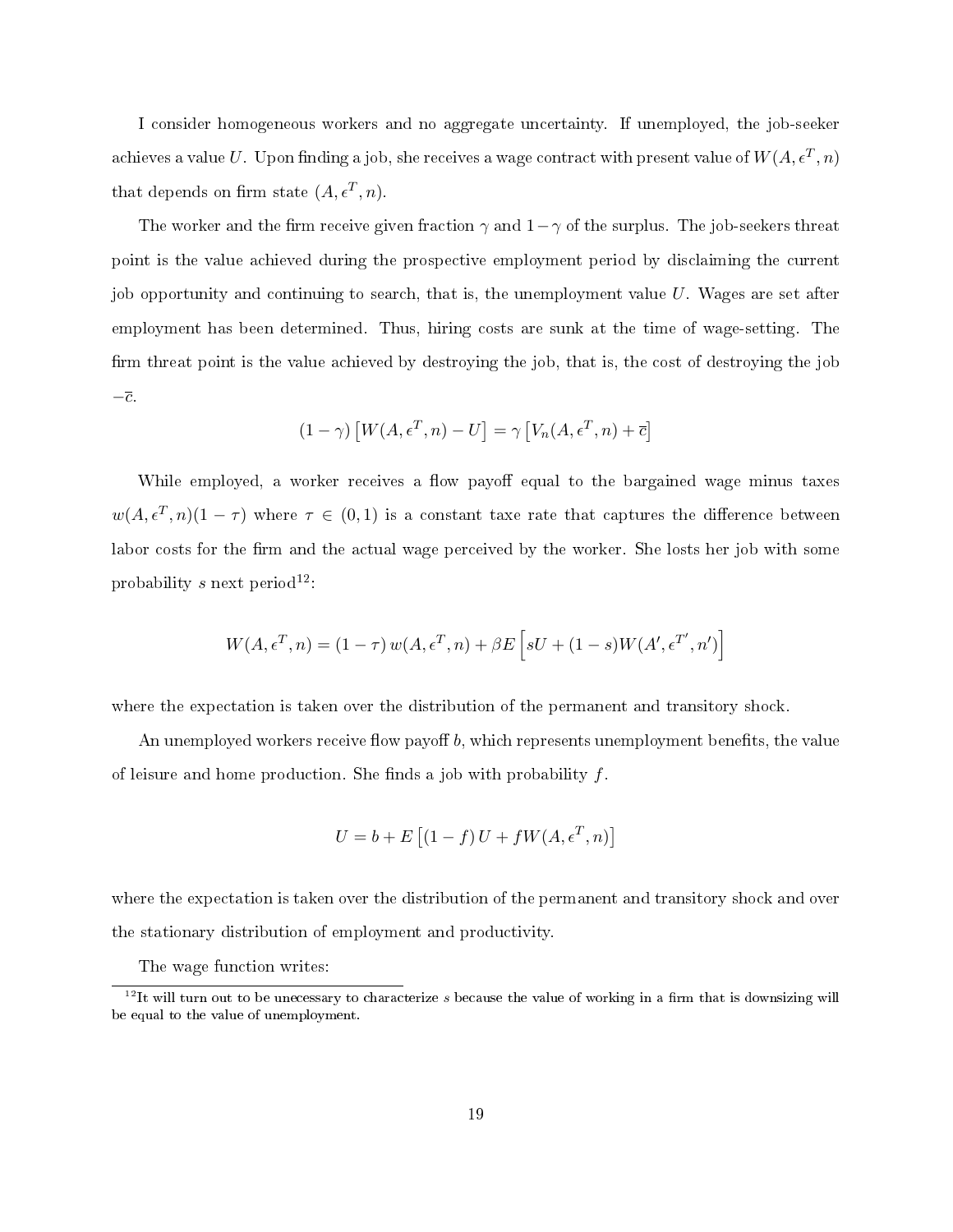$$
w(A, \epsilon^T, n) = \frac{1}{1 - \tau} ((1 - \gamma) b + \overline{c}\gamma (1 - \beta (1 - f)) + \underline{c}\beta \gamma f) + \frac{\gamma \alpha}{1 - \tau - \gamma (1 - \alpha)} \left(e^{\epsilon^T} A\right)^{1 - \alpha} n^{\alpha - 1}
$$

Wages are a function of labor productivity:  $w(A, \epsilon^T, n)$  is homogeneous of degree 0 in  $(A, n)$ . Wages are increasing in adjustment costs because adjustment costs increase the surplus from the existing relationship.

The relationship between wages and the curvature of the prodit function  $\alpha$  is ambiguous. The less concave are demand and the production technology, the lower the rate of diminishing returns as workers are added and, as a result, workers are able to negotiate a larger share of the surplus. On the other hand, the less concave are demand and the production technology, the higher the size of the firm and the lower the productivity of labor.

### 4 Model Solution and Simulation

#### 4.1 Numerical Solution

The full details of the numerical approach are in the Appendix. I use a collocation method (see for a detailed exposition Judd (1998)) and B-splines to approximate the unknown functions. The Approximation of the derivatives of the value function  $V_n(A, n+d, \epsilon^T)$  is difficult. It has two kinks at the unknown thresholds. However that to find the optimal policy and simulate the model, it is only necessary to know the expected values  $E\left[V_n(Ae^{\epsilon^P},n,\epsilon^T)\right]$  as a function of  $(A,n)$  and where the expectation is taken with respect to the joint distribution of permanent and transitory shocks. And this expectation is a smooth function of  $(A, n)$ : the convolution of any integrable function and a normal density is analytic (see Lehmann (1959)).

Figure plots  $E\left[V_n(Ae^{\epsilon^P},n+d,\epsilon^T)\right]$  as a function of  $n$  and for a fixed  $A$ . For low (high) values of employment, the firm creates (destroys) jobs and the marginal value of the firm is equal to the costs of creating (destroying) jobs. For intermediate values, the firm is inactive and the marginal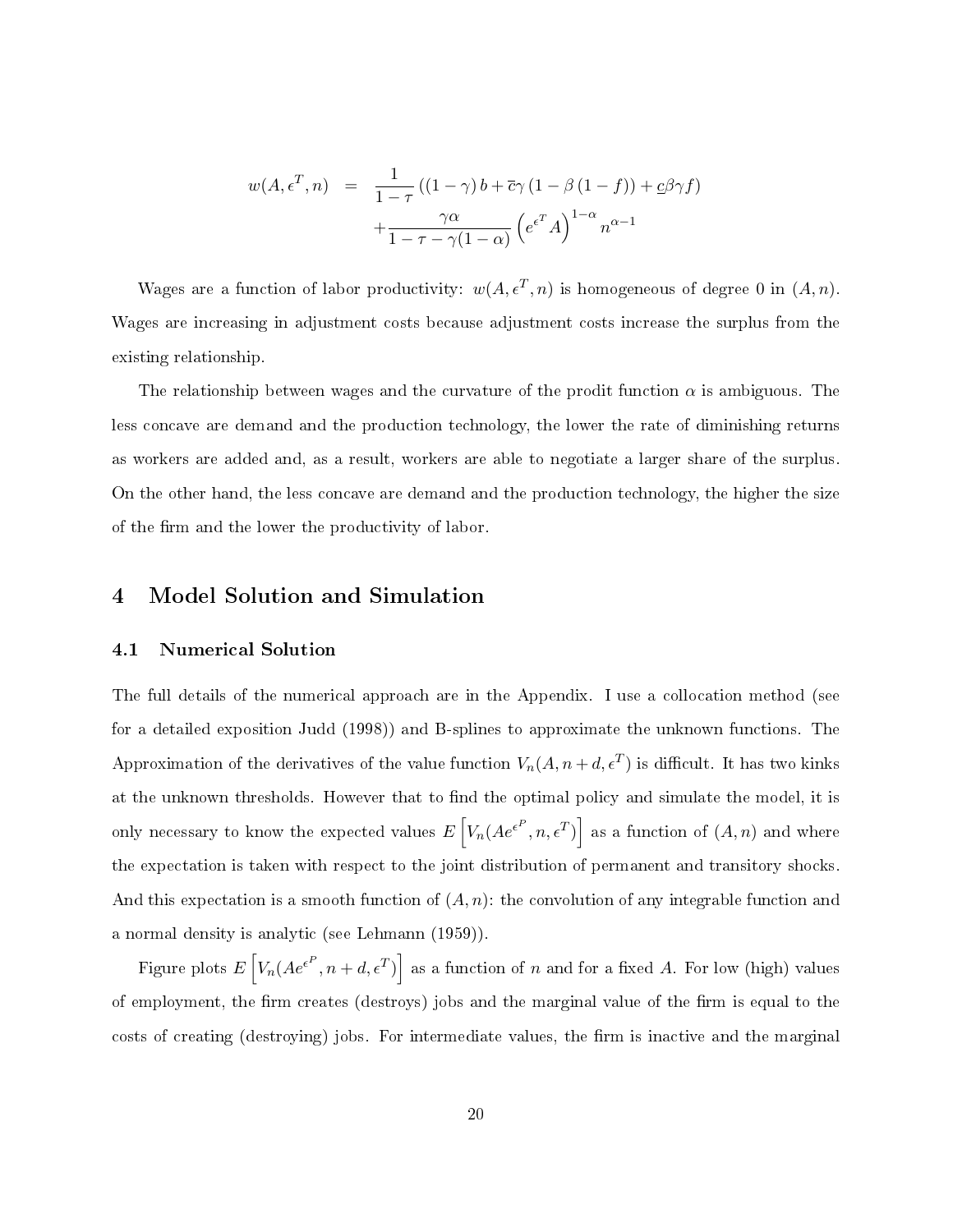

Figure 4:  $E\left[V_n(Ae^{\epsilon^P},n+d,\epsilon^T)\right]$  as a function of  $n$  and for a fixed  $A$ 

|                                  | Baseline | Costless Adjustment |
|----------------------------------|----------|---------------------|
| $\alpha$                         | 0.1964   |                     |
| b                                | 0.0420   |                     |
| $\epsilon$                       | 0.0094   | 0                   |
| $\gamma$                         | 0.4469   |                     |
| $\sigma_{\epsilon^P}$            | 0.1759   |                     |
| $\sigma_{\epsilon}$ <sup>T</sup> | 0.0805   |                     |
| Β                                | 0.95     |                     |
| $\boldsymbol{f}$                 | 0.35     |                     |
| $\tau$                           | 0.38     |                     |

Table 6: Parameter Values

value of employment is a decreasing function of employment. The figure displays clearly that the kinks at the threshold values are smoothed-out by the expectation operator.

#### 4.2 The Differential Impact of Transitory and Permanent Shocks

I list all the parameter values in Table 6 and discuss how I obtained them in Section 7. I set an equal variance for transitory and permanent shocks. This is to isolate the differential impact of transitory and permanent shocks from the magnitude effect.

I consider the response of employment, wage, labor productivity and output to permanent and transitory shocks to shocks of different magnitude. Figure 5 displays the average values of wages, productivity, employment and output at different values of permanent and transitory shocks. This is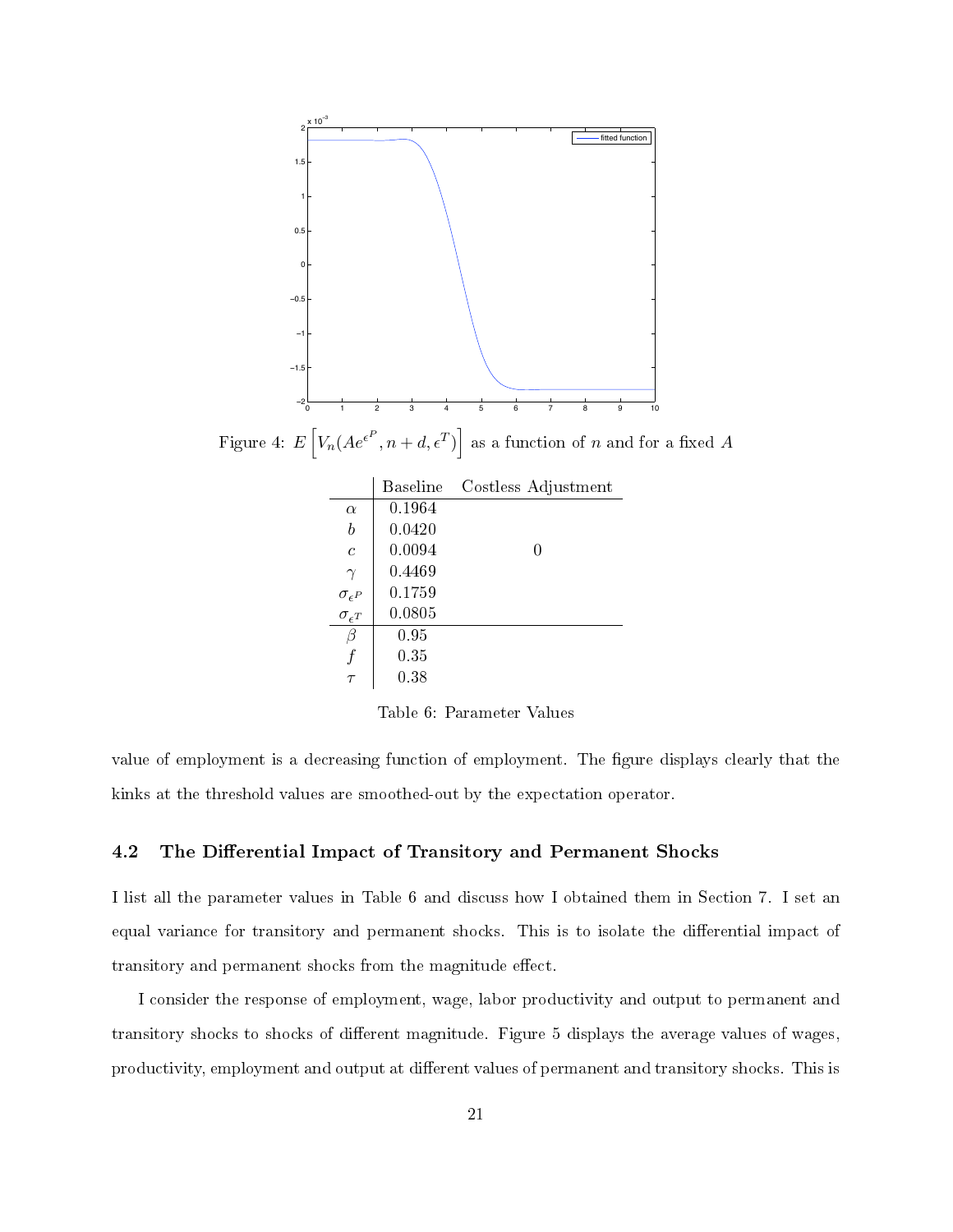

Figure 5: Response to Shocks - Baseline Calibration

an average over the distribution of other shocks and over the stationary distribution of employment across firms.<sup>13</sup> Figure 6 plots the inaction rate at different values of permanent and transitory shocks.

A transitory shock only increases today's profits while a permanent shock increases both today profits and future profits. This can be seen formally by looking at the first-order conditions for a firm creating jobs:

$$
\alpha e^{(1-\alpha)\epsilon^T} A^{1-\alpha}(n+d)^{\alpha-1} - w(A, \epsilon^T, n+d) - w_n(A, \epsilon^T, n+d) (n+d) + \beta E(V_n(Ae^{\epsilon^{P'}}, \epsilon^{T'}, n+d)) = \underline{c}
$$

The transitory shock  $\epsilon^T$  only appears on the derivative of the one-period profit function. Con-

<sup>13</sup>Because of permanent shocks a stationary distribution of employment does not exist. To solve this issue, I introduce an exogenous rate of exit. Alternatively, I could have plotted the stationary distribution of job creation rate and destruction rate which have both a stationary distribution even without exit. See Appendix E.2 for details.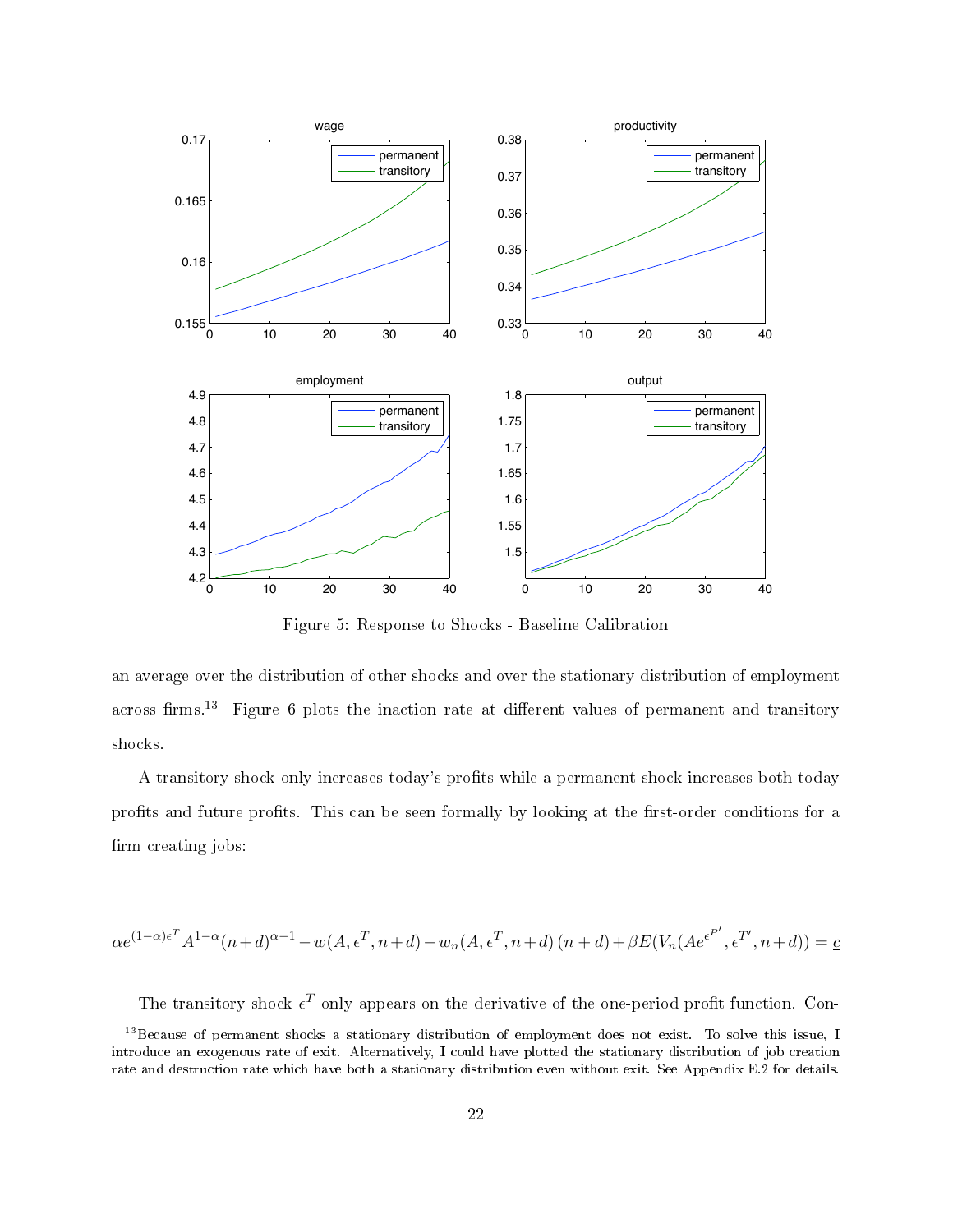

Figure 6: Inaction Rate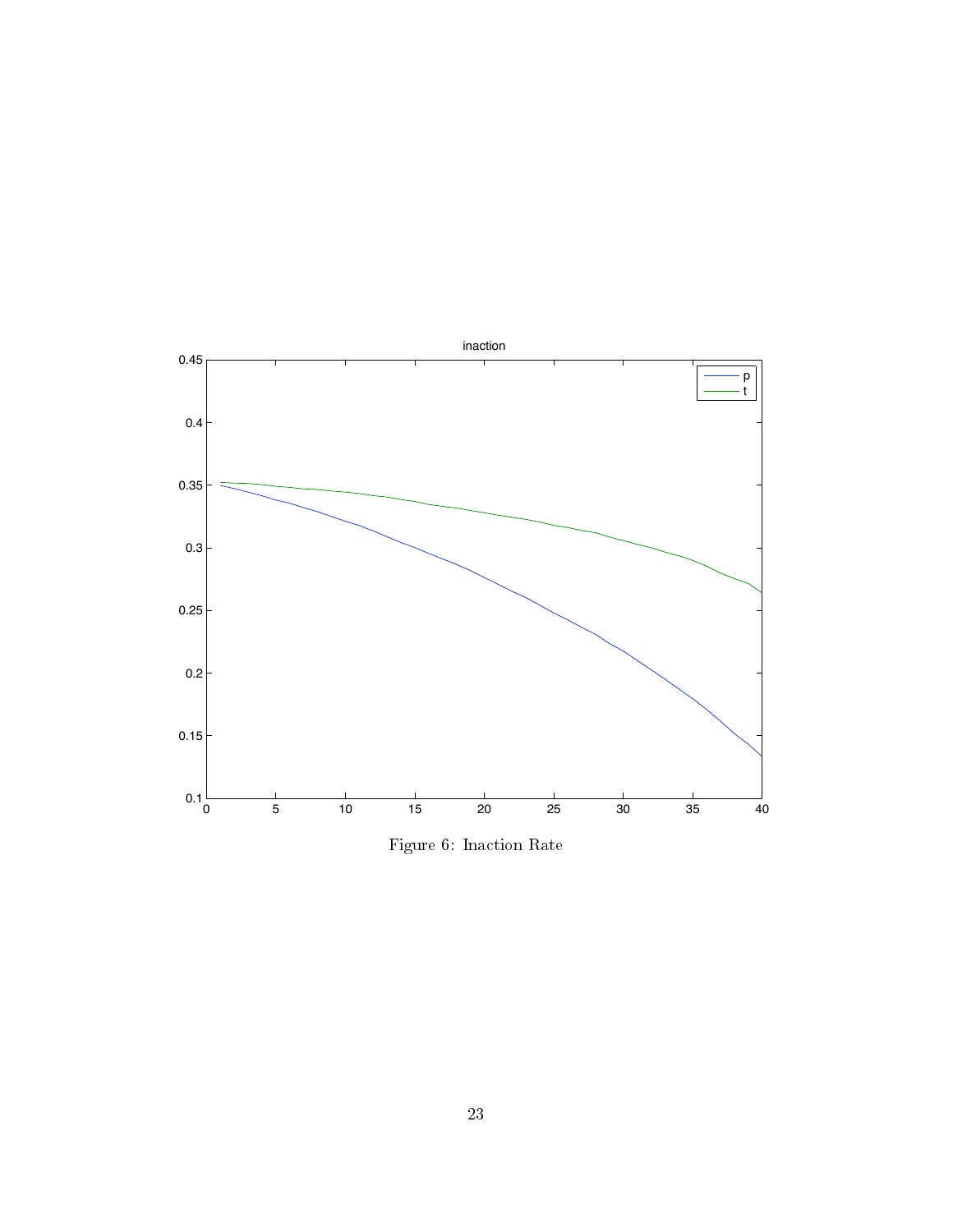versely, the permanent level of profitability  $A$  appears in the derivative of both the one-period profit function and the value function. Hence the benefits of creating  $\frac{1}{1}$  destroying jobs following a transitory shock are on average small. Because of adjustment costs, the firm then decides not to create or destroy many jobs. Similarily, permanent shocks generate on average less inaction than transitory shocks.

Since there are decreasing returns to labor, the variations of labor productivity are smaller for a permanent shock compared to a transitory shock of the same magnitude. Following a positive transitory shock, labor productivity is high because employment does not adjust. Since wages are a function of labor productivity, wages react more to transitory shock than permanent one. This provides an explanation for the finding in Section 2. Finally, ouput reacts similarily to both kind of shocks. It comes from the assumption of constant-return-to scale with respect to  $(A, n)$ .

Figure 7 shows the effects without adjustment costs. Because employment fully adjusts to shocks, labor productivity is constant. Wage being a function of labor productivity, it is constant. Employment reacts similarily to both kind of shocks.

#### 4.3 The Reallocation Rate and the Structural Parameters

The average number of job created and destroyed is a central outcome of the model. Figure 8 describes the impact of the structural parameters of the model. The effects are obtained by simulating the model. Parameters values are listed in Table 6. A grid for each parameter is constructed by taking a deviation of 20% from the mean.

Obviously, high adjustment costs slowdown the process of reallocating of jobs. A volatile environment, represented by a high variance of transitory or permanent shocks, pushes the firm to create and destroy more jobs because business conditions change more often. These are standard results.

The impact of b and  $\gamma$  are new and due to the impact of wage setting on employment dynamics. The outside option of workers is assumed constant and equal to b.

The Nash bargainning parameter  $\gamma$  is an indicator of wage flexibility. At the limit when  $\gamma = 0$ , worker wage is constant and equal to b. A higher  $\gamma$  means that workers see their wage more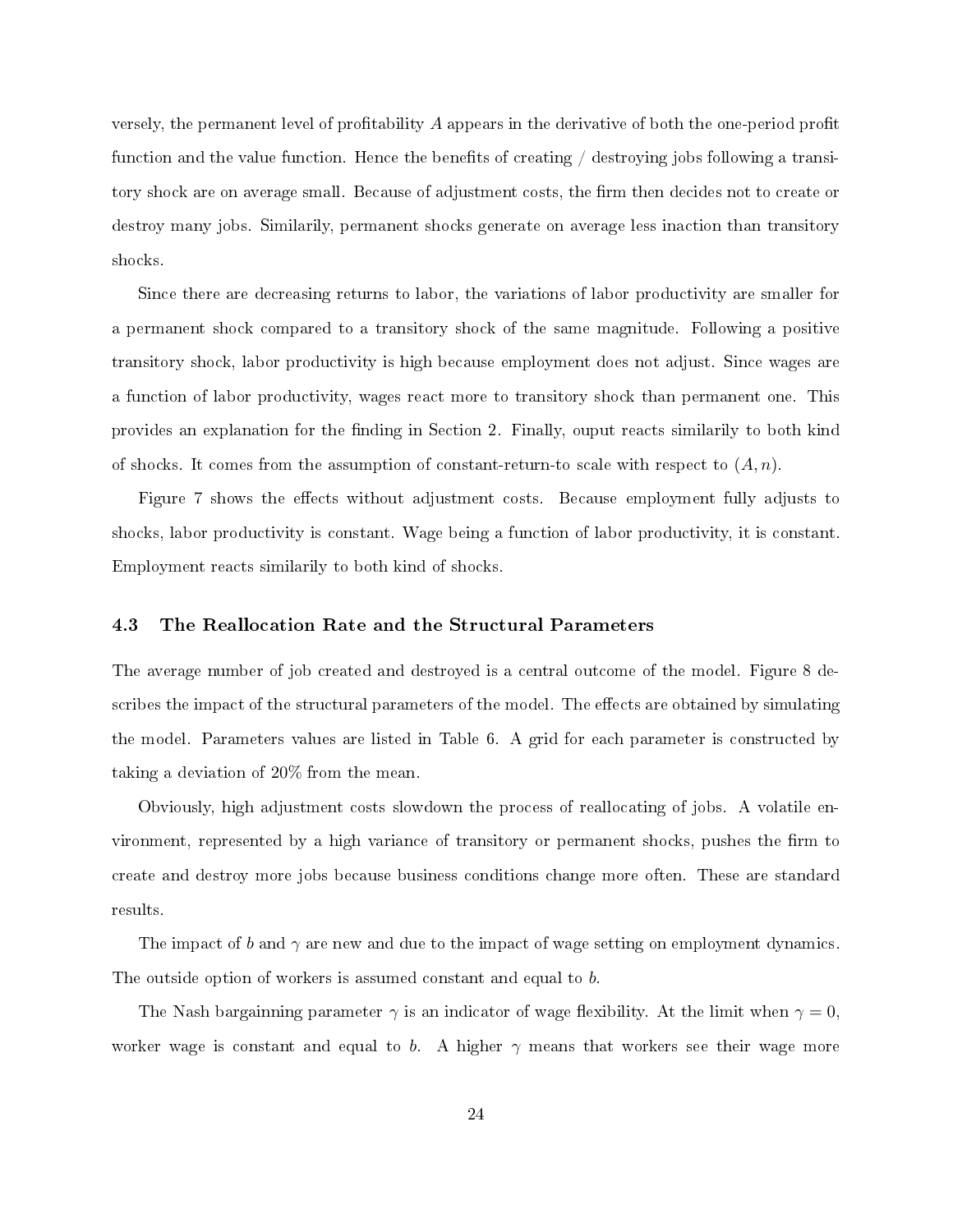

Figure 7: Response to Shocks - No Adjustment Costs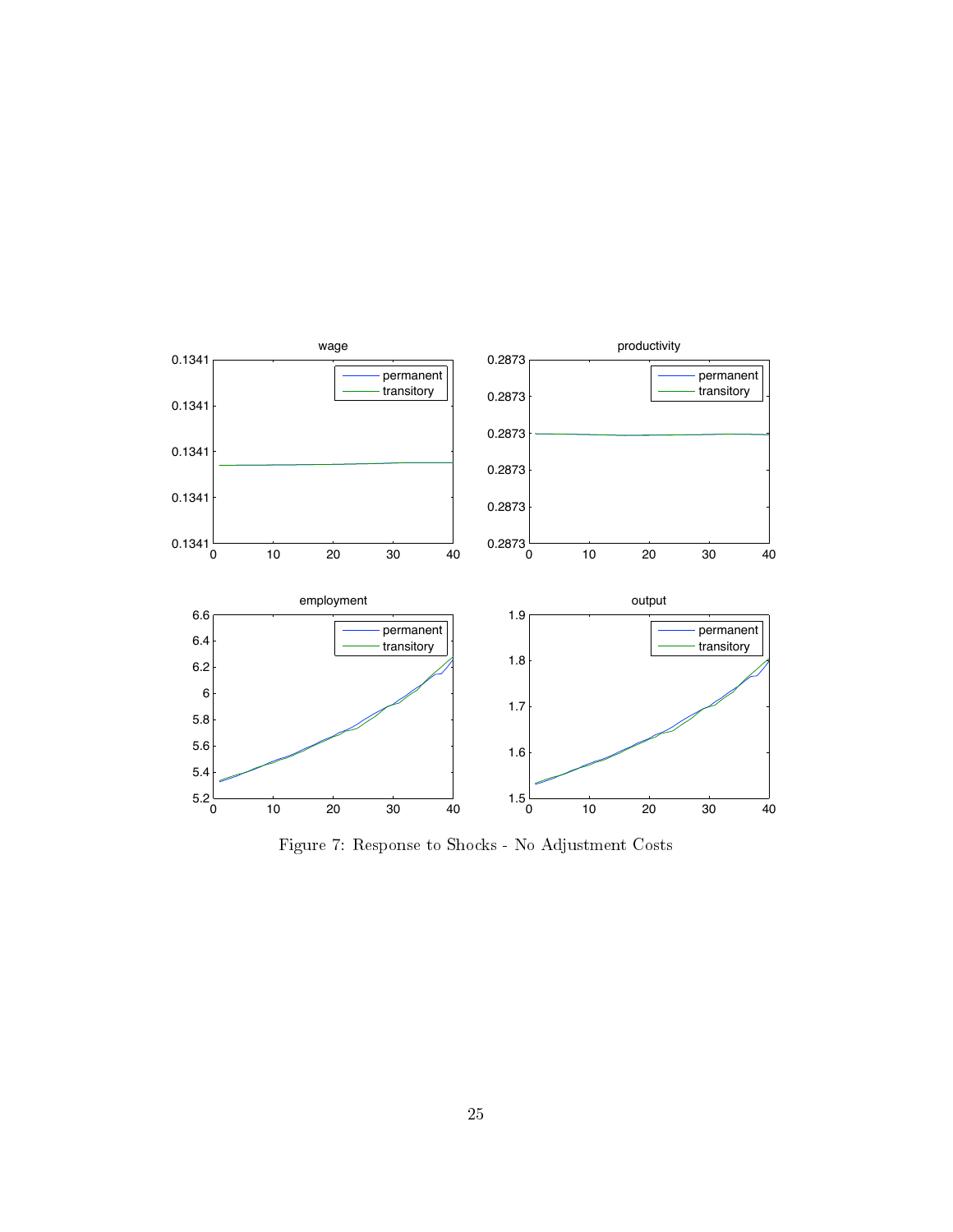

Figure 8: Reallocation Rate and the Structural Parameters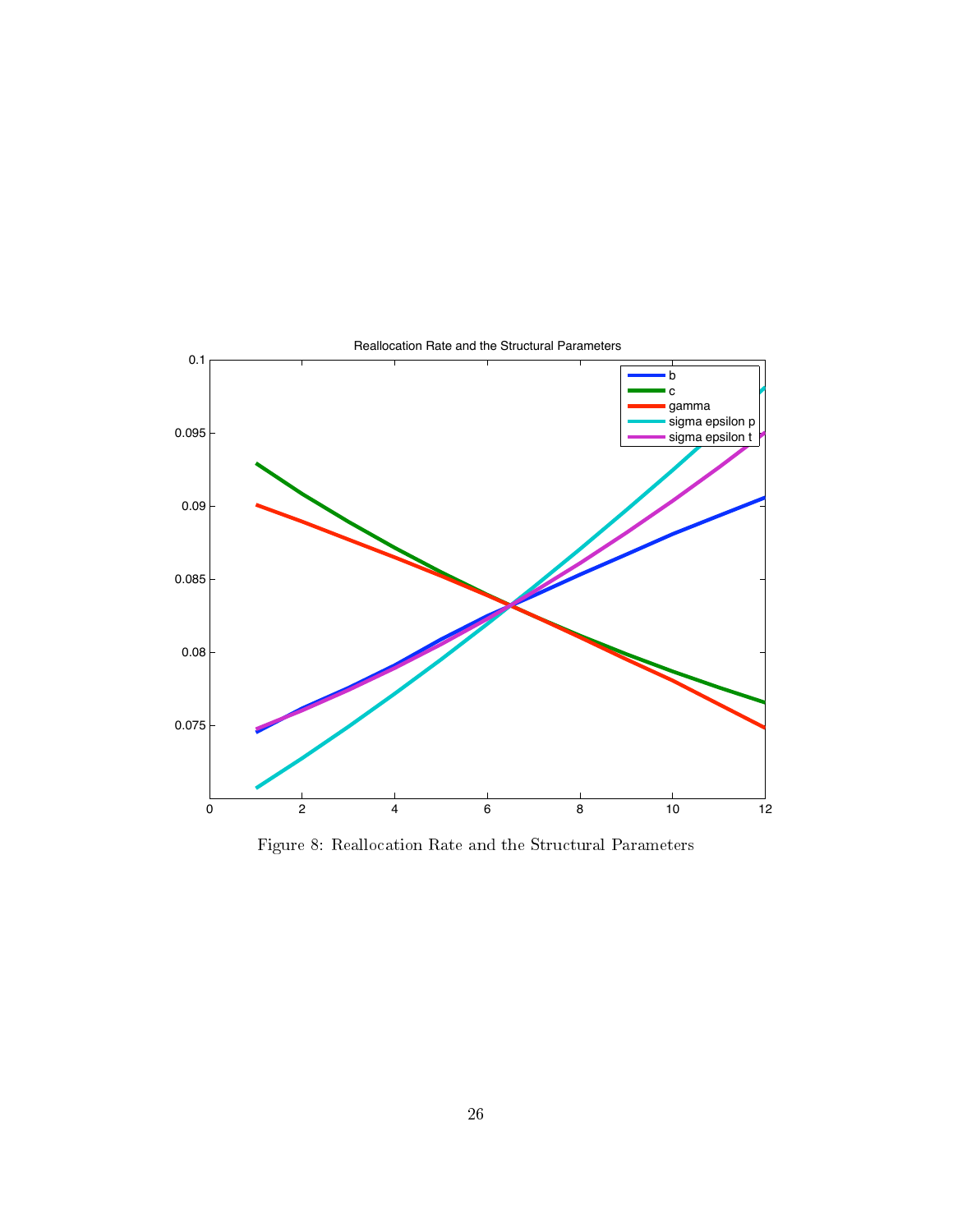dependent on business conditions. Wages decrease more upon realization of a negative labor-demand shock, and increase more upon realization of a positive shock. Hence, more wage flexibility means that firm will need to create less jobs and destroy less jobs. This intuition was already in Bertola and Rogerson (1997).

The parameter b can be view as a proxy for unemployment benefits. With more generous unemployment benefits, the ouside option of workers binds more often. Thus, wages are lessdependent on business conditions.

### 5 Identification

As will be described below, I use indirect inference to estimate the structural parameters. This estimator needs observed moments that are a well-behaved function of the structural parameters. I show in this section how the parameters of the model affect features of employment, output and wages at the firm level leaving the exact description of the estimator to the next section.

An indirect inference estimator considers a set of auxiliary parameters that are statistics of the data. It defines a binding function  $b(\theta)$  that maps the structural parameters  $\theta$  to the auxiliary parameters. The model is identifed if the Jacobian of the binding function  $\nabla b(\theta)$  is of full-rank. The problem is not trivial because b is unknown. I use the recent approach of Browning and Roys (2009). It involves imposing sign restrictions on  $\nabla b(\theta)$  that are sufficient to insure that it is of full-rank. A sign +  $(-)$  indicates a positive (negative) relationship. No sign does not mean that the effect is exactly null but that it is negligible. Most sign restrictions are obtained by simulating the model.

I present a special case before turning to the general model.

#### 5.1 Example

As an example consider the model with a constant wage and without transitory schocks:  $\sigma_z^2$  $\frac{2}{\epsilon^T} = \gamma =$ 0. As a results  $w = b$ . Table 7 reports the sign restrictions.

The time-series average of labor productivity and wages identify the parameter of the production function  $\alpha$  and the value of home-production b. To understand the mechanism at work, consider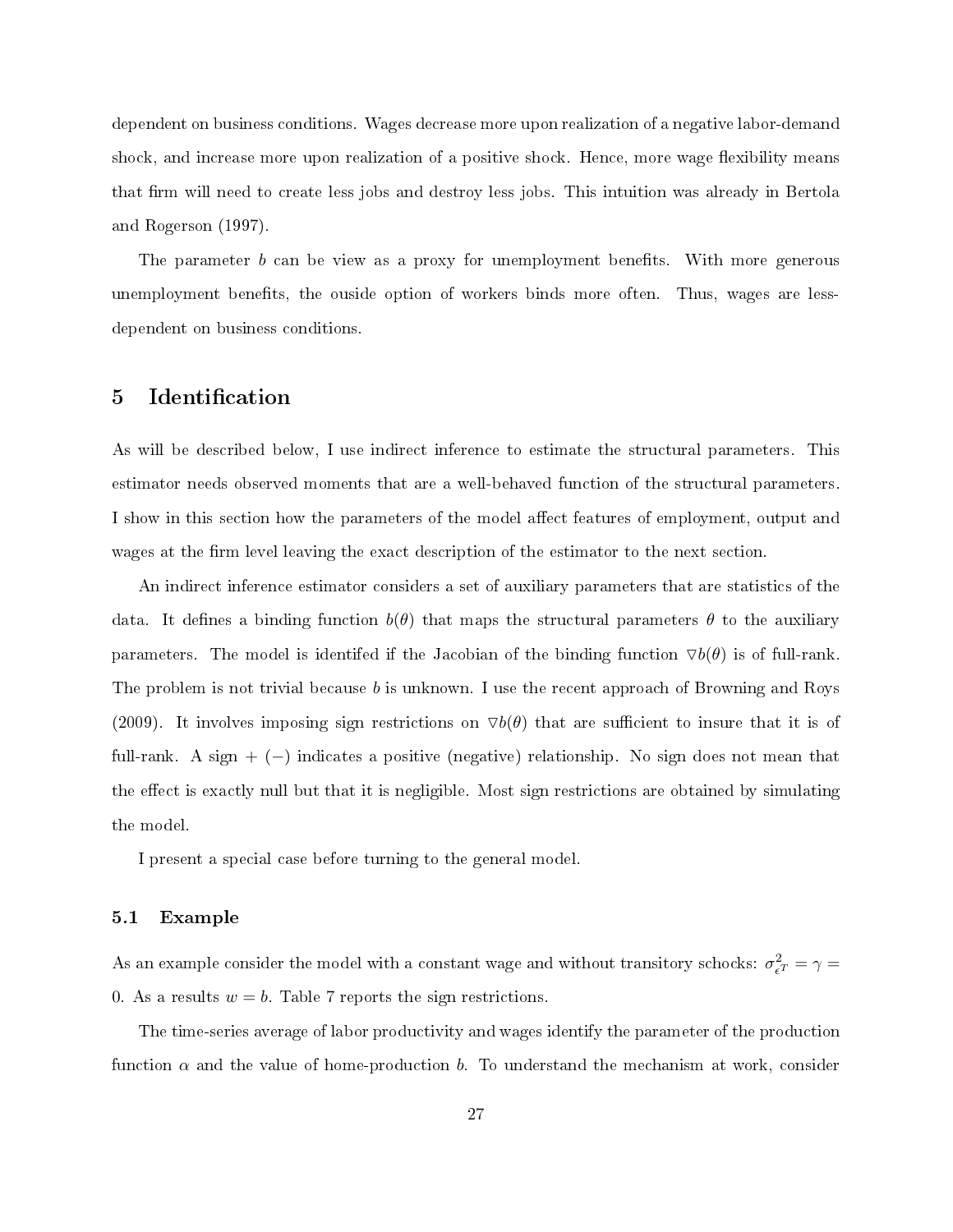| $E(p)$                  | $E(w)$ | $E( \Delta \log n )$ | $E(I\{\log n = \log n_{-1}\})$ | $E(\Delta \log p)^2$ |
|-------------------------|--------|----------------------|--------------------------------|----------------------|
| $\alpha$                | -      |                      |                                |                      |
| $b$                     | +      | +                    |                                |                      |
| $c$                     | -      | +                    | +                              |                      |
| $\sigma_{\epsilon^P}^2$ | +      | -                    | +                              |                      |

Table 7: Structural Parameters and Observed Moments: An Example

a firm facing no adjustment costs. Its decision consists in equalizing at every period the marginal productivity of labor with wage b. Simple calculations show that labor productivity is then:

$$
p = \frac{O}{n} = \frac{A^{1-\alpha}n^{\alpha}}{n} = \frac{b}{\alpha}
$$

Obviously, a high wage rate reduces employment and increases labor productivity. In a dynamic framework, this is still true but labor productivity follows a non-trivial dynamics due to adjustment costs.

To identify c and  $\sigma$ , consider the reallocation rate  $E(|\Delta \log n|)$ , which measures the number of jobs created or destroyed, and the inaction rate  $E(I \{\log n = \log n_{-1}\})$ , which counts periods where employment stays constant. Adjustment costs decrease the propensity to create and destroy jobs: reallocation rate should be low when adjustment costs are high. Similarily, adjustment costs increase inaction. The volatility of shocks has an opposite effect on those two moments. A highly volatile environment triggers more job reallocation and less inaction. From those two moments alone, identification may fail. Fortunately, a third moment achieves identification: labor productivity variance  $E\left(\Delta\log p\right)^2$  increases when either c or  $\sigma$  increase.

#### 5.2 The General Case with Measurement Errors

The variable employment in the dataset is defined as full-time equivalent employment that is total hours worked divided by average annual hours worked in full-time jobs. The observed variable includes some part-time and temporary workers. Further, heavy rounding can be expected. Output is measured by value-added which is defined in the dataset as the difference between production and intermediate consumptions net of all variations in stocks. From the literature on structural estimates of productivity (see for example the recent survey of Ackerberg et al.  $(2007)$ ), conflating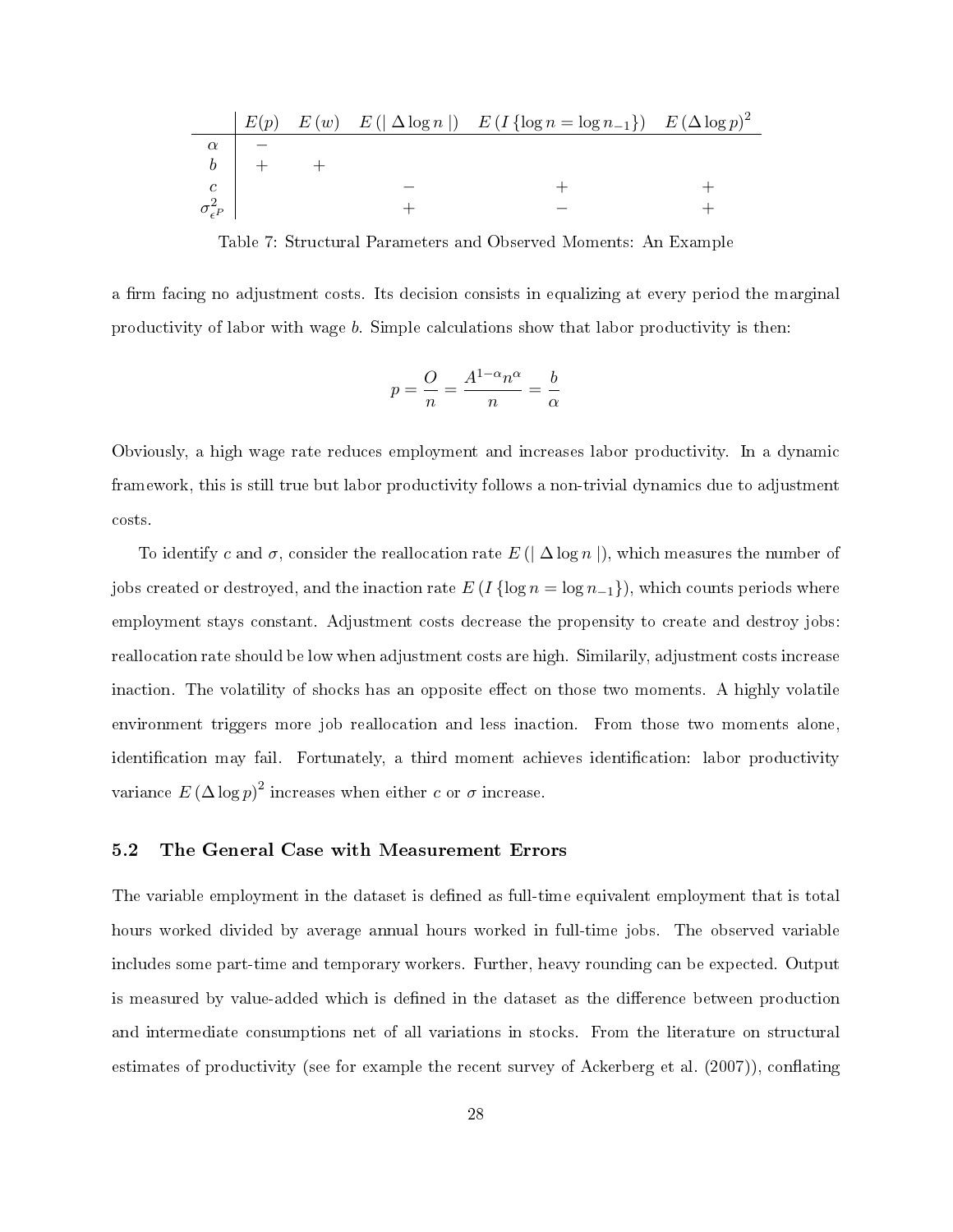|                       | E(p) | E(w) | $E\left(\left \right. \Delta \log n\right.\left \right)$ | $P(o, o)$ $P(w, o)$ $T(p, w)$ | T(o,o) | T(w, w) | T(p,p) |
|-----------------------|------|------|----------------------------------------------------------|-------------------------------|--------|---------|--------|
| $\alpha$              |      |      |                                                          |                               |        |         |        |
| $\boldsymbol{b}$      |      |      |                                                          |                               |        |         |        |
| $\boldsymbol{c}$      |      |      |                                                          |                               |        |         |        |
| $\sigma_{\epsilon^P}$ |      |      |                                                          |                               |        |         |        |
| $\sigma_{\epsilon^T}$ |      |      |                                                          |                               |        |         |        |
| $\gamma$              |      |      |                                                          |                               |        |         |        |
| $\sigma_{MRO}$        |      |      |                                                          |                               |        |         |        |
| $\sigma_{MRW}$        |      |      |                                                          |                               |        |         |        |
| $\sigma_{MRN}$        |      |      |                                                          |                               |        |         |        |

Table 8: Structural Parameters and Observed Moments: An Example

true variation in productivity and measurement error in output would overestimate the degree of profitability dispersion over both time and firm.

I explicity introduce measurement error into the simulated moments to mimic the bias these impute into the actual data moments. I incorporate measurement error in employment, output and wages into the simulation by multiplying these variables by, respectively,  $mn_{it}, m_{it}, mw_{it}$  that are i.i.d over firm and time and follow a log-normal distribution with mean zero and standard deviations. respectively,  $\sigma_{MRN}, \sigma_{MRO}, \sigma_{MRW}$ .

Table 8 summarizes the arguments for identification.

The value of unemployment b and the bargainning power  $\gamma$  of workers have a positive effect on average wages but an opposite effect on the reallocation rate (see Section 4.3 for the intuition).

To separately identify the variance of permanent and transitory shocks, I use the idea from Section 2.3. I define  $P(x,y) = E\left(\Delta x \sum_{i=-1}^{1} \Delta y_i\right)$ . It captures the correlation between x and y that comes from permanent shocks and not transitory shocks. I define  $T(x, y) = -E(xy)$ . It captures the correlation between x and y that comes from transitory shocks and not permanent shocks.

How to separately identify measurement error in output  $\sigma_{MRO}$  from true transitory variation in profitability  $\sigma_{\epsilon}r$ ? Measurement errors in output do not affect the reallocation rate nor the correlation between wages and labor productivity while transitory shocks to profitability do. The approach is similar for measurement errors in employment and wages.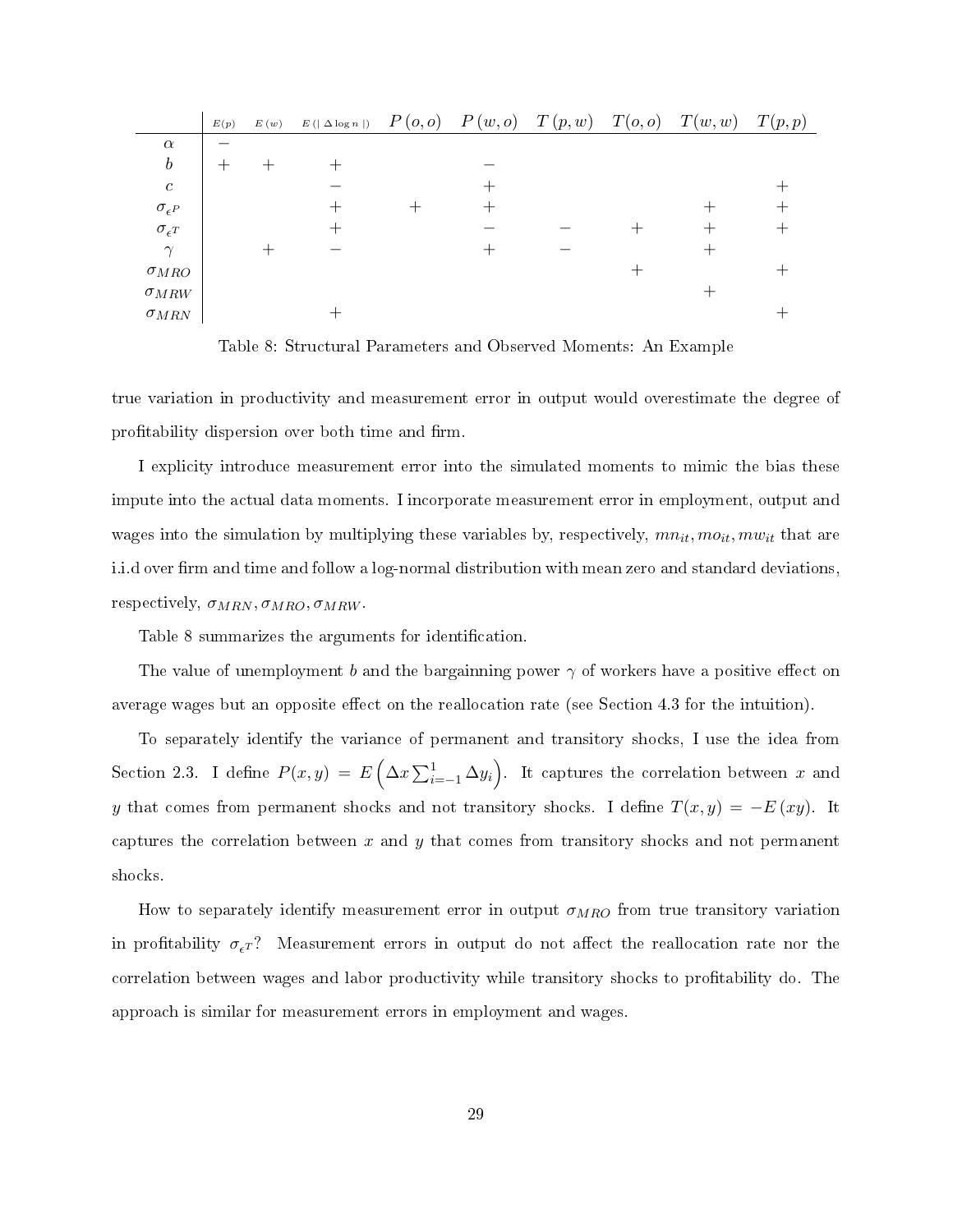## 6 Structural Estimation: Framework

Estimating the parameters using Euler equation techniques is not adequate here because corner solutions are relatively important: around 15% of the observations correspond to zero adjustment. This means that selection bias is likely to be severe. Pakes (1994) proposed to estimate the structural parameters using some modied Euler equations which take into account the number of periods between two consecutive interior solutions. But there remains several limitations of the Euler equations. For example in the consumption literature, the estimation using Euler equation techniques has been very disappointing (see the discussion in Alan and Browning (2009)). The problems identified are manifold but the most important seem to be the paucity of long panels and the substantial measurement error in observed variables. The data-set used here is relatively short  $T = 7$ . Measurement errors issues are discussed above.

Exploiting the discrete decision (whether to adjust employment level of not) would be another possibility. For example, Rota (2004) estimate a labor demand model with fixed costs using Hotz and Miller (1993)'s estimator. The former is suited for discrete decision processes (the decision to adjust or not). The continuous decision (how much to invest) is estimated non-parametrically. Three important limitations appear here. First, it heavily relies on the conditional independence assumption (Rust (1987)) which essentially states that once we condition on observables, there are no serially correlated unobservables. But the dataset used contains a very large number of firms with a limited number of variables. There is considerable heterogeneity among the observed variables. Second, identification of the structural parameters would entirely rely on the discrete decision. Important measurement errors can be expected in recorded employment. It is an average of the number of employees in the firm that ignore the flows during the year. Lastly, I have information on firms and not plants.

As an alternative, I use indirect inference.

#### 6.1 The Auxiliary Model

The model endogenously account for different scale of operations that come from heterogenous initial conditons and from permanent shocks. The former are relevant from Abbring and Campbell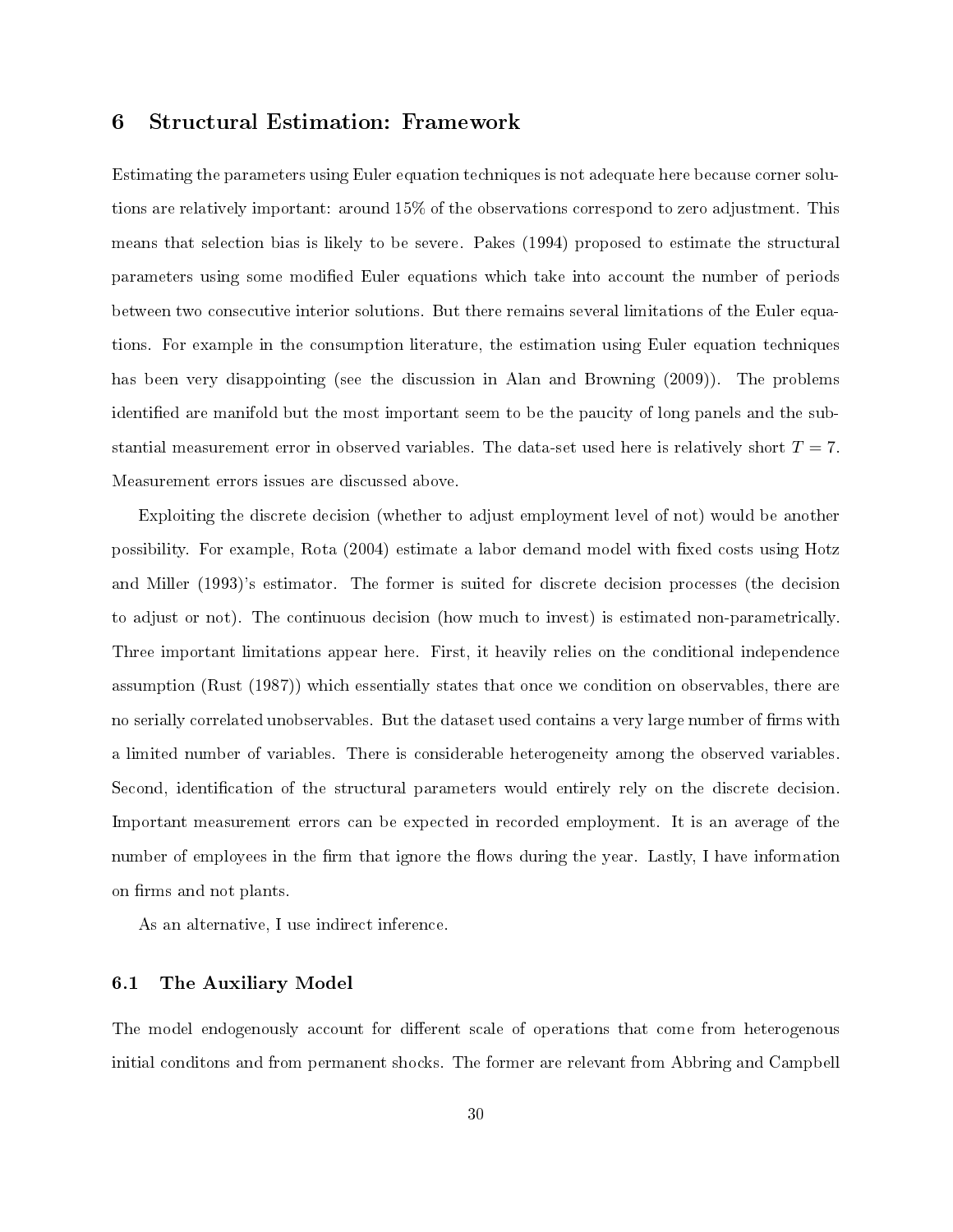$(2005)$  who show that heterogeneity in firms' pre-entry scale decisions accounts for most of firms heterogeneity. Evidence for the latter has been presented in Section 2.2.

In its current form, the model generates a dispersion of labor productivity because of adjustment costs, shocks and measurement errors. This will prove insufficient to explain the observed variance of labor productivity and in particular the between-firms differences in labor productivity (cf. Section 2.4).

For this very reason, I choose an auxiliary model which is a finite mixture model that accounts for a finite number of firms' type whose respective proportions are estimated. The basic idea is that data comes from a population with several subpopulations. The overall population is a mixture of subpopulations each having its own model. Let  $Z_i$  denote a random vector whose components are the time series average for firm  $i$  of moments related to employment, production and wages dynamics.  $f_Z(z)$  is its density function. Not all the moments used for estimation are informative for clustering firms. I partition  $Z_i = (Z_i^1, Z_i^2)$  where  $Z_i^1$  are the clustering variables and  $Z_i^2$  are the non-clustering variables.

The density function of  $z^1, f_{Z^1}(z^1)$  , is a finite mixture of gaussian:

$$
f_{Z^1}(z_i^1; \Psi) = \sum_{k=1}^K \lambda_k \phi^1(z_i^1; \mu_k^1, \Sigma_k^1)
$$
 (17)

where the  $\phi^1(z_i; \mu_k, \Sigma_k)$  are multivariate gaussian densities. For each  $k \in 1, ..., K, \lambda_k$  is the proportion of the population in the group k. The  $\lambda$ s are nonnegative quantities that sum to one.

The density function of  $z^2$  is a multivariate gaussian distribution  $\phi^2(z_i^2, \mu^2, \Sigma^2)$ . Under the assumptions that  $Z_i$  are iid and that  $\left( Z_i^1, Z_i^2 \right)$  are independent, the log-likelihood of the auxiliary model writes:

$$
\log L(\Psi; z) = \sum_{i=1}^{N} \log \left( \sum_{k=1}^{K} \lambda_k \phi_k(z_i; \mu_k, \Sigma_k) \right) + \sum_{i=1}^{N} \log \phi^2 \left( z_i^2, \mu^2, \Sigma^2 \right)
$$
(18)

where  $\Psi = (\mu_1^1, ..., \mu_K^1, \Sigma_1^1, ..., \Sigma_K^1, \lambda_1^1, ..., \lambda_{K-1}^1, \mu^2, \Sigma^2)$ .

The parameters of the density of  $z^1$  are estimated using the EM Algorithm (see Dempster et al. (1977) and McLachlan and Peel (2000)). I describe the details of the algorithm in Appendix F. It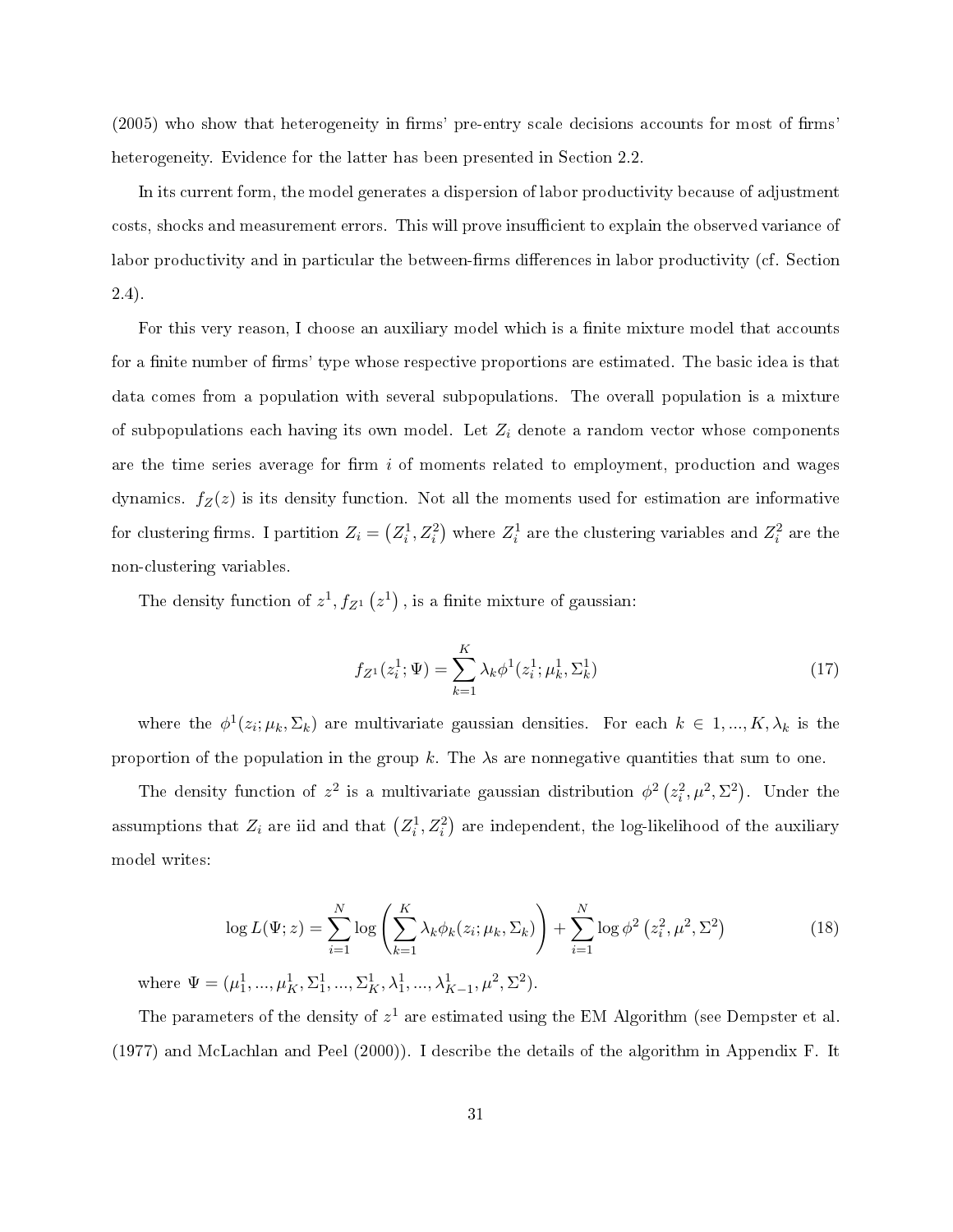is well-known that asymptotic theory does not provide reliable standard errors unless the number of observations is very large. For that reason, I use non-parametric bootstrap for standard errors.

Determining the number of components is an important but difficult problem which has not been completely resolved. The BIC is a commonly used criteria for choosing the number of components. Montecarlo experiments show that it does a poor job at determining the number of types. I adopt a more heuristic approach. I increase the number of types until the confidence bands overlap between two different groups in each dimension. It has some degree of arbitrariness though.

#### 6.2 Indirect Inference

I describe how I recover the structural parameters  $\theta = (\theta_1, ..., \theta_K, \theta_c)$  where  $\theta_k = (\alpha_k, b_k, \lambda_k)$  is type-specific and  $\theta_c = (c, \gamma, \sigma_{\epsilon^P}, \sigma_{\epsilon^T}, \sigma_{MRN}, \sigma_{MRO}, \sigma_{MRW})$  is common across firms. The proportion of each type  $\lambda_k$  are used to determined the number of firms of each type used in the estimation. I simulated an economy population with a number of firms for each type equal to  $N_k = round(\lambda_k N)$ where  $N$  is the sample size.

Given assumed values of the structural parameters, I use the structural model to generate  $S$ statistically independent simulated data set  $z^s(\theta)$ . I then choose  $\Psi^s(\theta)$  such that:

$$
\hat{\Psi}^s(\theta) = \arg\max_{\Psi} \sum_{s=1}^S \log L(\Psi; z^s(\theta))
$$

where the likelihood function associated with the auxiliary model is evaluated using the simulated data.

The estimated value of the structural parameters  $\hat{\theta}$  minimizes the difference between the constrained and unconstrained values of the likelihood function of the auxiliary model using the observed data:

$$
\hat{\theta} = \arg\min_{\theta} \left[ \log L\left(\hat{\Psi}; z\right) - \log L\left(\hat{\Psi}^s(\theta); z\right) \right]
$$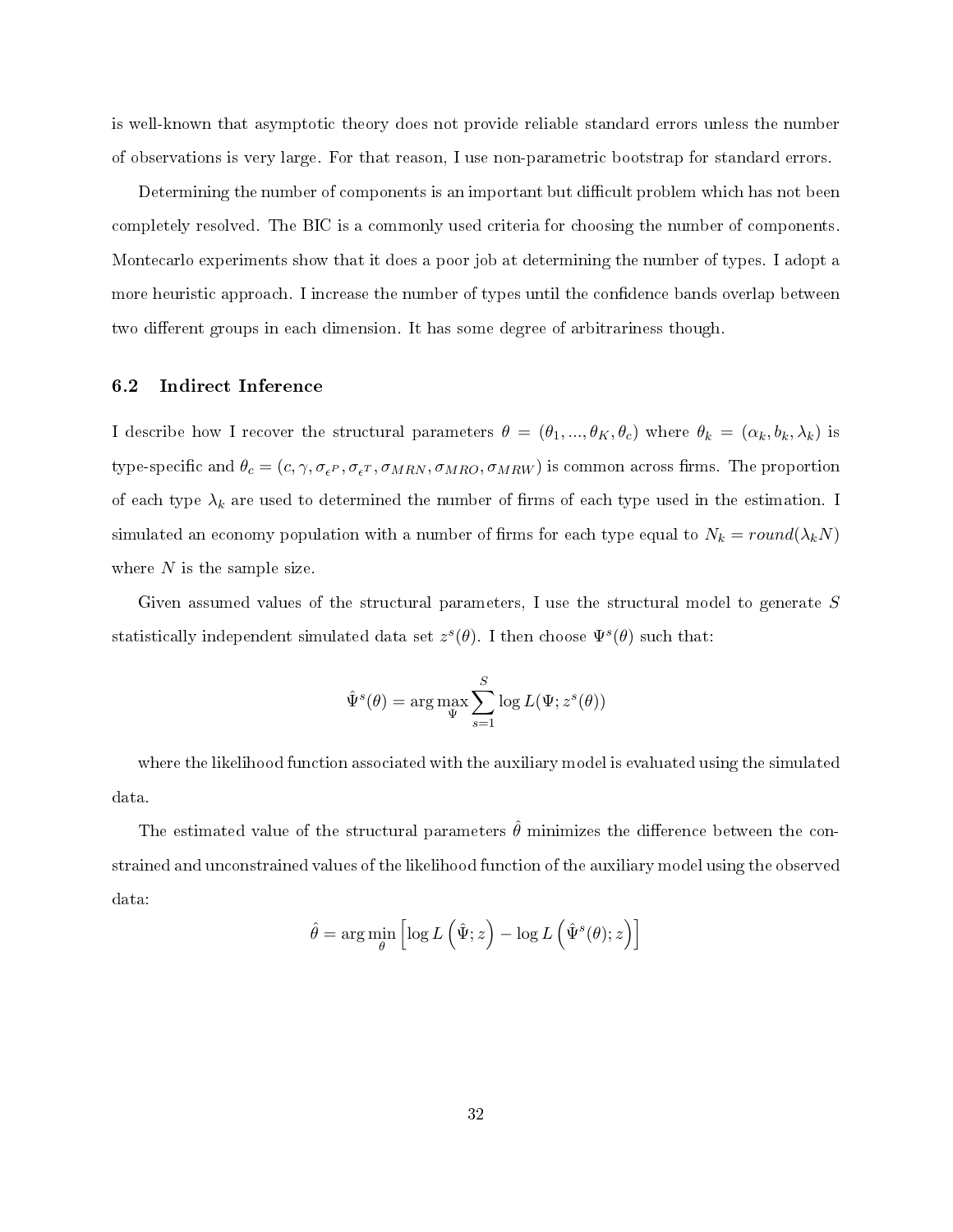## 7 Structural Estimation: Results

Some parameters are not estimated and set off the model. The probability of finding a job  $f$  is set to 0.35 which is an average of the annual transition from unemployment to employment observed over the period of observations (the data are taken from the "Enquete Emploi", a survey of about 1/300th of the French population, conducted annually by INSEE, the French National Statistical Institute). The ratio between the labor costs for the employer and the remuneration perceived by the worker  $1 - \tau$  is set to 0.62. The discount factor  $\beta$  is set to 0.95 so that the annual real interest rate is 5 percent.

#### 7.1 Auxiliary Model

The moments I use to estimate the model are listed in Table 9. Some moments were discussed in Section 2. The variance of labor productivity is much larger than the variance of output and wages (0.0092 against 0.0047). The structural model will then answer whether this is explained by high adjustment costs or whether it comes from measurement errors: labor productivity is computed as the ratio of output to employment and thus contains measurement error in output and employment. Wages are as volatile as output. This may be because of measurement error: wages are computed as the ratio of labor costs and employment. Or it may be because the variations in productivity transmit into wages which means a high  $\gamma$  in the structural model.

I estimate a mixture for the joint distribution of wages and labor productivity. I consider 3 groups of firms. Table 10 reports type-specific means, the proportion of each type and standard errors. Figure 9 plots the data and reports the most likely type of each firm. Labor productivity and wages are strongly positively correlated across firms.

I consider firms that differ in terms of the structural parameters  $\alpha$  and b and show that it translates in terms of differences in labor productivity and average wages. I could also have considered firms that differ in terms of volatility, bargaining power,... I experimented the estimation of a mixture with a larger set of moments for each firm without finding much evidence of clustering on those extra dimensions. Hence, not all the moments used for estimation are informative for clustering firms. For example, I use the estimated group appartenance probabilities  $P(i \in k)$  that estimate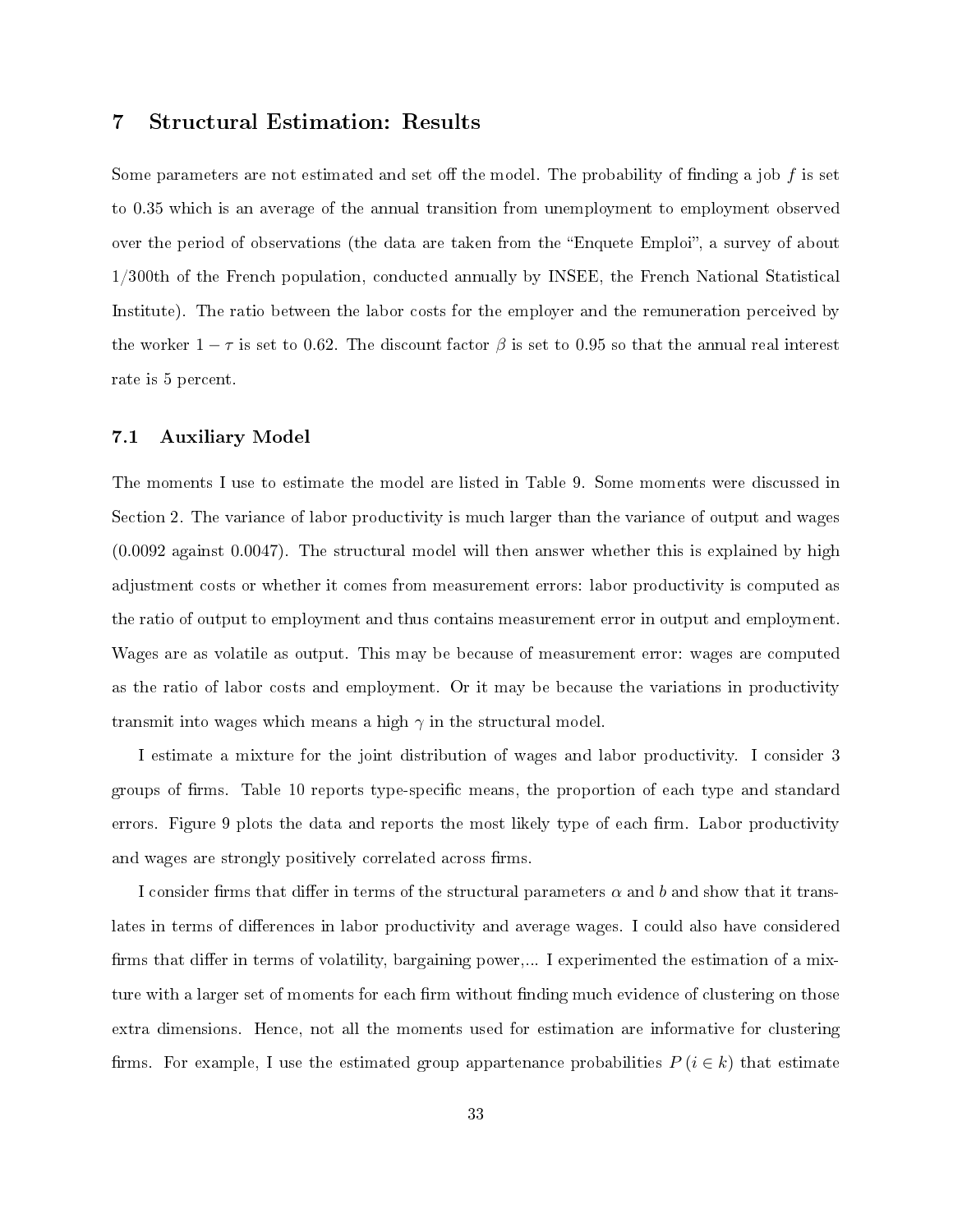| Moments                                                                                                                               | Data      | Homogeneous Model | 3-Types Model |
|---------------------------------------------------------------------------------------------------------------------------------------|-----------|-------------------|---------------|
| E(p)                                                                                                                                  | 0.3152    | 0.3186            |               |
| E(w)                                                                                                                                  | 0.1501    | 0.1480            |               |
| Reallocation                                                                                                                          | 0.0725    | 0.0757            | 0.0737        |
| Inaction                                                                                                                              | 0.1717    | 0.1712            | 0.1745        |
|                                                                                                                                       |           |                   |               |
| $\,E$                                                                                                                                 | 0.0294    | 0.0235            | 0.0278        |
| $\begin{pmatrix} \Delta\log o{\sum_{-1}^1\Delta\log o_i} \ \Delta\log w{\sum_{-1}^1\Delta\log p_i} \end{pmatrix}$<br>$\boldsymbol{E}$ | 0.0015    | 0.0037            | 0.0034        |
| $E(\Delta \log w \Delta \log p_{-1})$                                                                                                 | $-0.0031$ | $-0.0038$         | $-0.0037$     |
| $E(\Delta \log w \Delta \log p_{-1})$<br>$E(\Delta \log p \Delta \log p_{-1})$                                                        | 0.4690    | 0.4691            | 0.4539        |
|                                                                                                                                       |           |                   |               |
| $E(\Delta \log p \Delta \log p_{-1})$                                                                                                 | $-0.0092$ | $-0.0081$         | $-0.0083$     |
| $E(\Delta \log o \Delta \log o_{-1})$                                                                                                 | $-0.0047$ | $-0.0057$         | $-0.0064$     |
| $E(\Delta \log w \Delta \log w_{-1})$                                                                                                 | $-0.0047$ | $-0.0046$         | $-0.0050$     |

Table 9: Average Moments - Auxiliary Model

| Type | Variable     | Mean   | <b>Standard Deviation</b> |
|------|--------------|--------|---------------------------|
| 1    | Proportion   | 0.4071 | 0.0344                    |
|      | Wages        | 0.1719 | 0.0023                    |
|      | Productivity | 0.4012 | 0.0094                    |
| 2    | Proportion   | 0.4354 | 0.0478                    |
|      | Wages        | 0.1414 | 0.0023                    |
|      | Productivity | 0.2753 | 0.0061                    |
| 3    | Proportion   | 0.1574 | 0.0395                    |
|      | Wages        | 0.1177 | 0.0037                    |
|      | Productivity | 0.2026 | 0.0093                    |

Table 10: Type-Specific Means for Labor Productivity and Wages

the probability that firm  $i \in N$  belongs to group  $k \in K$  to compute an estimate of the variance of the permanent shock for each group of firms  $E(\Delta \log o \sum \Delta \log o_i \mid i \in k)$ . I find an estimated variance of 0.0272, 0.0294 and 0.0286. The differences are thus not very important.

### 7.2 Structural Parameters

Table 11 reports the results of the estimation of the homogeneous model and the model with 3 types of firms with type-specific parameters for the curvature of the profit function  $\alpha$  and for the value of home-production b. Column 2 and Column 3 in Table 9 reports the simulated moments for, respectively, the homogeneous Model and the 3-Types Model. Last Column in Table 10 reports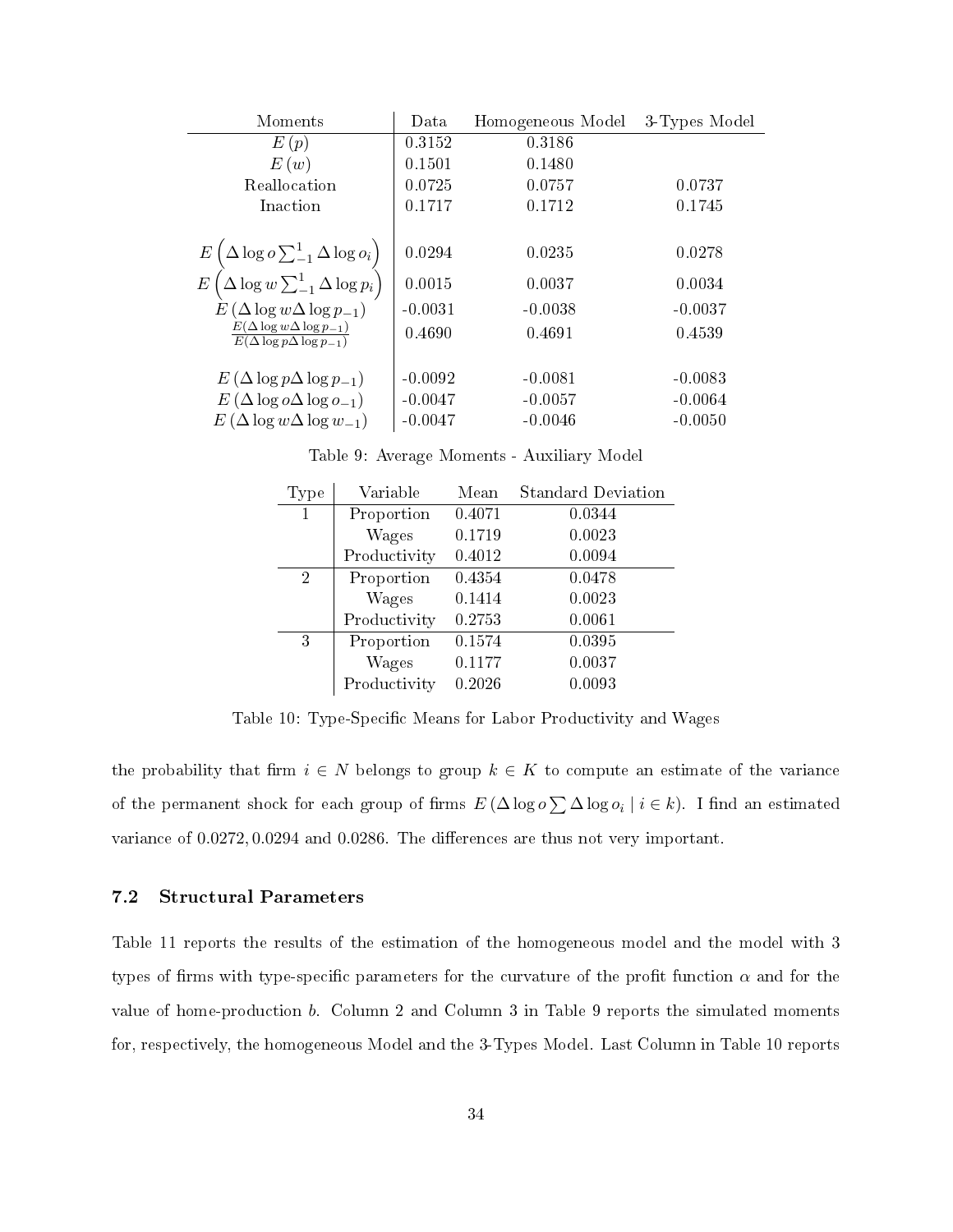

Figure 9: Classification

the simulated type-specific moments for the 3-Types Model.

The estimated value of  $\alpha$  is within the interval 0.16 – 0.26. This is lower than estimates typically obtained from production functions estimation. Using a related structural model Rota (2004) find even lower coefficients in the range  $0.11 - 0.13$  with a panel of Italian firms. This is not implausible given that the capital stock is treated as a component of the firm idiosyncratic shock and it is assumed to follow an exogenous process.

Adjustment costs per worker are estimated to be equal to 6, 5% of the average worker wage. Combined with an observed job reallocation rate of 7, 25%, the estimate implies that adjustment costs incurred by firms average about  $47,5\%$  of the annual wage bill per worker. It says that the firm has to pay an extra-year of wage for every fifteen job created or destroyed. Rota (2004) estimates the median level of fixed (not linear) costs to be around 15 months' labor cost in Italy. Using compustat, Bloom (2009) estimate linear adjustment costs of about 1.8% of annual wages, and a fixed cost of around 2.1% of annual revenue with no quadratic adjustment costs. Those numbers are lower than what could be expected given the stringent labor market regulation in France. An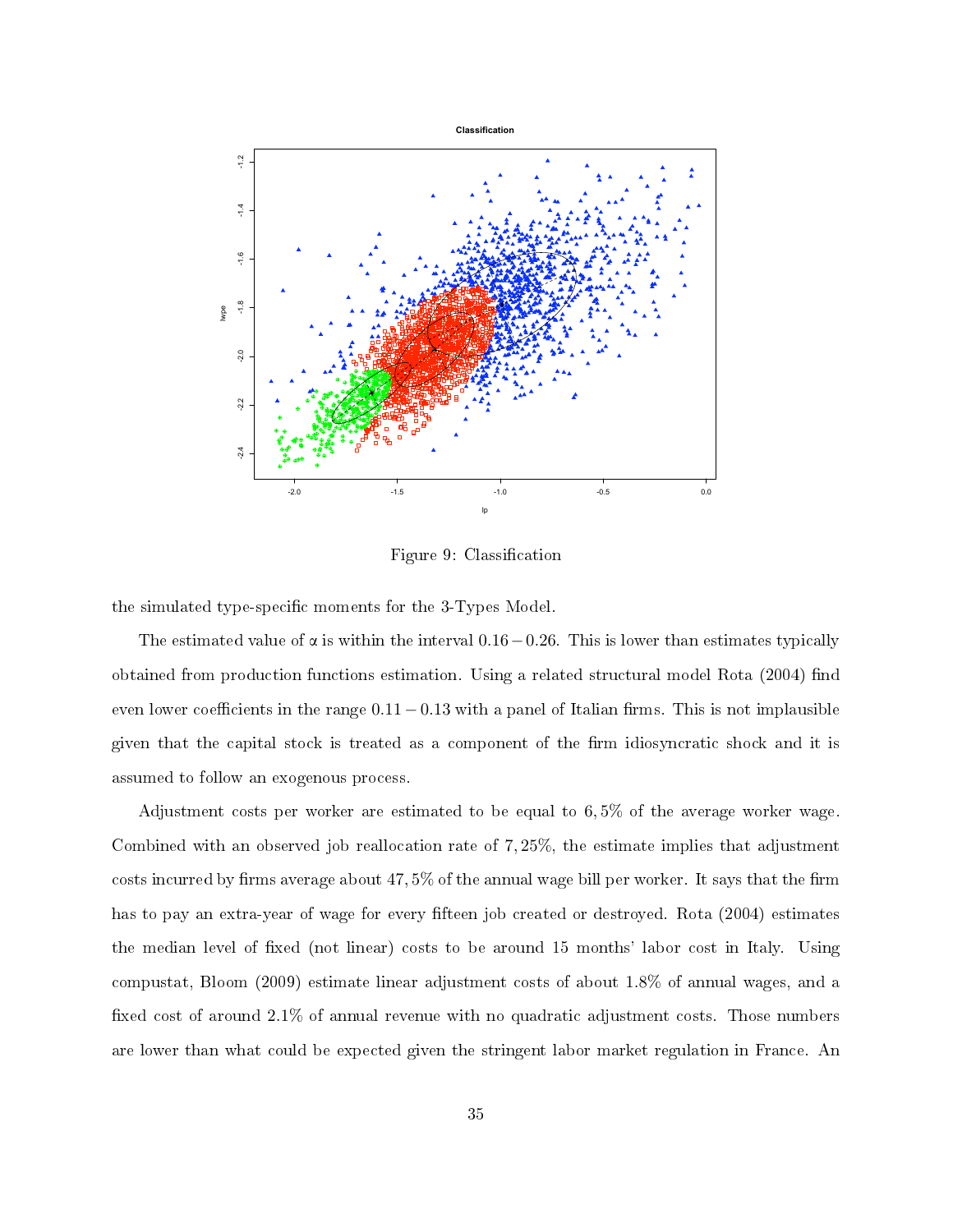| Parameters            | Homogeneous Model | 3-Types Model |
|-----------------------|-------------------|---------------|
| $\alpha$              | 0.1964            |               |
|                       | (0.0020)          |               |
| $\boldsymbol{b}$      | 0.0420            |               |
|                       | (0.0034)          |               |
| $\alpha_1$            |                   | 0.1669        |
|                       |                   | (0.0187)      |
| $\alpha_2$            |                   | 0.2283        |
|                       |                   | (0.0106)      |
| $\alpha_3$            |                   | 0.2650        |
|                       |                   | (0.0142)      |
| $b_1$                 |                   | 0.0425        |
|                       |                   | (0.0036)      |
| b <sub>2</sub>        |                   | 0.0426        |
|                       |                   | (0.0034)      |
| $b_3$                 |                   | 0.0334        |
|                       |                   | (0.0037)      |
| $\overline{c}$        | 0.0094            | 0.0082        |
|                       | (0.0031)          | (0.0010)      |
| $\gamma$              | 0.4469            | 0.4504        |
|                       | (0.0034)          | (0.0122)      |
| $\sigma_{\epsilon}P$  | 0.1759            | 0.1716        |
|                       | (0.0025)          | (0.0029)      |
| $\sigma_{\epsilon T}$ | 0.0805            | 0.0863        |
|                       | (0.0026)          | (0.0031)      |
| $\sigma_{MRN}$        | 0.0183            | 0.0193        |
|                       | (0.0008)          | (0.0016)      |
| $\sigma_{MRO}$        | 0.0531            | 0.0561        |
|                       | (0.0022)          | (0.0028)      |
| $\sigma_{MRW}$        | 0.0446            | 0.0452        |
|                       | (0.0025)          | (0.0017)      |

Table 11: Structural Parameters Estimates - Standard-Errors are given in parentheses below the point estimates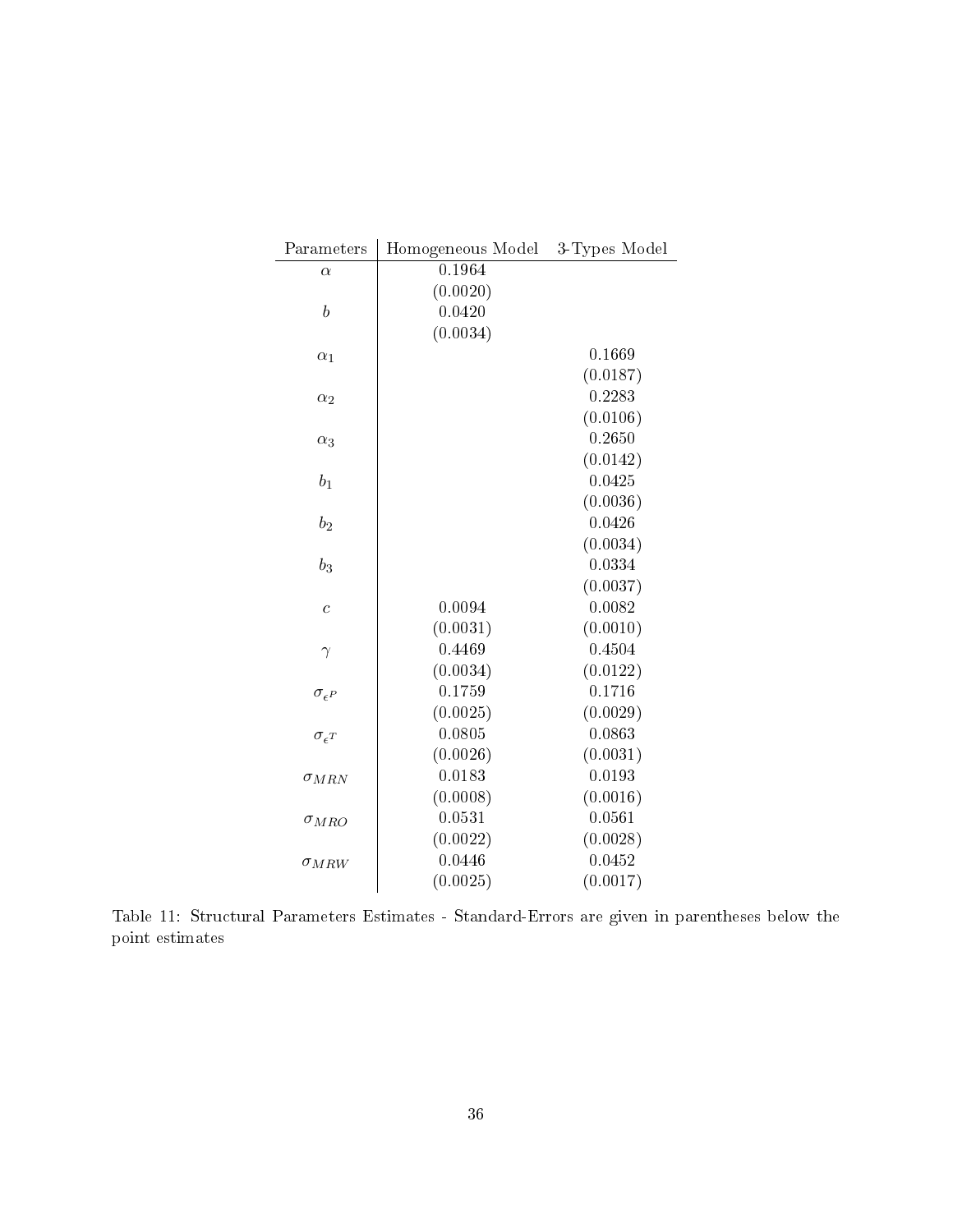examination of the data on worker flows provides an explanation. Almost 60% of the exit from employment are attributed to the end of fixed-duration contracts which are by definition flexible. Less than  $7\%$  of the exit from employment are made through a layoff procedure and less than  $1\%$ through a layoff for economic reasons. Hence by using fixed-duration contracts, French firms destroy jobs at relatively low costs.

I estimate worker bargainning power to be equal to 0.44. Using the same firm dataset matched with a worker dataset and a different methodology, Cahuc et al.  $(2006)$  find a bargainning power in the range 0.15 − 0.62 depending on skills categories. They warn though that these numbers are biased upward because they do not account for on-the-job-search and between-firm competition for employed workers.

I estimate the value of unemployment to be between 500 euros and 700 euros per month which is close but lower than minimum wage during that period (about 900 euros per month).

Measurement errors in output is important as usually reported in the literature on the structural estimation of production functions (see Ackerberg et al. (2007) for a survey). Typically, it is assumed in this literature a unique source of variations of profitability. I consider here both transitory and permanent shocks to output. Nevertheless, measurement errors in output remain important.

To estimate measurement errors in employment, Bloom (2009) uses the following approach. Assume firm log wage-bill can be decomposed into:  $log(w_{ti}) = log(n_{it}) + \eta_t + u_i + \omega_{it}$  where  $\eta_t$ is a time dummy,  $u_i$  is a firm specific wage rate,  $n_{it}$  is observed employment and  $\omega_{it}$  is a residual. If this decomposition is correct, the coefficient on  $log(n_{it})$  is  $\frac{\sigma_n^2}{\sigma_n^2 + \sigma_{mn}^2}$  where  $\sigma_n^2$  is the variance in log employment and  $\sigma_{MRN}^2$  is the variance of the measurement error in log employment. I find a coefficient (standard error) on  $log(n_{it})$  of 0.882(0.003). This means a standard deviation of 0.0247. This is reassuringly similar to the estimated value here.

Measurement errors in wages are large. At first, this number is surprising because wages are typically a better recorded variable. In the model, the only source of variations in wages is labor productivity. There is probably many other sources of wages variations that are identified by the job-search literature (on-the-job search, mismatch,...) that I do not consider here and that may explain the results.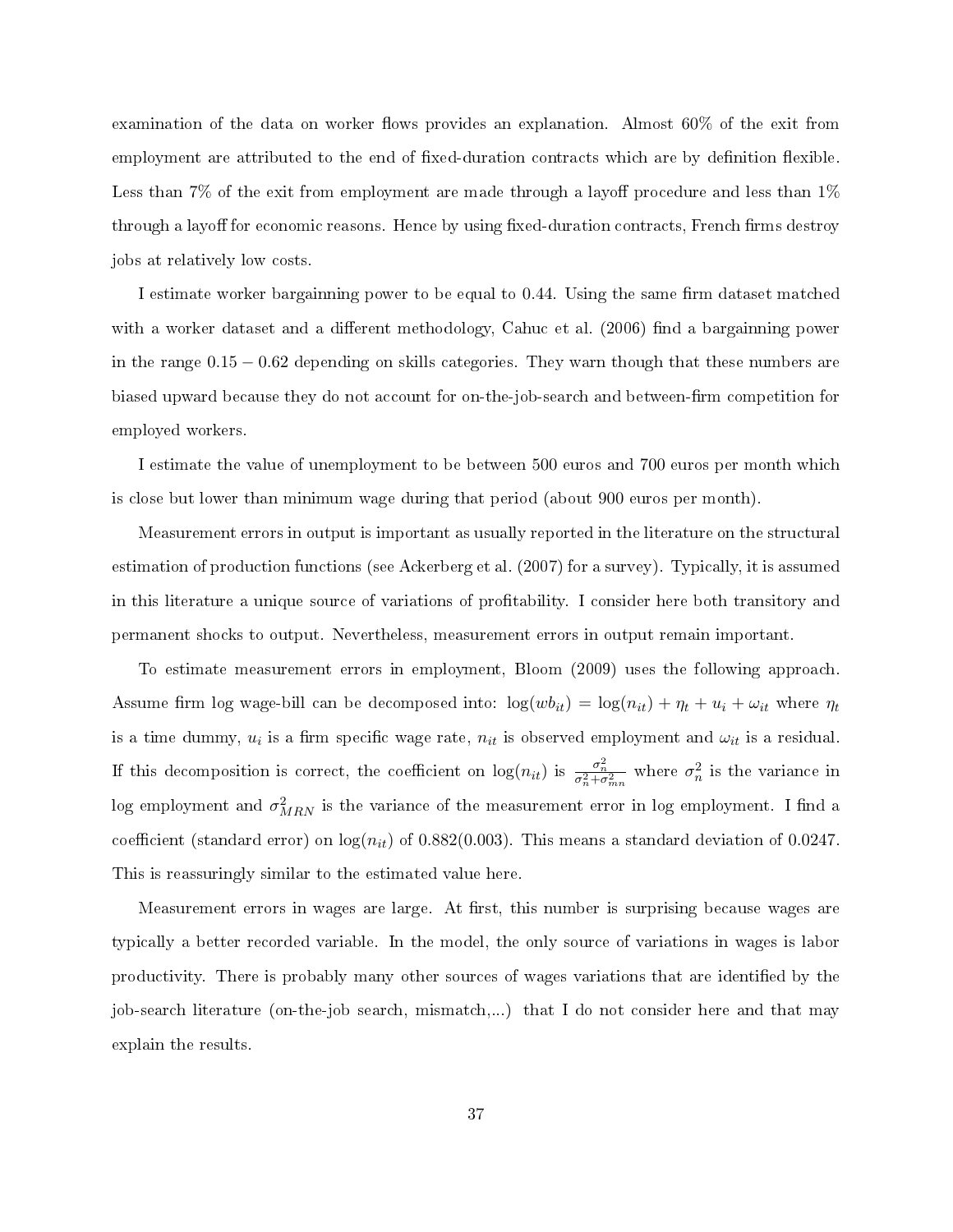

Figure 10: Distribution of Labor Productivity

The estimates of the parameters which are not type-specific are quite similar for both the homogeneous and the 3-types model. Yet the 3-types model greatly improves the capacity of the model to fit the observed dispersion of labor productivity. Figure 10 plots the observed distribution of labor productivity, the predicted distribution for the homogeneous and the 3-types model.

## 8 Conclusion

This paper offers a structural framework to analyze the impact of permanent and transitory shocks to profitablity on wages and employment at the firm-level.

Firms face permanent and transitory shocks to business conditions. There are frictions that result in both wage rigidities and employment rigidities. Creating and destroying jobs is costly. Wages are only partially flexible. There are decreasing-returns to labor and wages are linked to labor productivity via Nash-Bargaining.

The benefits of creating  $/$  destroying jobs following a transitory shock are on average small. Because of adjustment costs, the firm then decides to not create or destroy much jobs. As a result, wages change through the change in labor productivity. Permanent shocks lead to more employment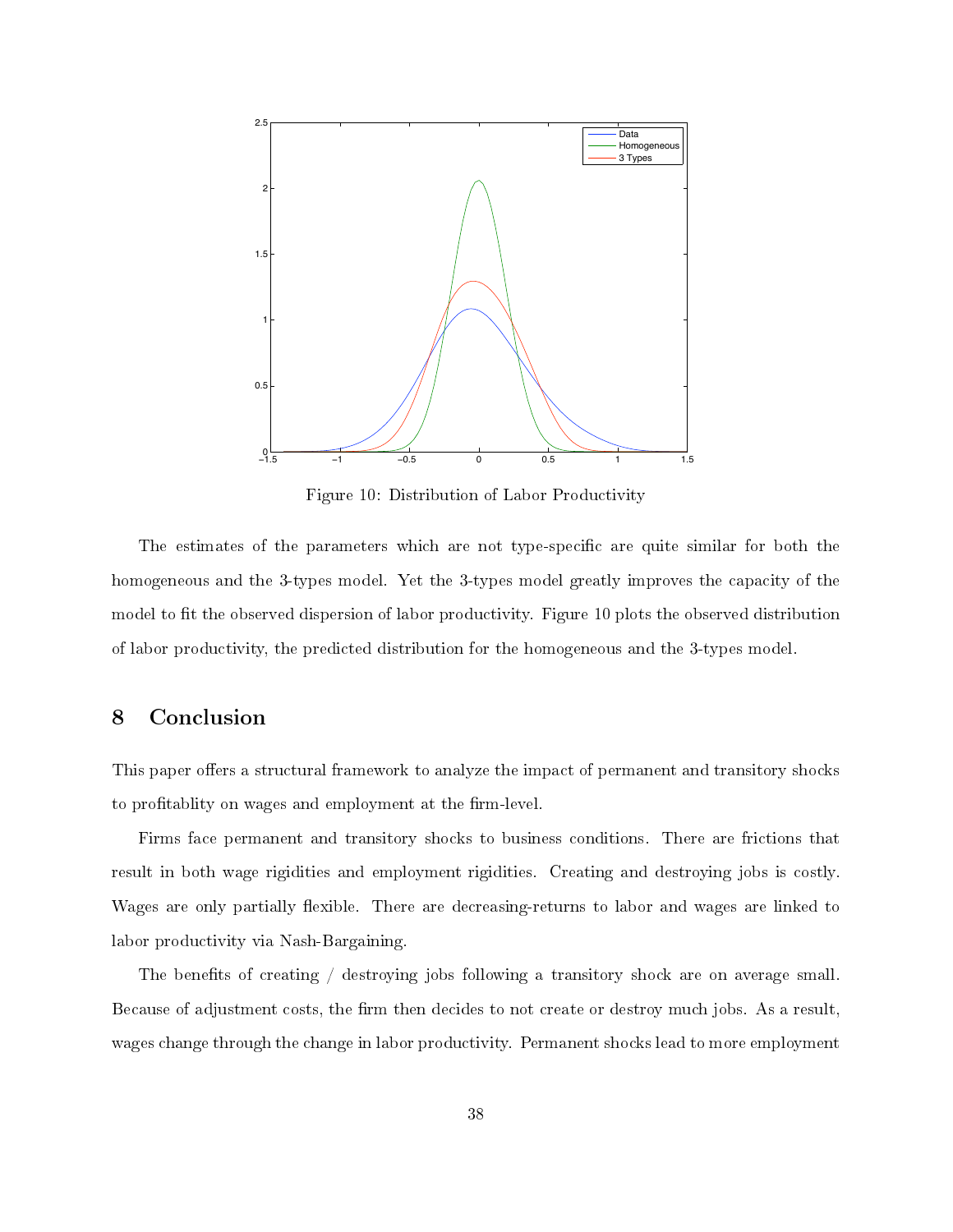changes. Since there are decreasing returns to labor, the variations of labor productivity and thus the variations of wages are smaller for a permanent shock compared to a transitory shock of the same magnitude.

I find support for this mechanism using a panel of french firms. I find that transitory shocks to output have a strong effect on wages but that permanent shocks have a very small effect on wages.

I provide a structural estimation of the model that allows for firm-specific parameters. I consider 3 types of firms that have a specific production-function and their workers have a different opportunity cost of employment. The model fits the data well and the introdution of 3-types of firm greatly improves the fit of the observed dispersion of labor productivity. The estimation results points out that relatively modest adjustment costs (less than a month of wages) can reproduce the data well which conflicts with the perceived sclerosis of the French labor market. Permanent shocks are the most important source of output fluctuations.

An important extension is to allow for worker heterogeneity. This is natural because employment and compensation of heterogeneous workers may fluctuate differently for two important reasons: the specificity of human capital and insurance motives. On the former, for instance, a firm is probably more reluctant to fire a worker with a highly specific and valuable human capital. Following a negative shock, the worker and the firm may then agree on a temporary wage cut to avoid human capital losses. On the latter, the level of insurance may varies with worker characteristics. A central result of the principal-agent model is the trade-off between incentive and insurance. The more the principal wants to incentivize an agent the less the agent will be insured. Turning to the labor contract, we should therefore expect that the firm offers less insurance to those employees whose effort is more relevant to performance. For instance, managers see their income changing with firm performance much more than unskilled production workers do. I leave this for future research.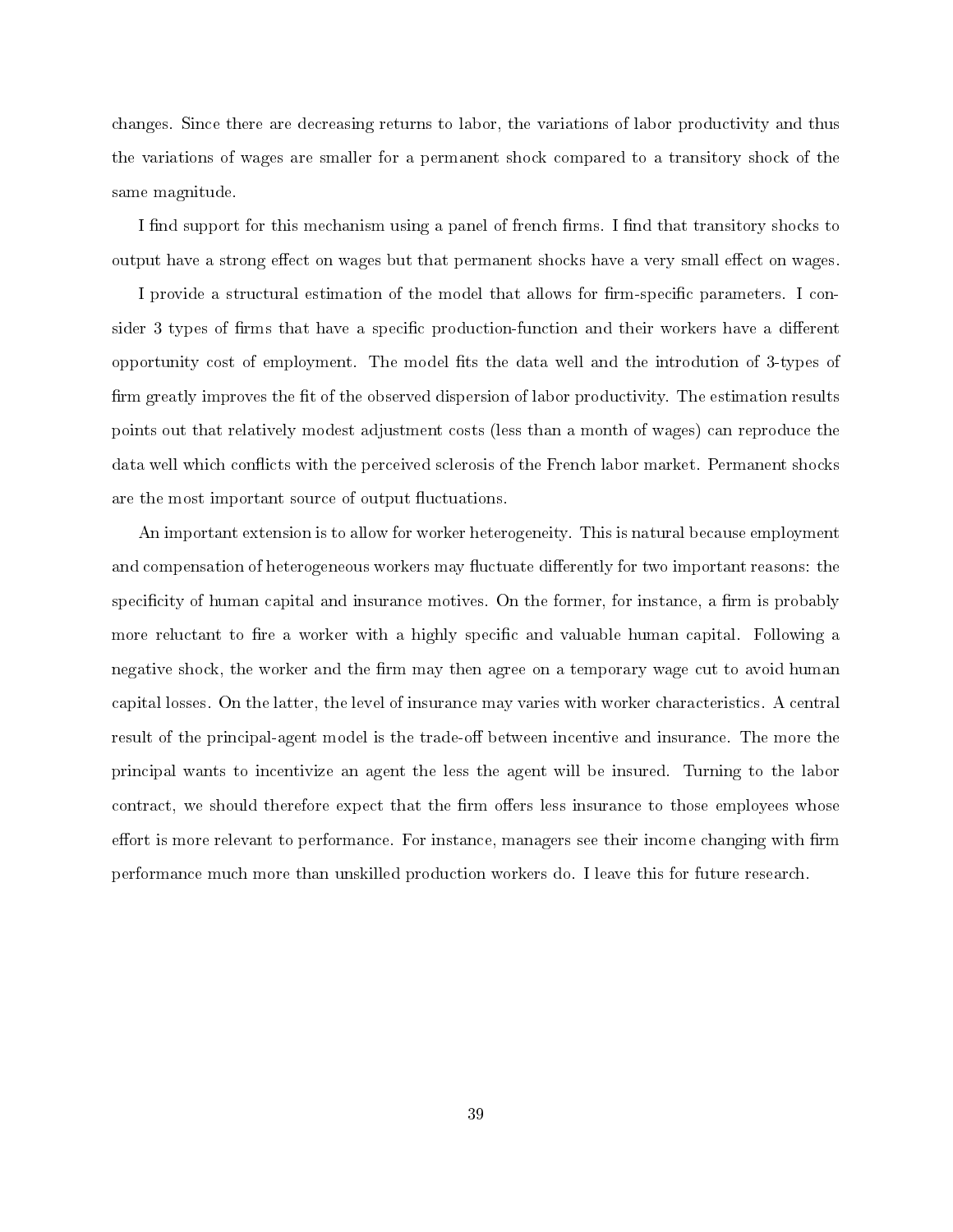## References

- Abbring, J. H. and Campbell, J. R. (2005). A firm's first year. Tinbergen Institute Discussion Papers 05-046/3, Tinbergen Institute.
- Abowd, J. and Card, D. (1989). On the covariance structure of earnings and hours changes. Econometrica: Journal of the Econometric Society, pages 411–445.
- Abowd, J. M. and Kramarz, F. (2003). The costs of hiring and separations. Labour Economics,  $10(5):499-530.$
- Ackerberg, D., Benkard, L., Berry, S., and Pakes, A. (2007). Econometric Tools for Analyzing Market Outcomes, volume 6, chapter Handbook of Econometrics. James Heckman and Edward Leamer.
- Aguirregabiria, V. and Alonso-Borrego, C. (2009). Labor contracts and flexibility: Evidence from a labor market reform in spain. Technical report.
- Alan, S. and Browning, M. (2009). Estimating intertemporal allocation parameters using simulated residual estimation. Review of Economic Studies, forthcoming.
- Bartelsman, E., Haltiwanger, J., and Scarpetta, S. (2006). Cross country differences in productivity: The role of allocative efficiency. Unpublished manuscript.
- Bentolila, S. and Bertola, G. (1990). Firing costs and labour demand: how bad is eurosclerosis? The Review of Economic Studies,  $57(3)$ :  $381-402$ .
- Bertola, G. and Rogerson, R. (1997). Institutions and labor reallocation. European Economic  $Review, 41(6): 1147-1171.$
- Bloom, N. (2009). The impact of uncertainty shocks. *Econometrica*, 77:623–685.
- Blundell, R., Pistaferri, L., and Preston, I. (2008). Consumption inequality and partial insurance. American Economic Review,  $98(5)$ : 1887-1921.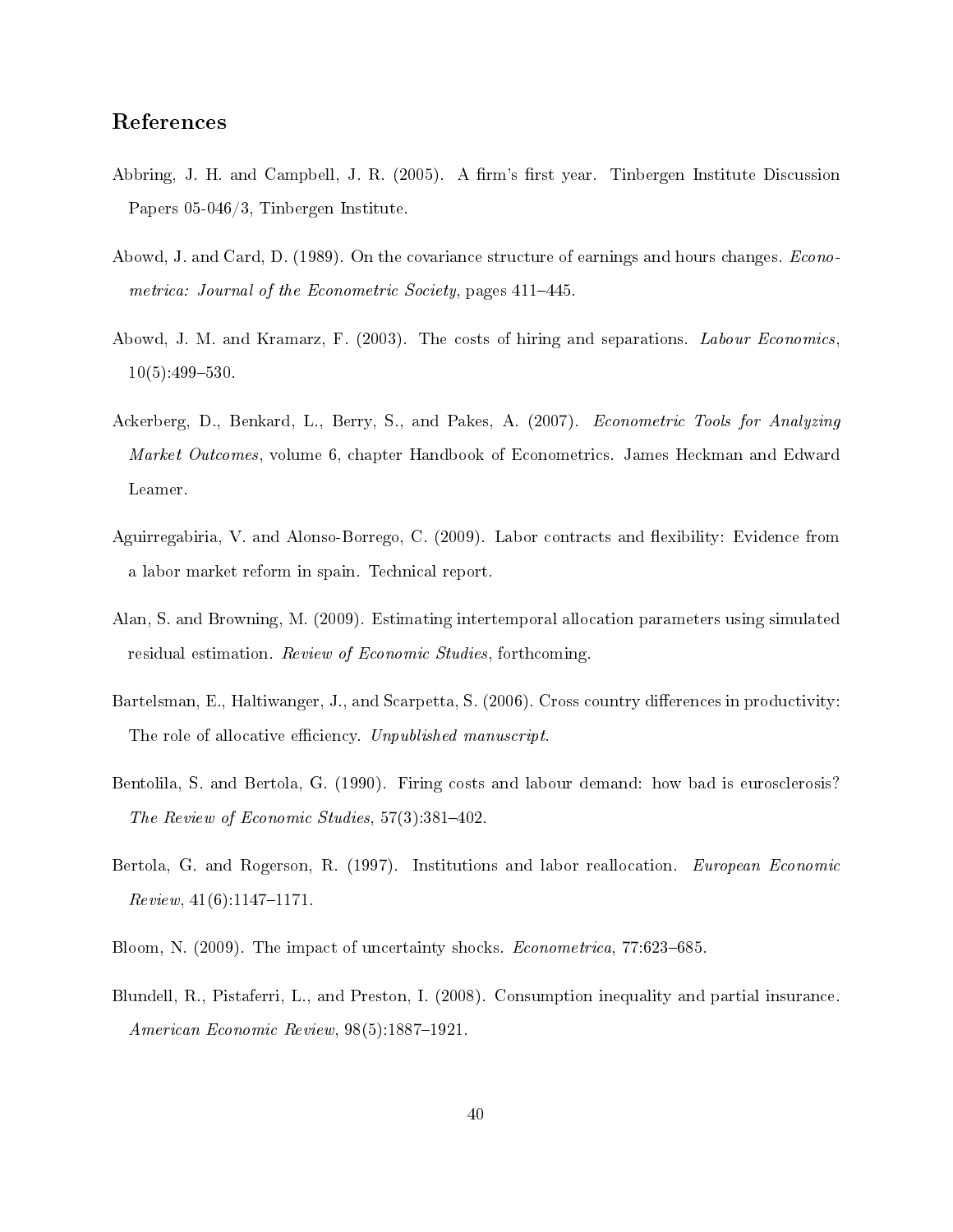- Bond, S. and Reenen, J. V. (2006). Microeconometric Models of Investment and Employment, volume 6, chapter Handbook of Econometrics.
- Browning, M. and Roys, N. (2009). Identification with sign restrictions.
- Cahuc, P., Postel-Vinay, F., and Robin, J. (2006). Wage bargaining with on-the-job search: Theory and evidence. *Econometrica*, pages 323–364.
- Campbell, J. R. and Fisher, J. D. M. (2000). Aggregate employment fluctuations with microeconomic asymmetries. American Economic Review,  $90(5)$ :1323-1345.
- Cooper, W., R., Willis, J., and Haltiwanger, J. (2005). Dynamics of labor demand: Evidence from plant-level observations and aggregate implications. Technical report, mimeo.
- Davis, S. J. and Haltiwanger, J. (1999). Handbook of Labor Economics, volume 1, chapter Handbook of Labor Economics.
- Dempster, A. P., Laird, N. M., and Rubin, D. B. (1977). Maximum likelihood from incomplete data via the em algorithm. Journal of the Royal Statistical Society. Series B (Methodological),  $39(1):1-38$ .
- Elsby, M. and Michaels, R. (2008). Marginal jobs, heterogeneous firms, & unemployment flows. NBER Working Paper.
- Franco, F. and Philippon, T. (2007). Firms and aggregate dynamics. The Review of Economics and  $Statistics, 89(4): 587–600.$
- Fujita, S. and Nakajima, M. (2009). Worker flows and job flows: A quantitative investigation.
- Gourio, F. (2008). Estimating firm-level risk. Technical report, mimeo.
- Guiso, L., Pistaferri, L., and Schivardi, F. (2005). Insurance within the firm. *Journal of Political*  $Economy, 113(5): 1054-1087.$
- Hamermesh, D. S. (1989). Labor demand and the structure of adjustment costs. American Economic  $Review, 79(4):674-89.$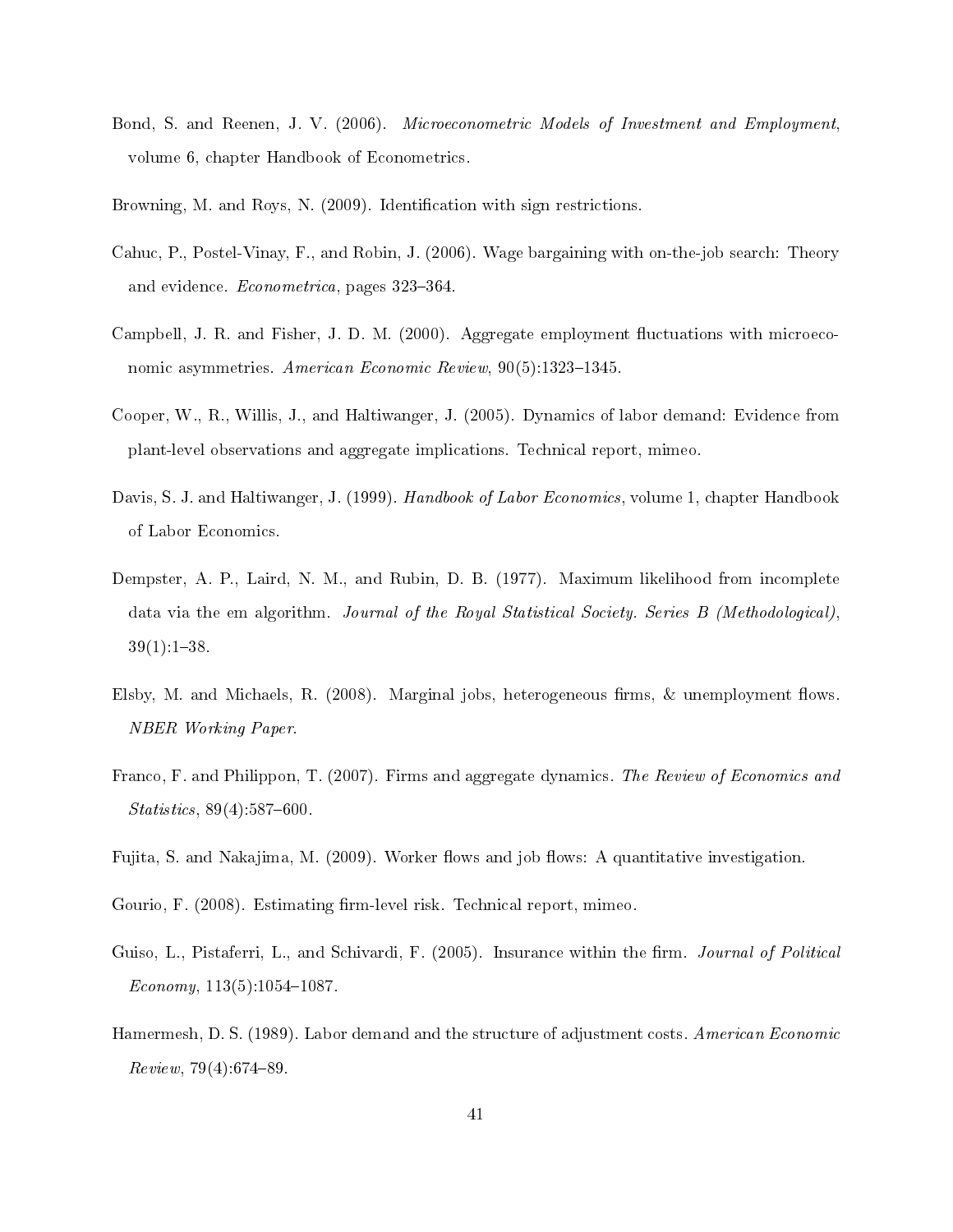Hamermesh, D. S. (1993). *Labor Demand*. Princeton University Press.

- Hamermesh, D. S. and Pfann, G. A. (1996). Adjustment costs in factor demand. Journal of  $Economic\ Literature, 34(3):1264-1292.$
- Heckman, J., Pagés-Serra, C., Edwards, A., and Guidotti, P. (2000). The cost of job security regulation: Evidence from latin american labor markets [with comments]. *Economia*,  $1(1):109-$ 154.
- Holmstrom, B. and Milgrom, P. (1987). Aggregation and linearity in the provision of intertemporal incentives. *Econometrica: Journal of the Econometric Society*, pages 303–328.
- Hopenhayn, H. and Rogerson, R. (1993). Job turnover and policy evaluation: A general equilibrium analysis. Journal of Political Economy,  $101(5):915-38$ .
- Hotz, J. V. and Miller, R. A. (1993). Conditional choice probabilities and the estimation of dynamic model. Review of Economic Studies, 69:497-529.
- Hsieh, C.-T. and Klenow, P. (2009). Misallocation and manufacturing tfp in china and india. Quarterly Journal of Economics, forthcoming.
- King, R. and Thomas, J. (2006). Partial adjustment without apology. International Economic  $Review, 47(3):779-809.$
- Lehmann, E. (1959). Testing Statistical Hypotheses. New York: John Wiley.
- McCurdy, T. (1982). Dynamics aspect of earnings mobility. Journal of Econometrics.
- McLachlan, G. J. and Peel, D. (2000). Finite Mixture Models. John Wiley and Sons.
- Meghir, C. and Pistaferri, L. (2004). Income variance dynamics and heterogeneity. Econometrica, pages  $1-32$ .
- Midrigan, V. and Xu, D. (2009). Accounting for plant-level misallocation. mimeo, NYU.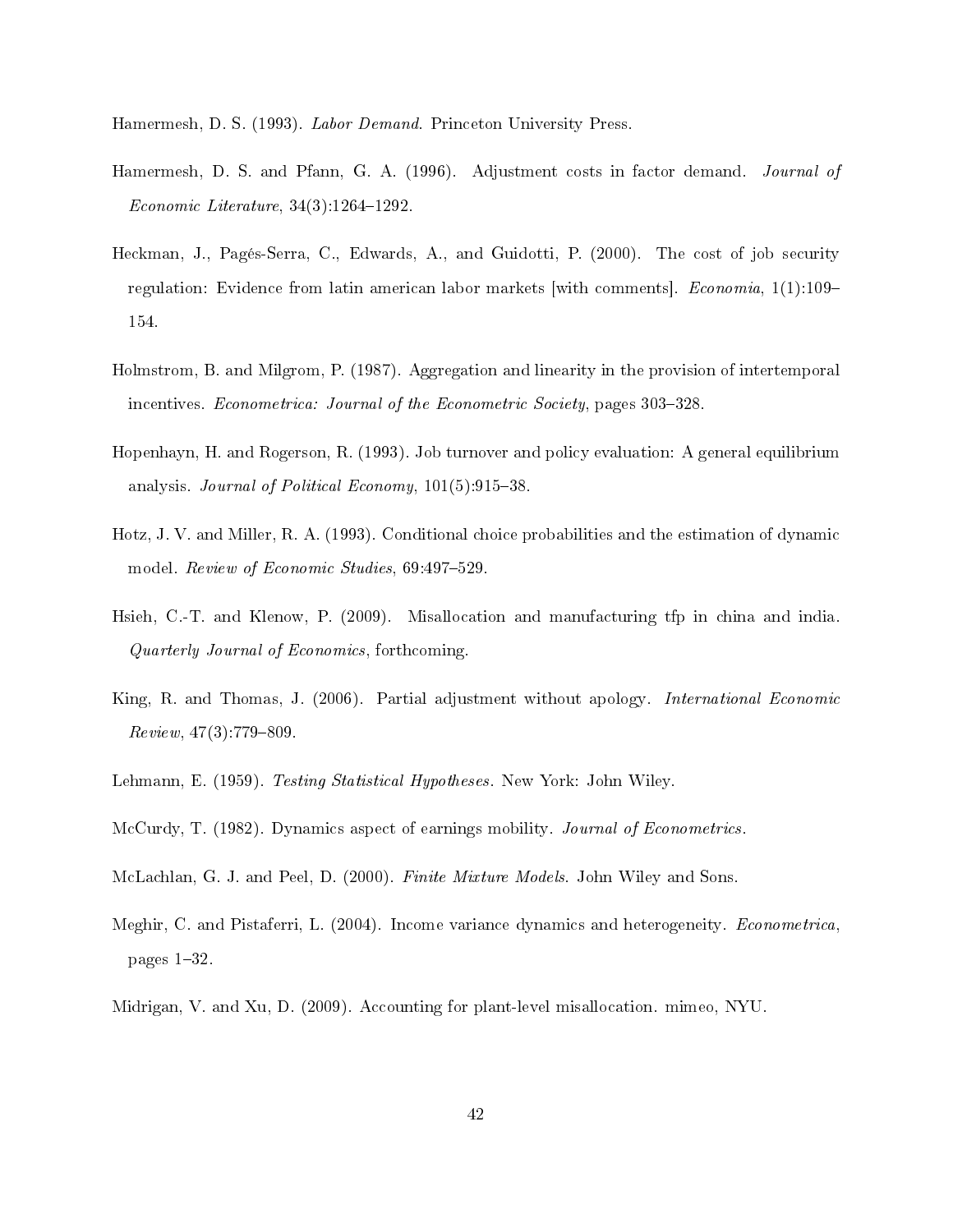- Pakes, A. (1994). Dynamic structural models, problems and prospects: mixed continuous discrete controls and market interaction, volume 2 of Advances in Econometrics, Sixth World Congress. C A Sims, cambridge university press edition.
- Rota, P. (2004). Estimating labor demand with fixed costs. *International Economic Review*,  $45(1):25-48.$
- Roys, N. (2007). Optimal investment with fixed costs. Economics Working Papers CWP29/07, CeMMAP.
- Rust, J. (1987). Optimal replacement of gmc bus engines: An empirical model of harold zurcher.  $Econometrica, 55(5):999-1033.$
- Sargent, T. J. (1978). Estimation of dynamic labor demand schedules under rational expectations. Journal of Political Economy,  $86(6)$ :1009-44.
- Schumpeter, J. (1942). *Capitalism, socialism, and democracy*.
- Stole, L. and Zwiebel, J. (1996). Intra-firm bargaining under non-binding contracts. The Review of  $Economic Studies, pages 375-410.$
- Veracierto, M. (2008). Firing costs and business cycle fluctuations. International Economic Review,  $49(1)$ : 1-39.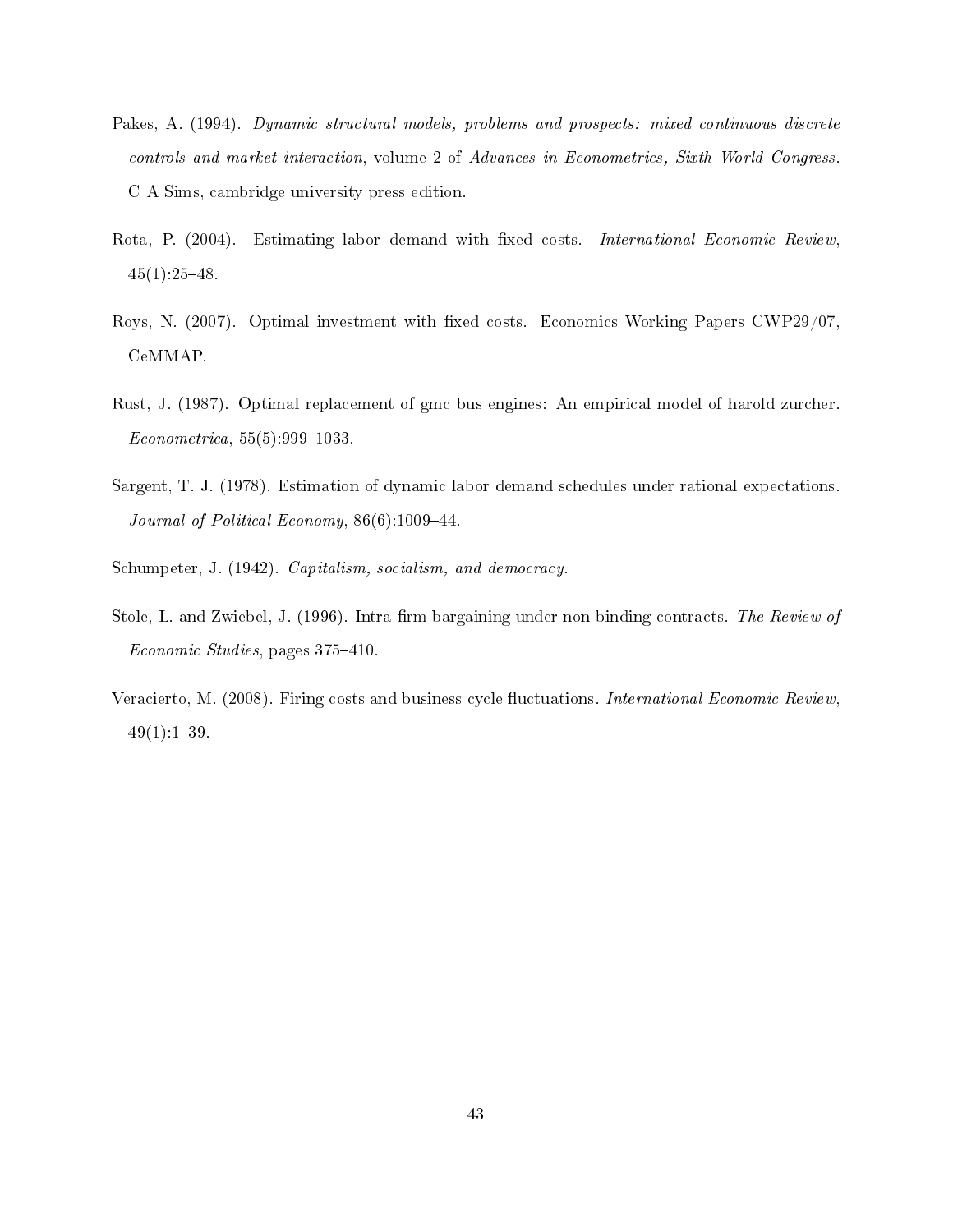## A Labor Market Institutions in France

This section briefly introduces the main features of the French labor market that are relevant for the interpretation of the results.

Employment protection may be described as restrictions placed on the ability of the employer to utilize labor. It covers dismissals protection (procedural inconveniences, notice and severance payments, penalties for unfair dismissals), limitations on the uses of fixed-term and temporary work agency contracts and the regulation of working hours (maximum weekly/annual normal hours, minimum rest periods, limits on overtime, restrictions on weekend and night work,...). They comprise both hiring costs (from screening an training new workers) and firing costs (due to notice periods, bureaucratic procedures and explicit firing costs like severance payments).

There are two types of regular employment contracts in France: indefinite-term contracts (CDI) and fixed-duration contracts (CDD). Although their use is formally restricted, CDDs are the most common method of hiring: more than 2/3 of all hires are through CDD.

Employment Protection Legislation heavily regulates the termination of CDI. Firms can layo a worker for personal reasons, in which case they have to show that the worker cannot do the job she was hired for. Firm can also layoff a worker for economic reasons in which case the firm must prove that it needs to reduce its employment. In both case, the firm must observe a mandatory waiting notice period and pay a severance payment. The notice period depends on seniority. In the absence of a specific contract between unions and firms, the amount of severance pay set by law is also modest, typically  $1/10$  of a month per year of work, plus  $1/15$  of a month for years above 10 years. Sectoral agreements typically set higher amounts. Severance packages offered by firms in exchange for a quick resolution are typically much more generous than the legal or the contractual minimum.

The legislation also differs depending on whether it is an individual termination or a collective termination (dismissal of at least 10 workers during a 30 days period). Collective terminations are typically more expensive than individual terminations (Abowd and Kramarz (2003)).

The French system of wage setting is complex because it depends simultaneously on state level wage policies and collective bargaining at other levels. The minimum wage (Salaire Minimum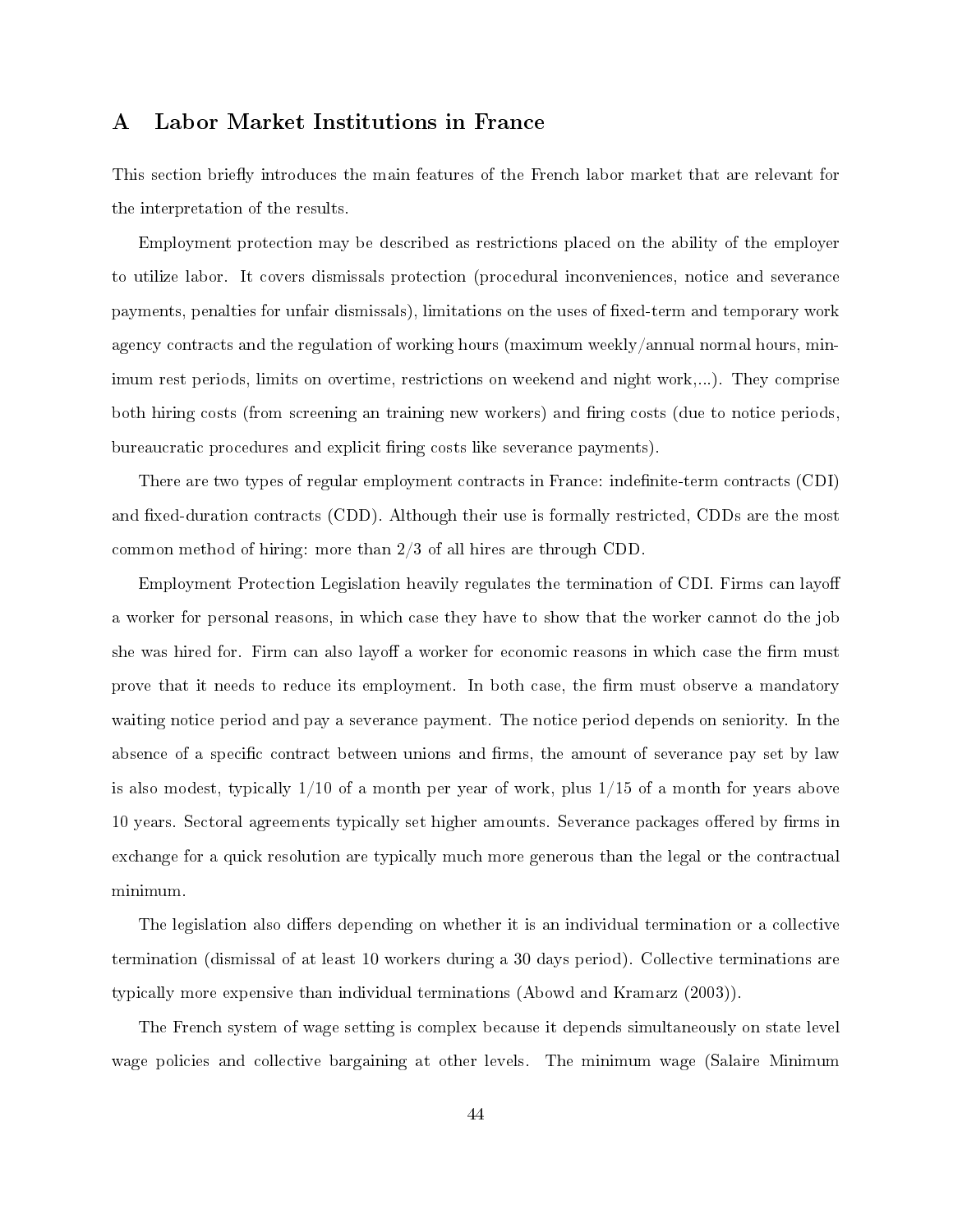Interprofessional de Croissance, or SMIC) is set by the government. Administrative procedures are used to adjust the SMIC each July to reflect both consumer price increases and real wage increases in the hourly wages of manual workers. In addition, the government has sometimes enacted additional increases in the minimum wage. There are strong limits on the scope for derogations and for direct negotiations by social partners. Around 12% of the workers are paid at the minimum wage during the period of observations. This number is nowadays closer to 15%.

Aside the minimum wage, the French system is a largely decentralized and uncoordinated system of collective bargaining because wage bargaining only take place at the branch and enterprise levels.

## B Theoretical Moments for Section 2.3

$$
E\left[\Delta y_t(\Delta y_{t-1} + \Delta y_t + \Delta y_{t+1})\right] = \sigma_{\zeta_y}^2
$$
  

$$
E(\Delta y_t \Delta y_t) = \sigma_{\zeta_y}^2 + 2(\sigma_{\nu_y}^2 + \sigma_{\tau_y}^2)
$$
  

$$
E(\Delta y_t \Delta y_{t+1}) = -(\sigma_{\nu_y}^2 + \sigma_{\tau_y}^2)
$$

and  $E(\Delta y_t \Delta y_{t+s}) = 0, s \ge 2$ . Similarily,

$$
E\left[\Delta w_t(\Delta w_{t-1} + \Delta w_t + \Delta w_{t+1})\right] = \tau_2^2 \sigma_{\zeta}^2 + \sigma_{\zeta}^2
$$
  

$$
E(\Delta w_t \Delta w_t) = \tau_1^2 \sigma_{\zeta}^2 + 2(\tau_2^2 \sigma_{\zeta}^2 + \phi^2 \sigma_{\nu}^2 + \sigma_{\tau}^2) + \sigma_{\zeta}^2
$$
  

$$
E(\Delta w_t \Delta w_{t+1}) = -(\tau_2^2 \sigma_{\zeta}^2 + \phi^2 \sigma_{\nu}^2 + \sigma_{\tau}^2)
$$

and  $E(\Delta w_t \Delta w_{t+s}) = 0, s \geq 2$ . The covariance between output growth and wage growth is:

$$
E(\Delta w_t \Delta y_t) = \tau_1 \sigma_{\zeta y}^2 + \tau_2 \sigma_{\zeta y}^2 + 2\phi \sigma_{\nu y}^2
$$

$$
E(\Delta w_t \Delta y_{t+1}) = -\phi \sigma_{\nu y}^2
$$

$$
E(\Delta w_{t+1} \Delta y_t) = -(\phi \sigma_{\nu y}^2 + \tau_2 \sigma_{\zeta y}^2)
$$

$$
E[\Delta w_t(\Delta y_{t-1} + \Delta y_t + \Delta y_{t+1})] = \tau_1 \sigma_{\zeta y}^2
$$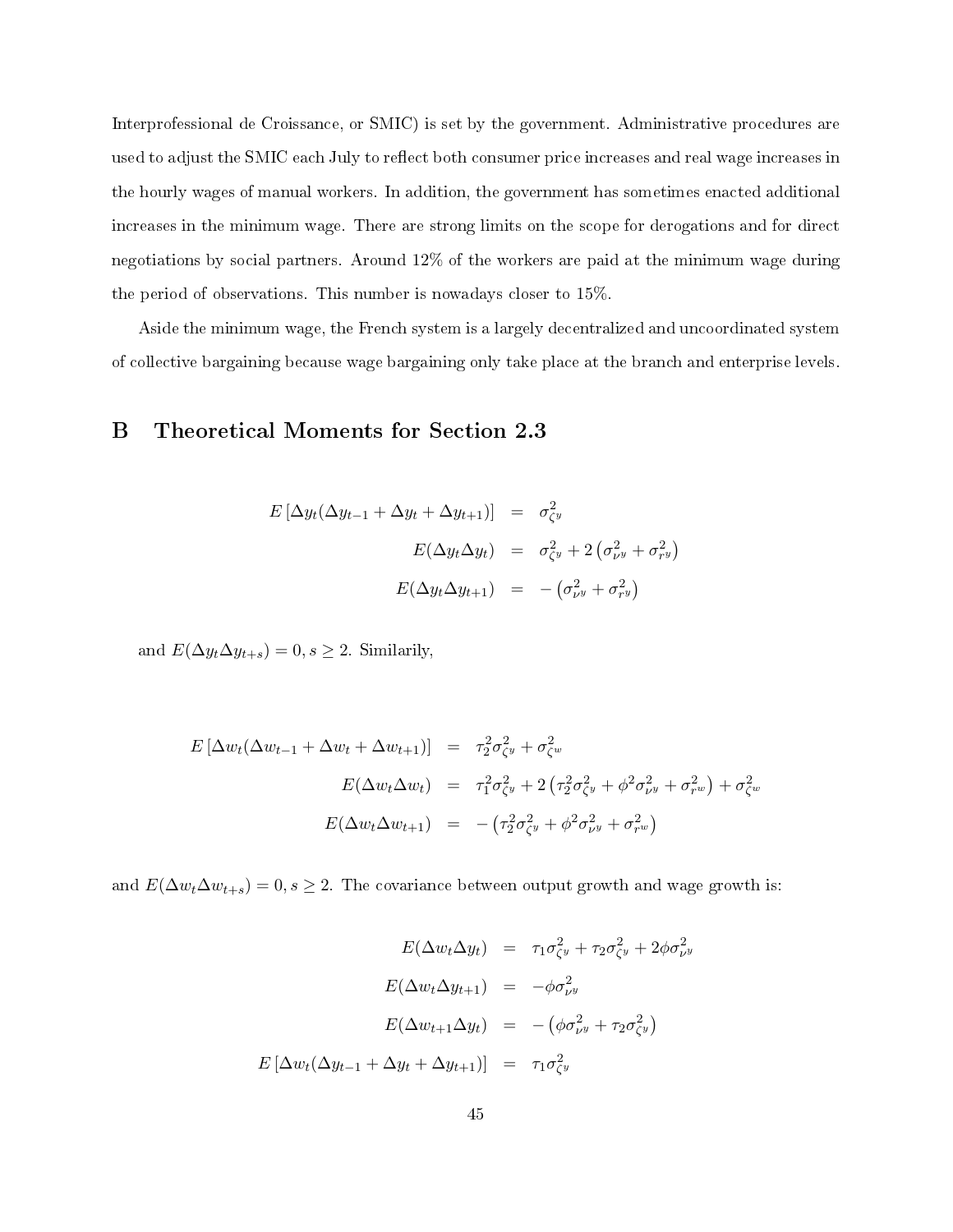and  $E(\Delta w_t \Delta y_{t+s}) = 0, |s| \geq 2$ .

# C Theoretical Model

### C.1 The Firm's Problem

Bellman equation writes:

$$
V(A, \epsilon^T, n) = \max_{d} \left\{ \left( e^{\epsilon^T} A \right)^{1-\alpha} (n+d)^{\alpha} - w(A, \epsilon^T, n+d)(n+d) - \underline{c}d^+ - \overline{c}d^- \right. \\ \left. + \beta \int V(Ae^{\epsilon^P}, \epsilon^{T'}, n+d) d\Phi(\epsilon^P, \epsilon^{T'}) \right\} \tag{19}
$$

Define  $D(A,n) = \int V(Ae^{\epsilon^P}, n+d, \epsilon^{T'}) d\Phi(\epsilon^P, \epsilon^{T'})$  and accordingly  $D_n(A,n)$ . Decomposing V and  $V_n$ ,

$$
V_n(A, n, \epsilon^T) = \begin{cases} \frac{c}{\alpha} & \text{if } n < \underline{n}(A, \epsilon^T) \\ \alpha \left( e^{\epsilon^T} A \right)^{1-\alpha} n^{\alpha-1} - w(A, \epsilon^T, n) - w_n(A, \epsilon^T, n) n + \beta D_n(A, n) & \text{if } \underline{n}(A, \epsilon^T) < n < \overline{n}(A, \epsilon^T) \\ -\overline{c} & \text{if } n > \overline{n}(A, \epsilon^T) \end{cases}
$$

### C.2 Bargaining

Let  $W(A, \epsilon^T, n)$  be the value of employment in a firm of size n with state  $(A, \epsilon^T, n)$ . Due to Nash sharing, the worker's surplus in an expanding firm reads:

$$
W(A, \epsilon^T, \underline{n}(A, \epsilon^T)) - U = \frac{\gamma}{1 - \gamma} (V_n(A, \epsilon^T, \underline{n}(A, \epsilon^T)) + \overline{c})
$$
  
= 
$$
\frac{\gamma}{1 - \gamma} (c + \overline{c})
$$

Similarily, in a contracting firm:

$$
W\left(A, \epsilon^T, \overline{n}(A, \epsilon^T)\right) - U = \frac{\gamma}{1 - \gamma} \left(V_n(A, \epsilon^T, \overline{n}(A, \epsilon^T)) + \overline{c}\right)
$$
  
= 0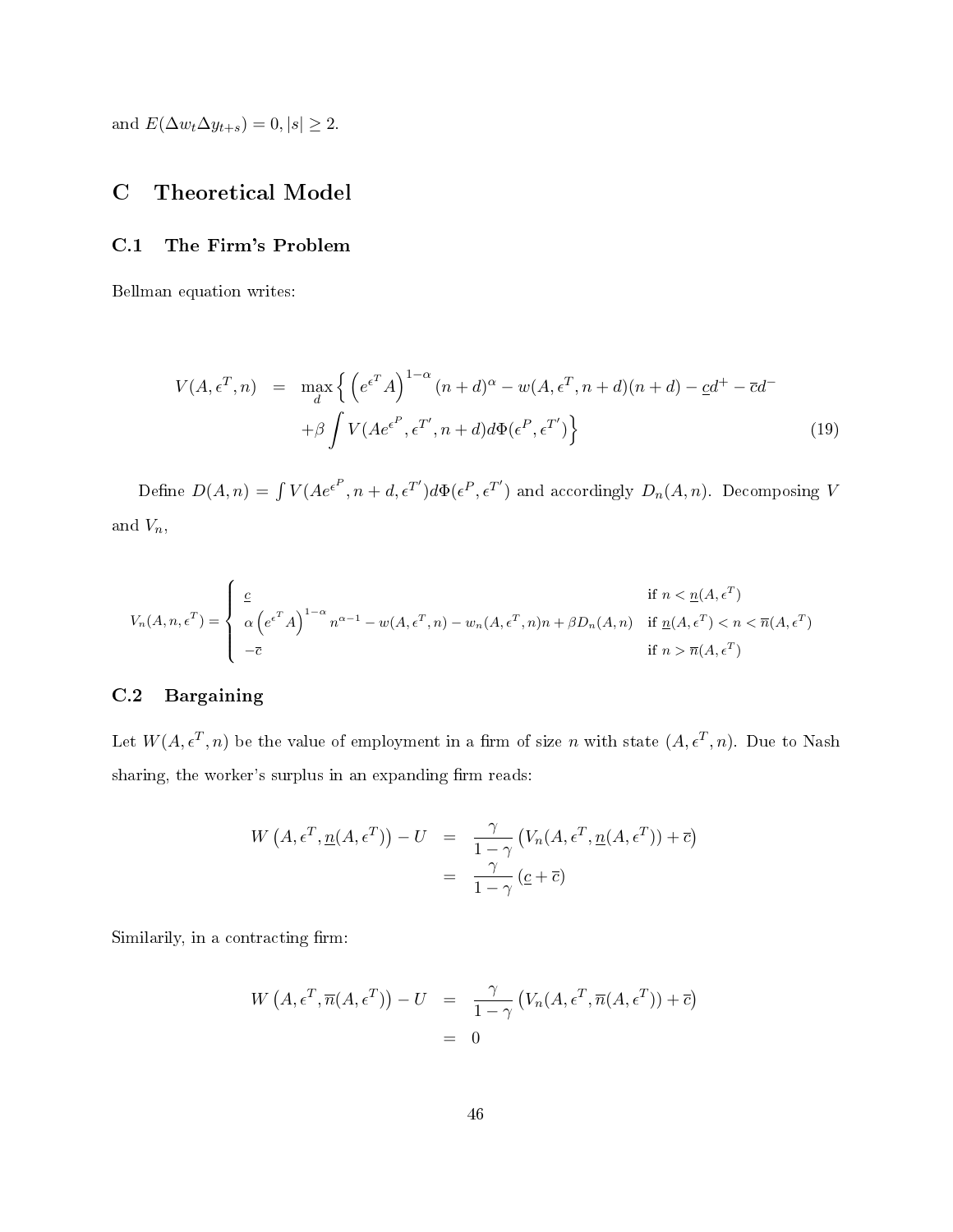Upon finding a job, the new job must be in a firm which is creating jobs. The value to a worker of unemployment reads:

$$
U = b + \beta \left\{ (1 - f)U + f \int \int \left[ \int W \left( A, \epsilon^T, \underline{n} (A e^{\epsilon^P}, \epsilon^T) \right) \frac{d\Phi\left( \epsilon^P, \epsilon^T \mid n < \underline{n} (A \epsilon^P, \epsilon^T) \right)}{P(n < \underline{n} (A e^{\epsilon^P}, \epsilon^T) | A, n)} \right\} dH(A, n) \right\}
$$

where  $H(A, n)$  is the distribution of  $(A, n)$  in the economy. Then,

$$
(1 - \beta)U = b + \beta f \frac{\gamma}{1 - \gamma} (\underline{c} + \overline{c})
$$

The value of employment reads:

$$
W(A, \epsilon^T, n) = (1 - \tau)w(A, \epsilon^T, n)
$$
  
+  $\beta \int W(A\epsilon^{P'}, \epsilon^{T'}, n(A\epsilon^{P'}, \epsilon^{T'}) d\Phi(\epsilon^{P'}, \epsilon^{T'} | n < n(A\epsilon^{P'}, \epsilon^{T'}) )$   
+  $\beta \int W(A\epsilon^{P'}, \epsilon^{T'}, n) d\Phi(\epsilon^{P'}, \epsilon^{T'} | n(A\epsilon^{P'}, \epsilon^{T'}) < n < \overline{n}(A\epsilon^{P}, \epsilon^{T}) )$   
+  $\beta \int U d\Phi(\epsilon^{P'}, \epsilon^{T'} | n > \overline{n}(A\epsilon^{P}, \epsilon^{T'}) )$   
=  $(1 - \tau)w(A, \epsilon^{T}, n)$   
+  $\beta P(n < n(A\epsilon^{P'}, \epsilon^{T'})) (U + \frac{\gamma}{1 - \gamma} (\epsilon + \overline{\epsilon}))$   
+  $\beta \int (U + \frac{\gamma}{1 - \gamma} V_n(A\epsilon^{P'}, \epsilon^{T'}, n)) d\Phi(\epsilon^{P'}, \epsilon^{T'} | n(A\epsilon^{P'}, \epsilon^{T'}) < n < \overline{n}(A\epsilon^{P}, \epsilon^{T}) )$   
+  $\beta \int U d\Phi(\epsilon^{P'}, \epsilon^{T'} | n > \overline{n}(A\epsilon^{P}, \epsilon^{T'}) )$ 

The last term is because when a firm is contracting, its workers get the same surplus whether they remain employed or not.

Rearranging terms, gives:

$$
W(A, \epsilon^T, n) = (1 - \tau)w(A, \epsilon^T, n) + \beta U + \beta \frac{\gamma}{1 - \gamma} P\left(n < \underline{n}(A\epsilon^{P'}, \epsilon^{T'})\right) (\underline{c} + \overline{c})
$$

$$
+ \beta \frac{\gamma}{1 - \gamma} \int \left[ V_n\left(A\epsilon^{P'}, \epsilon^{T'}, n\right) + \overline{c} \right] d\Phi\left(\epsilon^{P'}, \epsilon^{T'} \mid \underline{n}(A\epsilon^{P'}, \epsilon^{T'}) < n < \overline{n}(A\epsilon^{P}, \epsilon^{T}) \right)
$$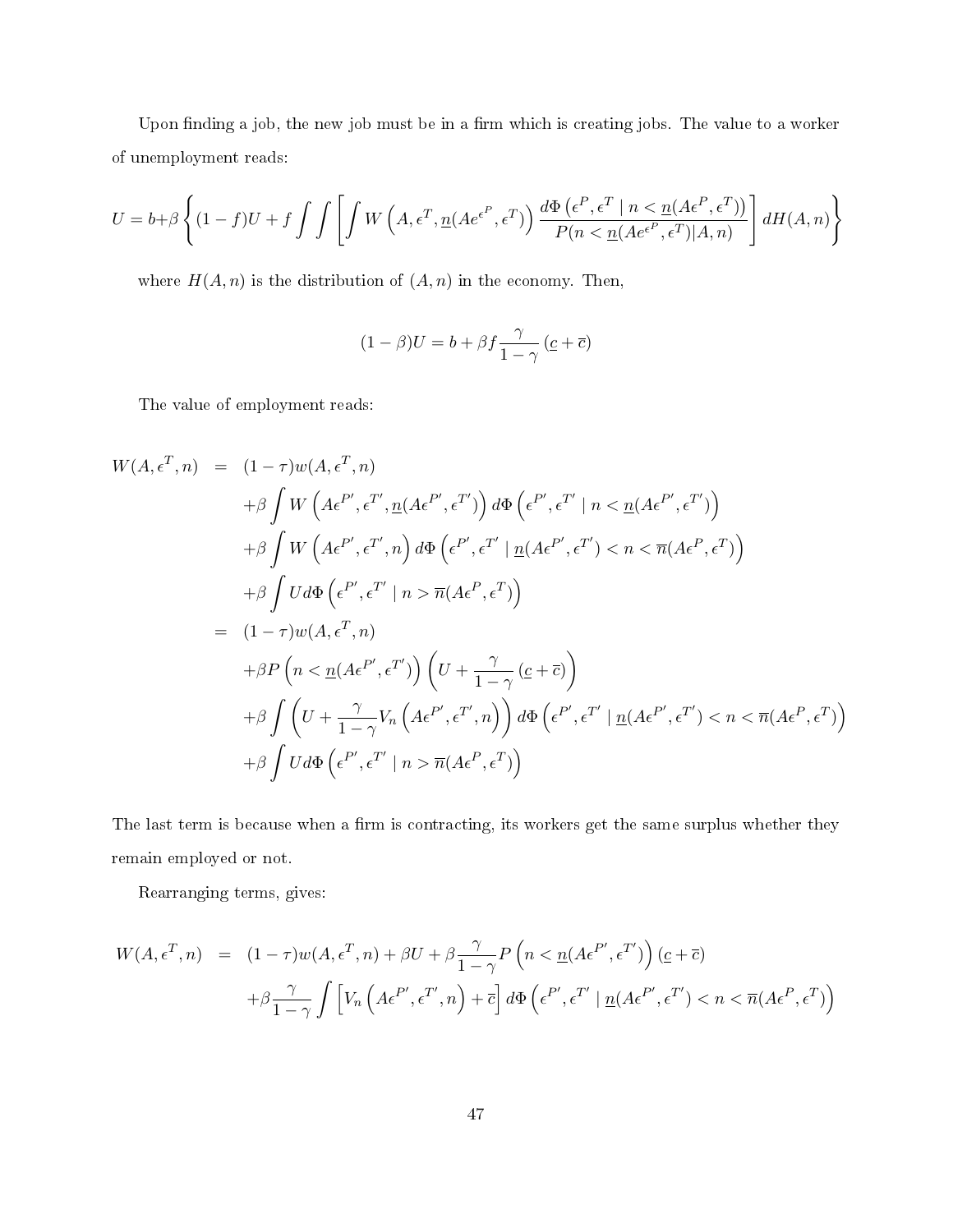It follows that workers surplus is:

$$
W(A, \epsilon^T, n) - U = (1 - \tau)w(A, \epsilon^T, n) - b + \beta \frac{\gamma}{1 - \gamma} \left( P\left(n < \underline{n}(A\epsilon^{P'}, \epsilon^{T'})\right) - f\right) (\underline{c} + \overline{c})
$$

$$
+ \beta \frac{\gamma}{1 - \gamma} \int \left[ V_n\left(A\epsilon^{P'}, \epsilon^{T'}, n\right) + \overline{c} \right] d\Phi\left(\epsilon^{P'}, \epsilon^{T'} \mid \underline{n}(A\epsilon^{P'}, \epsilon^{T'}) < n < \overline{n}(A\epsilon^{P}, \epsilon^{T}) \right)
$$

This must equal  $\frac{\gamma}{1-\gamma} \left[ V_n(A, \epsilon^T, n) + \overline{c} \right]$ . Then,

$$
(1 - \tau)w(A, \epsilon^T, n) - b + \beta \frac{\gamma}{1 - \gamma} \left( P\left(n < \underline{n}(A\epsilon^{P'}, \epsilon^{T'})\right) - f\right) (\underline{c} + \overline{c})
$$
  
+  $\beta \frac{\gamma}{1 - \gamma} \int \left[ V_n \left(A\epsilon^{P'}, \epsilon^{T'}, n\right) + \overline{c} \right] d\Phi \left( \epsilon^{P'}, \epsilon^{T'} \mid \underline{n}(A\epsilon^{P'}, \epsilon^{T'}) < n < \overline{n}(A\epsilon^{P}, \epsilon^{T}) \right)$   
=  $\frac{\gamma}{1 - \gamma} \alpha \left( e^{\epsilon^T} A \right)^{1 - \alpha} n^{\alpha - 1} - \frac{\gamma}{1 - \gamma} w(A, \epsilon^T, n) - \frac{\gamma}{1 - \gamma} w_n(A, \epsilon^T, n) n$   
+  $\beta \frac{\gamma}{1 - \gamma} \left[ -\overline{c}P(n > \overline{n}(A\epsilon^{\epsilon^P}, \epsilon^T) | A, n) + \underline{c}P(n < \underline{n}(A\epsilon^{\epsilon^P}, \epsilon^T) | A, n) \right]$   
+  $\beta \frac{\gamma}{1 - \gamma} \int V_n(A\epsilon^P, n, \epsilon^T) d\Phi \left( \epsilon^P, \epsilon^T \mid \underline{n}(A\epsilon^P, \epsilon^T) < n < \overline{n}(A\epsilon^P, \epsilon^T) \right)$   
+  $\frac{\gamma}{1 - \gamma} \overline{c}$ 

which simplifies to,

$$
(1 - \tau)w(A, \epsilon^T, n) = (1 - \gamma) b
$$
  
+ $\gamma \alpha \left(e^{\epsilon^T} A\right)^{1-\alpha} n^{\alpha-1} - \gamma w_n(A, \epsilon^T, n) n$   
+ $\overline{c}\gamma (1 - \beta (1 - f)) + \underline{c}\beta \gamma f$ 

The solution writes:

$$
w(A, \epsilon^T, n) = \frac{1}{1 - \tau} ((1 - \gamma) b + \overline{c}\gamma (1 - \beta (1 - f)) + \underline{c}\beta \gamma f)
$$

$$
+ \frac{\gamma \alpha}{1 - \tau - \gamma (1 - \alpha)} (e^{\epsilon^T} A)^{1 - \alpha} n^{\alpha - 1}
$$

 $w(A, \epsilon^T, n)$  is homogeneous of degree 0 in  $(A, n)$ .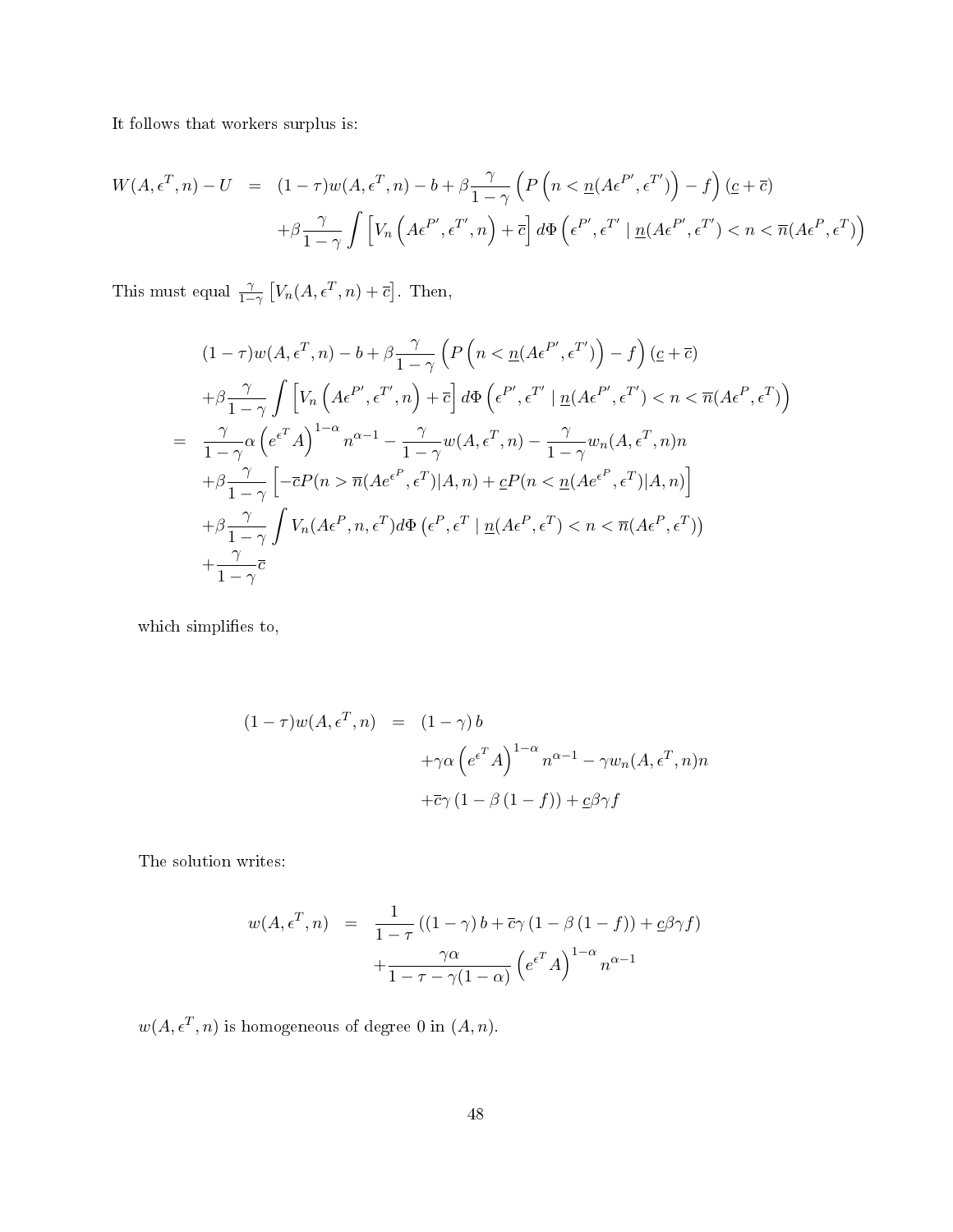#### C.3 Homogeneity

V is homogeneous of degree 1 in A and n. Define  $y = \frac{n}{A}$  $\frac{n}{A}$  Consider  $\lambda \geq 0$ .

$$
V(\lambda A_0, \epsilon^T, \lambda n_{-1})
$$
\n
$$
= \lambda A_0 \sup_{y_t, t \ge 0} E \sum_{t=0}^{\infty} \beta^t \frac{A_t}{A_0} \left\{ e^{\epsilon_t^T (1-\alpha)} y_t^{\alpha} - w(y_t, \epsilon_t^T) y_t - \frac{1}{\epsilon} \left( y_t - \frac{y_{t-1}}{\epsilon_t^{\epsilon_t}} \right)^+ - \frac{1}{\epsilon} \left( y_t - \frac{y_{t-1}}{\epsilon_t^{\epsilon_t}} \right)^- \Big| \lambda A_0, \lambda n_{-1} \right\}
$$
\n
$$
= \lambda V(A_0, \epsilon^T, n_{-1})
$$

with the constraint that  $\frac{y_{-1}}{e^{\epsilon_0^P}} = \frac{n_{-1}}{A_0}$  $\frac{a_{-1}}{A_0}$ . The result holds because  $\frac{y_{-1}}{e_0^{e_0^D}}$  and  $\frac{A_t}{A_0}$  for any t are not modified by such a transformation.

Define  $v(x, \epsilon^T) = V(1, \frac{n-1}{4})$  $\frac{n-1}{A}, \epsilon^T$  with  $x = \frac{n-1}{A}$  $\frac{a-1}{A}$ . v satisfies the Bellman equation:

$$
v(x, \epsilon^T) = \max_{y} \left\{ e^{(1-\alpha)\epsilon^T} y^{\alpha} - w(y, \epsilon^T) y - \underline{c}(y-x)^+ - \overline{c}(y-x)^- + \beta \int e^{\epsilon^P} v(y e^{-\epsilon^P}, \epsilon^T') d\Phi(\epsilon^P, \epsilon^T') \right\}
$$
(20)

## C.4 Properties of  $v$  and  $v_y$

Define

$$
d(y) = \int e^{\epsilon^P} v(y e^{-\epsilon^P}, \epsilon^{T'}) d\Phi(\epsilon^P, \epsilon^{T'})
$$

 $d(y)$  is written as the convolution of a normal density and a integrable function. Such a convolution is analytic from a well known property of the exponential family of distributions (see Theorem 9 in Lehmann (1986)). Therefore  $d(y)$  has derivatives of all order.

$$
d_y(y) = \int v_y(y e^{-\epsilon^P}, \epsilon^{T'}) d\Phi(\epsilon^P, \epsilon^{T'})
$$

Denote:

$$
K_w = \frac{1}{1-\tau} \left( (1-\gamma) b + \overline{c}\gamma \left( 1 - \beta \left( 1 - f \right) \right) + \underline{c}\beta \gamma f \right)
$$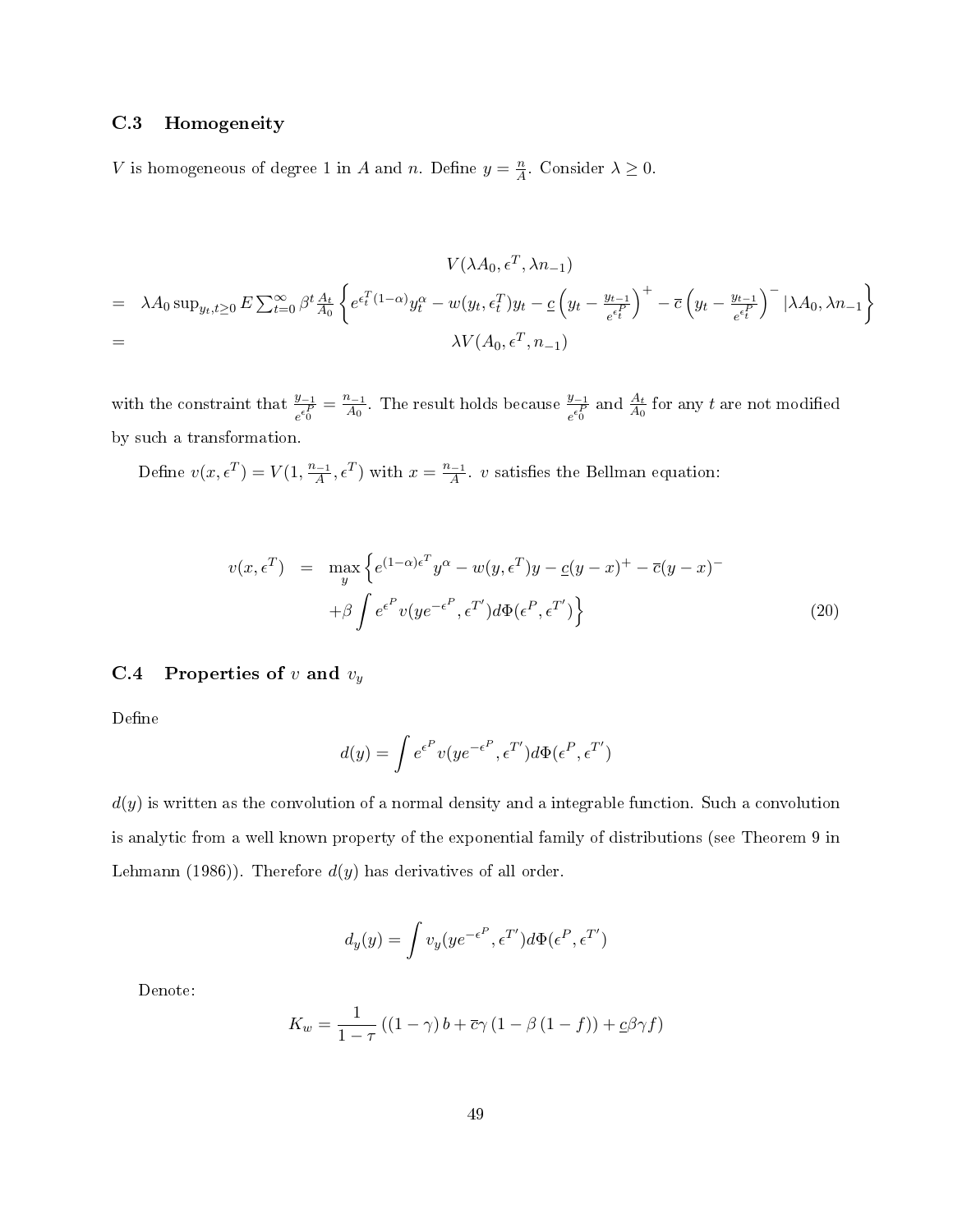Compute the following:

$$
w(y, 1, \epsilon^T) + w_y(y, 1, \epsilon^T) y = K_w + \frac{\gamma \alpha^2}{1 - \tau - \gamma (1 - \alpha)} e^{(1 - \alpha) \epsilon^T} y^{\alpha - 1}
$$

The FOC reads:

$$
\frac{\alpha(1-\tau-\gamma)}{1-\tau-\gamma(1-\alpha)}e^{(1-\alpha)\epsilon^T}\underline{y}(\epsilon^T)^{\alpha-1} - K_w - \underline{c} + \beta \int v_y(\underline{y}(\epsilon^T)e^{-\epsilon^P}, \epsilon^{T'})d\Phi(\epsilon^P, \epsilon^{T'}) = 0
$$
  

$$
\frac{\alpha(1-\tau-\gamma)}{1-\tau-\gamma(1-\alpha)}e^{(1-\alpha)\epsilon^T}\overline{y}(\epsilon^T)^{\alpha-1} - K_w + \overline{c} + \beta \int v_y(\overline{y}(\epsilon^T)e^{-\epsilon^P}, \epsilon^{T'})d\Phi(\epsilon^P, \epsilon^{T'}) = 0
$$

and it translates in the optimal policy:

$$
y(x, \epsilon^T) = \begin{cases} \frac{y(\epsilon^T)}{x} & \text{if } x < \underline{y}(\epsilon^T) \\ x & \text{if } \underline{y}(\epsilon^T) < x < \overline{y}(\epsilon^T) \\ \overline{y}(\epsilon^T) & \text{if } x > \overline{y}(\epsilon^T) \end{cases}
$$
(21)

also:

$$
v_y(x, \epsilon^T) = \begin{cases} \frac{c}{1 - \tau - \gamma(1 - \alpha)} e^{(1 - \alpha)\epsilon^T} x^{\alpha - 1} - K_w + \beta d_y(x) & \text{if } \underline{y}(\epsilon^T) < x < \overline{y}(\epsilon^T) \\ -\overline{c} & \text{if } x > \overline{y}(\epsilon^T) \end{cases}
$$

Then,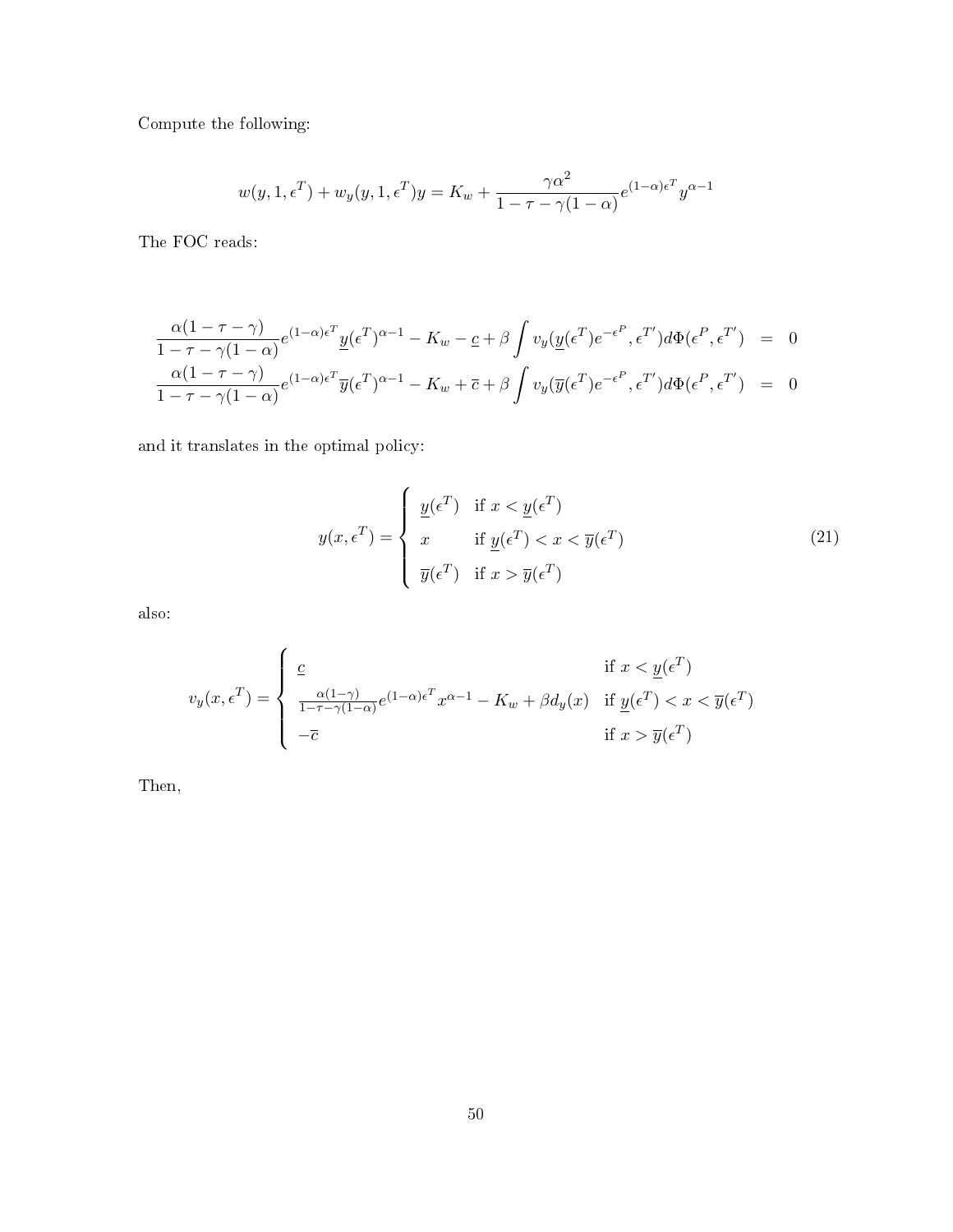$$
d_y(y) = \int v_y(y e^{-\epsilon^P}, \epsilon^{T'}) d\Phi(\epsilon^P, \epsilon^{T'})
$$
  
\n
$$
= cP \left( y e^{-\epsilon^P} < y(\epsilon^{T'}) \right)
$$
  
\n
$$
- \overline{c}P \left( y e^{-\epsilon^P} > \overline{y}(\epsilon^{T'}) \right)
$$
  
\n
$$
+ \frac{\alpha(1-\gamma)}{1-\tau-\gamma(1-\alpha)} y^{\alpha-1} \int e^{(1-\alpha)(\epsilon^{T'}+\epsilon^P)} d\Phi \left( \epsilon^P, \epsilon^{T'} \mid y(\epsilon^{T'}) < y e^{-\epsilon^P} < \overline{y}(\epsilon^{T'}) \right)
$$
  
\n
$$
+ K_w P \left( y(\epsilon^{T'}) < y e^{-\epsilon^P} < \overline{y}(\epsilon^{T'}) \right)
$$
  
\n
$$
+ \beta \int d_y \left( y e^{-\epsilon^P} \right) d\Phi \left( \epsilon^P, \epsilon^{T'} \mid y(\epsilon^{T'}) < y e^{-\epsilon^P} < \overline{y}(\epsilon^{T'}) \right)
$$

I examine the different components of  $d_{\boldsymbol{y}}.$ 

$$
P\left(ye^{-\epsilon^P} < \underline{y}(\epsilon^{T'})\right) = \int \bar{\Phi}_{\epsilon^P}\left(\log \frac{y}{\underline{y}(\epsilon^{T'})}\right) d\Phi_{\epsilon^T}(\epsilon^{T'})
$$
\n
$$
P\left(ye^{-\epsilon^P} > \overline{y}(\epsilon^{T'})\right) = \int \Phi_{\epsilon^P}\left(\log \left(\frac{y}{\overline{y}(\epsilon^{T'})}\right)\right) d\Phi_{\epsilon^T}(\epsilon^{T'})
$$

Define the function

$$
\lambda(a, b, c) = \int_{a}^{b} e^{c\epsilon^{P}} d\Phi_{\epsilon^{P}}(\epsilon^{P})
$$
  
=  $e^{\sigma_{\epsilon^{P}}^{2}} e^{\frac{c(c-1)}{2}} \left[ \Phi_{\sigma_{\epsilon^{P}}^{2}} \frac{c-1}{2}, \sigma_{\epsilon^{P}}^{2}}(b) - \Phi_{\sigma_{\epsilon^{P}}^{2}} \frac{c-1}{2}, \sigma_{\epsilon^{P}}^{2}(a) \right]$ 

Then,

$$
\int e^{(1-\alpha)\left(\epsilon^{T'} + \epsilon^P\right)} d\Phi\left(\epsilon^P, \epsilon^{T'} \mid \underline{y}(\epsilon^{T'}) < y e^{-\epsilon^P} < \overline{y}(\epsilon^{T'})\right)
$$
\n
$$
= \int e^{(1-\alpha)\epsilon^{T'}} \left[ \int e^{(1-\alpha)\epsilon^P} d\Phi_{\epsilon^P} \left(\epsilon^P \mid \underline{y}(\epsilon^{T'}) < y e^{-\epsilon^P} < \overline{y}(\epsilon^{T'})\right) \right] d\Phi_{\epsilon^T}(\epsilon^T)
$$
\n
$$
= \int e^{(1-\alpha)\epsilon^{T'}} \lambda \left( \log \left(\frac{y}{\overline{y}(\epsilon^{T'})}\right), \log \left(\frac{y}{\underline{y}(\epsilon^{T'})}\right), 1 - \alpha \right) d\Phi_{\epsilon^T}(\epsilon^T)
$$

Summarizing,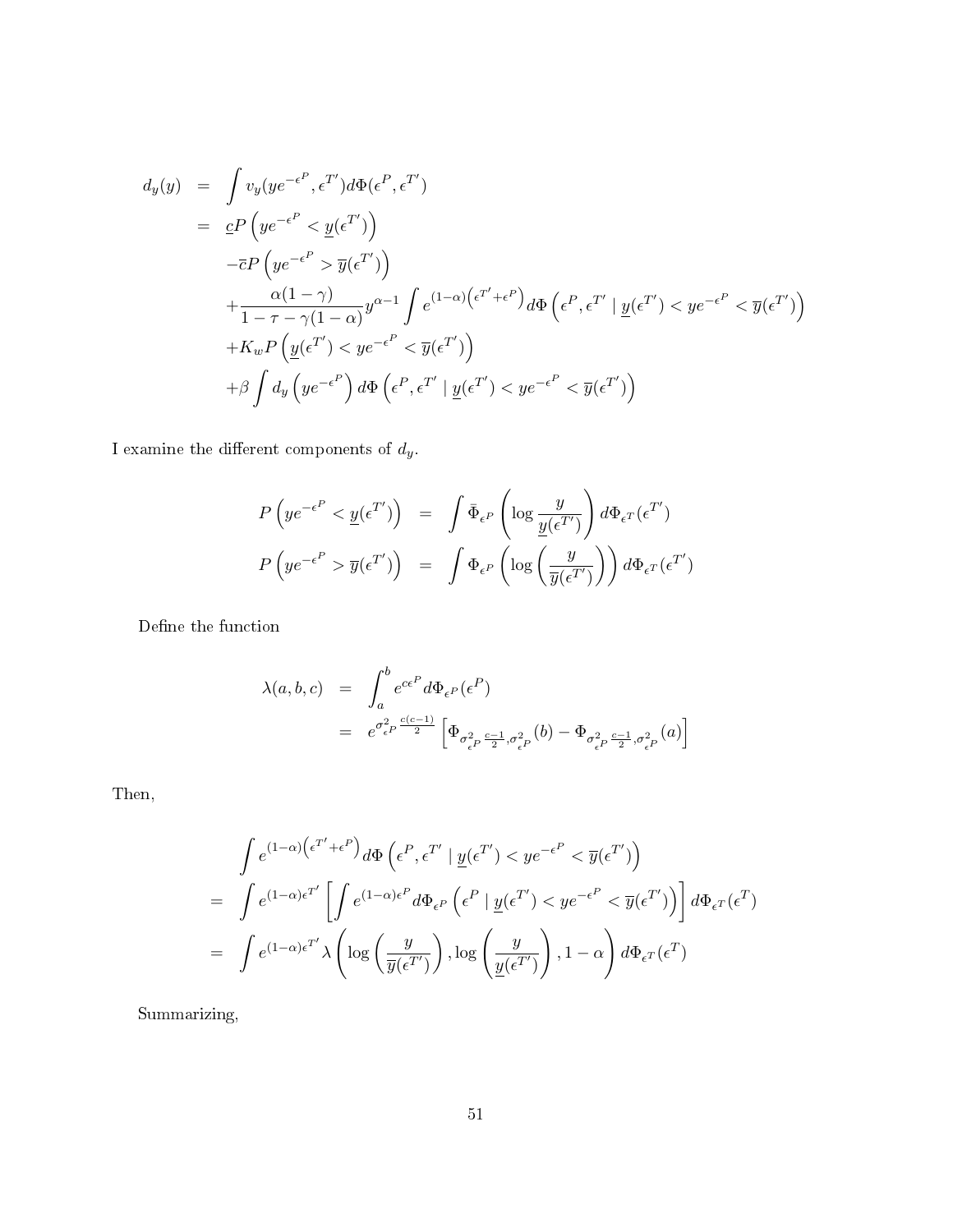$$
d_y(y) = \int \left\{ \underline{c} \overline{\Phi}_{\epsilon^P} \left( \log \frac{y}{\underline{y}(\epsilon^{T'})} \right) - \overline{c} \Phi_{\epsilon^P} \left( \log \left( \frac{y}{\overline{y}(\epsilon^{T'})} \right) \right) \right\}
$$
  

$$
+ \frac{\alpha(1-\gamma)}{1-\tau-\gamma(1-\alpha)} y^{\alpha-1} e^{(1-\alpha)\epsilon^{T'}} \lambda \left( \log \left( \frac{y}{\overline{y}(\epsilon^{T'})} \right), \log \left( \frac{y}{\underline{y}(\epsilon^{T'})} \right), 1-\alpha \right)
$$
  

$$
-K_w \left[ \Phi_{\epsilon^P} \left( \log \frac{y}{\underline{y}(\epsilon^{T'})} \right) - \Phi_{\epsilon^P} \left( \log \left( \frac{y}{\overline{y}(\epsilon^{T'})} \right) \right) \right]
$$
  

$$
+ \beta \left[ \int d' \left( y e^{-\epsilon^P} \right) d\Phi_{\epsilon^P} \left( \epsilon^P \mid \underline{y}(\epsilon^{T'}) < y e^{-\epsilon^P} < \overline{y}(\epsilon^{T'}) \right) \right] \right\} d\Phi_{\epsilon^T}(\epsilon^T)
$$
  
(22)

## D Solving the Model

I use a collocation method as described in Judd (1998).

## D.1 Parametrizing  $d_y(y)$  and Approximation Grids

Let  $\hat{d}_y(y; p)$  be the function used to approximate  $d_y(y; p)$  with p a vector of parameters. I assume it can be written as linear combination of a set of  $P$  known linearly independent basis function  $B_1, \ldots, B_n$ 

$$
\hat{d}_y(y;p) = \sum_{i=1}^P p_i B_i(y)
$$

whose basis coefficients  $p_1, \ldots, p_p$  are to be determined.

Consider  $Q$  Chebyshev interpolation nodes for y which has bounded support. The  $Q$  Chebyshev interpolation nodes on  $[-1, 1]$  are:

$$
z_q = -\cos\left(\frac{2q-1}{2Q}\pi\right)
$$

Adjust the nodes to the  $[y_{\min}, y_{\max}]$  interval:

$$
y_q = (z_q + 1) \frac{y_{\text{max}} - y_{\text{min}}}{2} + y_{\text{min}}
$$

Consider the change of variable  $q = \frac{\epsilon^T - \mu_{\epsilon}T}{\sqrt{2}}$  $\frac{-\mu_{\epsilon}T}{2\sigma_{\epsilon}T}$  such that  $\epsilon^T = \sqrt{\frac{2\sigma_{\epsilon}T}{\sigma_{\epsilon}T}}$  $2\sigma_{\epsilon}Tq + \mu_{\epsilon}T$  . Let q and h be a L-vectors of Gauss-Hermite nodes and weights for approximating the integral with respect to  $\epsilon^T$ .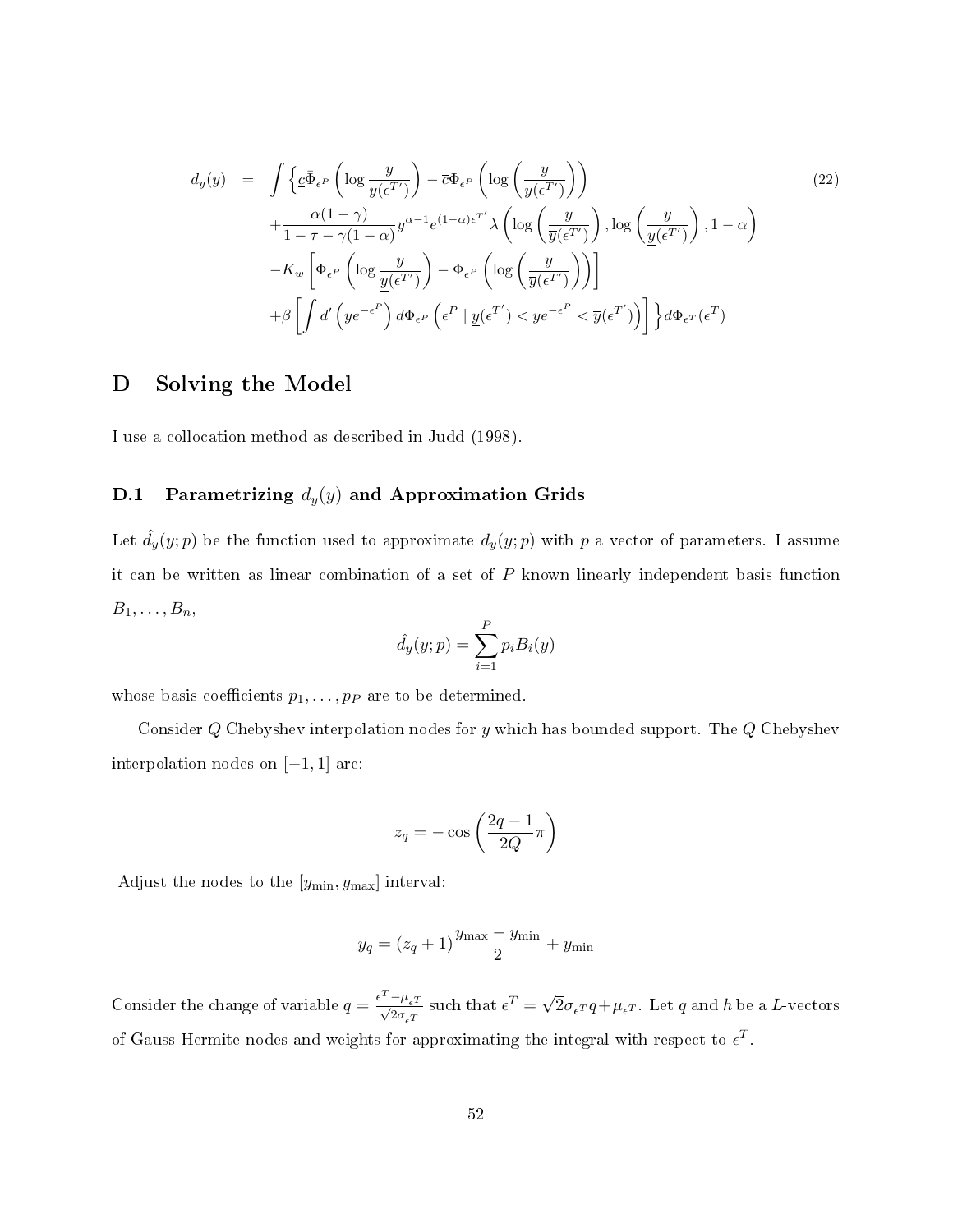Consider the function  $F(\epsilon^T)$  and the integral

$$
\int F(\epsilon^T) d\Phi_{\epsilon^T}(\epsilon^T) = \frac{1}{\sigma_T \sqrt{2\pi}} \int F(\epsilon^T) \exp\left(-\frac{(\epsilon^T - \mu_{\epsilon^T})^2}{2\sigma_{\epsilon^T}^2}\right) d\epsilon^T
$$

$$
= \pi^{-1} \int F\left(\sqrt{2}\sigma_{\epsilon^T}q + \mu_{\epsilon^T}\right) e^{-q^2} dq
$$

that can be approximated by

$$
\pi^{-1}\sum_{l=1}^{L}h_lF\left(\sqrt{2}\sigma_{\epsilon^T}q_l+\mu_{\epsilon^T}\right)
$$

For each  $l \in L$ , the following integral has to be approximated:

$$
\int d' \left( y e^{-\epsilon^P} \right) d\Phi_{\epsilon^P} \left( \epsilon^P \mid \underline{y}(\epsilon^T) < y e^{-\epsilon^P} < \overline{y}(\epsilon^T) \right)
$$
\n
$$
= \int_{\log \frac{\overline{y}(\epsilon^T)}{y}}^{\log \frac{y(\epsilon^T)}{y}} d' \left( y e^{-\epsilon^P} \right) d\Phi_{\epsilon^P} \left( \epsilon^P \right)
$$

Let  $q^p$  and  $h^p$  be the  $L^P$ -vectors of Gauss-Legendre nodes and weights over the interval  $[-1, 1]$ . Consider the linear tranformation  $q^p = 2 \frac{\epsilon^p - a}{b-a}$  $\frac{e^{p}-a}{b-a}$  implying  $dq^{p} = 2\frac{de^{p}}{b-a}$  and  $e^{p} = a + \frac{(q^{p}+1)(b-a)}{2}$  $rac{10-a}{2}$ . Consider the function  $F(\epsilon^P)$  and the integral

$$
\int_{a}^{b} F(\epsilon^{P}) d\Phi_{\epsilon^{P}}(\epsilon^{P}) = \frac{1}{\sigma_{T}\sqrt{2\pi}} \int_{a}^{b} F(\epsilon^{P}) \exp\left(-\frac{(\epsilon^{P} - \mu_{\epsilon^{P}})^{2}}{2\sigma_{\epsilon^{P}}^{2}}\right) d\epsilon^{P}
$$
\n
$$
= \frac{1}{\sigma_{T}\sqrt{2\pi}} \frac{b - a}{2} \int_{-1}^{1} F\left(a + \frac{(q^{p} + 1)(b - a)}{2}\right) \exp\left(-\frac{\left(a + \frac{(q^{p} + 1)(b - a)}{2} - \mu_{\epsilon^{P}}\right)^{2}}{2\sigma_{\epsilon^{P}}^{2}}\right) dq^{P}
$$

that can be approximated by

$$
\frac{1}{\sigma_T \sqrt{2\pi}} \frac{b-a}{2} \sum_{l^p=1}^{L^p} h_{l^p}^p F\left(a + \frac{\left(q_{l^p}^p + 1\right)(b-a)}{2}\right) \exp\left(-\frac{\left(a + \frac{\left(q_{l^p}^p + 1\right)(b-a)}{2} - \mu_{\epsilon^P}\right)^2}{2\sigma_{\epsilon^P}^2}\right)
$$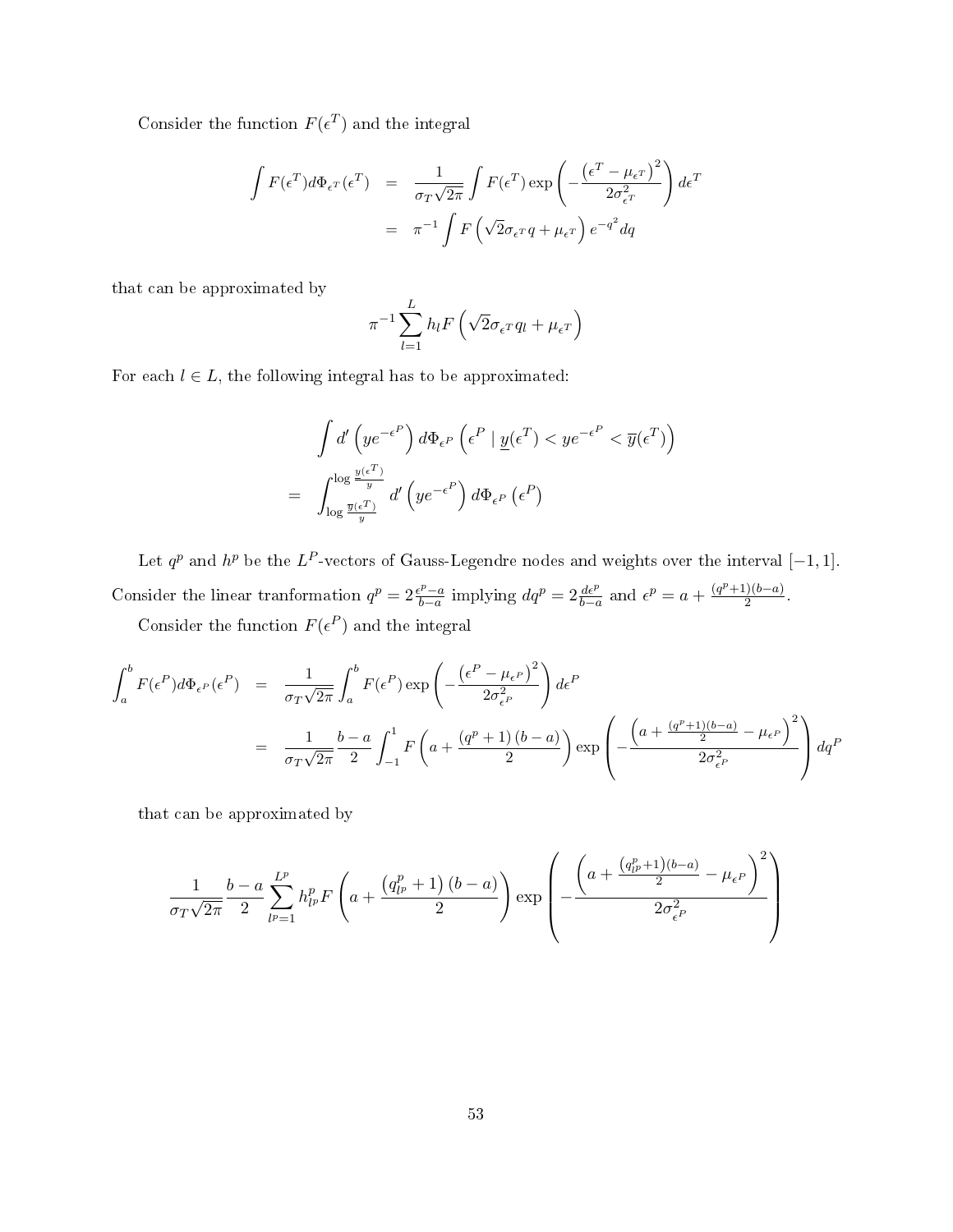## D.2 Contraction mapping for  $d_y$

The approximate contraction mapping condition for  $\boldsymbol{d_y}$  is then

$$
\hat{d}_{y}(y;p) = \pi^{-1} \sum_{l_1=1}^{L} h_{l_1}^T \times \left\{ \underline{c} \overline{\Phi}_{\epsilon^P} \left( \log \frac{y}{\underline{\hat{y}}(\epsilon_{l_1}^T)} \right) - \overline{c} \Phi_{\epsilon^P} \left( \log \left( \frac{y}{\overline{\hat{y}}(\epsilon_{l_1}^T)} \right) \right) \right\} \n+ \frac{\alpha(1-\gamma)}{1-\tau-\gamma(1-\alpha)} y^{\alpha-1} e^{(1-\alpha)\epsilon_{l_1}^T} \lambda \left( \log \left( \frac{y}{\overline{\hat{y}}(\epsilon_{l_1}^T)} \right), \log \left( \frac{y}{\underline{\hat{y}}(\epsilon_{l_1}^T)} \right), 1-\alpha \right) \n- K_w \left[ \Phi_{\epsilon^P} \left( \log \frac{y}{\underline{\hat{y}}(\epsilon_{l_1}^T)} \right) - \Phi_{\epsilon^P} \left( \log \left( \frac{y}{\overline{\hat{y}}(\epsilon_{l_1}^T)} \right) \right) \right] \n+ \beta \frac{1}{\sigma_T \sqrt{2\pi}} \frac{\log \frac{y(\epsilon^T)}{y} - \log \frac{\overline{y}(\epsilon^T)}{y}}{2} \n\times \sum_{l_2=1}^{L} h_{l_3}^P \exp \left( -\frac{\left( \epsilon_{l1l2}^P - \mu_{\epsilon^P} \right)^2}{2\sigma_{\epsilon^P}^2} \right) \hat{d}_{y} \left( y e^{-\epsilon_{l_1l_2}^P}; p \right) I \left[ \log \left( \frac{y}{\overline{\hat{y}}(\epsilon_{l_1}^T)} \right) \leq \epsilon_{l_1l_2}^P \leq \log \left( \frac{y}{\underline{\hat{y}}(\epsilon_{l_1}^T)} \right) \right] \right\}
$$

To solve for the unknown thresholds,  $k$  indexes values of  $\epsilon^T$  on a grid of size L. I apply a non-linear equations solver to:

$$
\frac{\alpha(1-\tau-\gamma)}{1-\tau-\gamma(1-\alpha)}e^{(1-\alpha)\epsilon_k^T}\underline{y}_k^{\alpha-1} - K_w - \underline{c} + \beta \hat{d}_y(\underline{y}_k; p) = 0
$$
  

$$
\frac{\alpha(1-\tau-\gamma)}{1-\tau-\gamma(1-\alpha)}e^{(1-\alpha)\epsilon^T}\overline{y}_k^{\alpha-1} - K_w + \overline{c} + \beta \hat{d}_y(\overline{y}_k; p) = 0
$$

with  $\overline{y}_k = \overline{y}(\epsilon_k^T)$  and  $\underline{y}_k = \underline{y}(\epsilon_k^T)$ .

# E Aggregation

#### E.1 The Economy

There is a mass of firms, normalized to one, and a mass of potential workers equal to the labor force,  $L$ .

In order to hire unemployed workers, firms must post vacancies. There is a matching function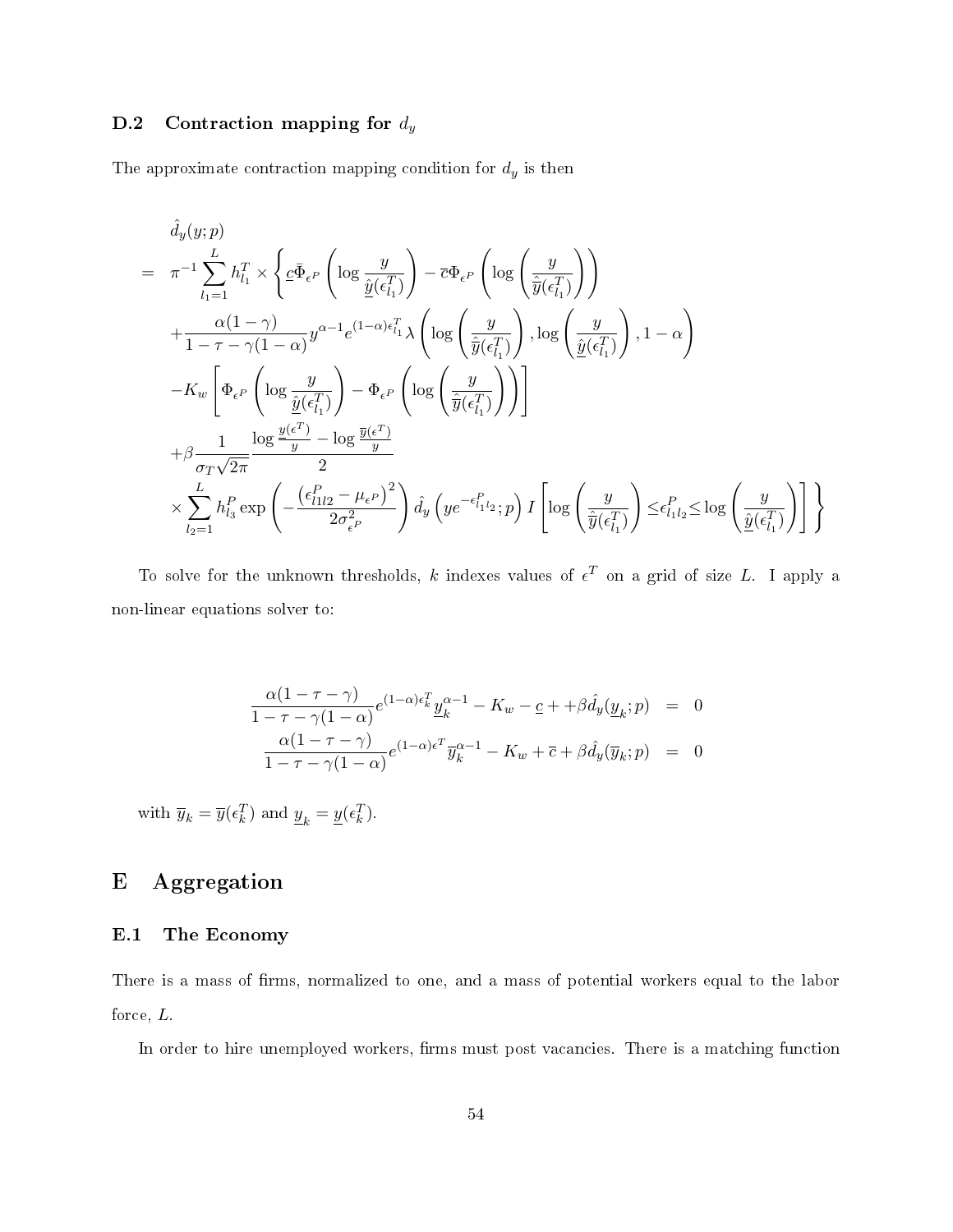$M = M(U, V)$  that regulates the number of job creation, M that the economy can sustain given that there are  $V$  vacancies and  $U$  unemployed workers. Vacancies are therefore filled with probability  $q=\frac{M}{V}$  $\frac{M}{V}$ . There is no aggregate uncertainty, thus,  $q < 1$  is a parameter taken as given by firms.

Using a law of large numbers, the cost of creating a job is deterministic. Hence, given the job filling probability, the firm can hire the exact number of workers it is willing to. The cost of creating jobs  $c$  can alternatively be interpreted as a cost of creating a vacancy. There is a flow cost per vacancy c that transform into job creation wih probability q. Then, the costs of creating a job is  $\underline{c} = \frac{c}{a}$  $\frac{c}{q}$  .

#### E.2 Stationary distribution of employment

A stationary distribution of productivity exists among incumbents. But because of permanent shocks, a stationary distribution of employment and output does not exists. It is necessary to introduce entry and exit to the model. Firms die with exogenous probability  $\lambda$ . Firms enter with a distribution  $H^e$ , no workers and at a constant flow  $\delta$ . Let  $\mu(A,n)$  be the stationary distribution of  $A, n$ .

For any measurable sets  $B, C$ :

$$
\mu'(B \times C) = (1 - \lambda) \int I \left\{ \sigma(Ae^{\epsilon^P}, \epsilon^T, n) \in B \right\} \times P(A^{\epsilon^P} \in C) \times \Phi(de^T) \times \mu(dA, dn)
$$

$$
+ \delta \times \int I \left\{ \sigma(Ae^{\epsilon^P}, \epsilon^T, 0) \in B \right\} \times P(A^{\epsilon^P} \in C) \times \Phi(de^T) \times H^e(dA)
$$

The total mass of firms T evolves according to  $T' = (1 - \lambda)T + \delta$ . To keep this number constant it must be:  $\lambda T = \delta$ . With  $T = 1$ , it means  $\delta = \lambda$ .

#### E.3 Aggregation and Steady State Equilibrium

The Number of unemployed is:

$$
U = L - \int \sigma(Ae^{\epsilon^P}, \epsilon^T, n) d\Phi(\epsilon^P, \epsilon^T) \times d\mu(A, n)
$$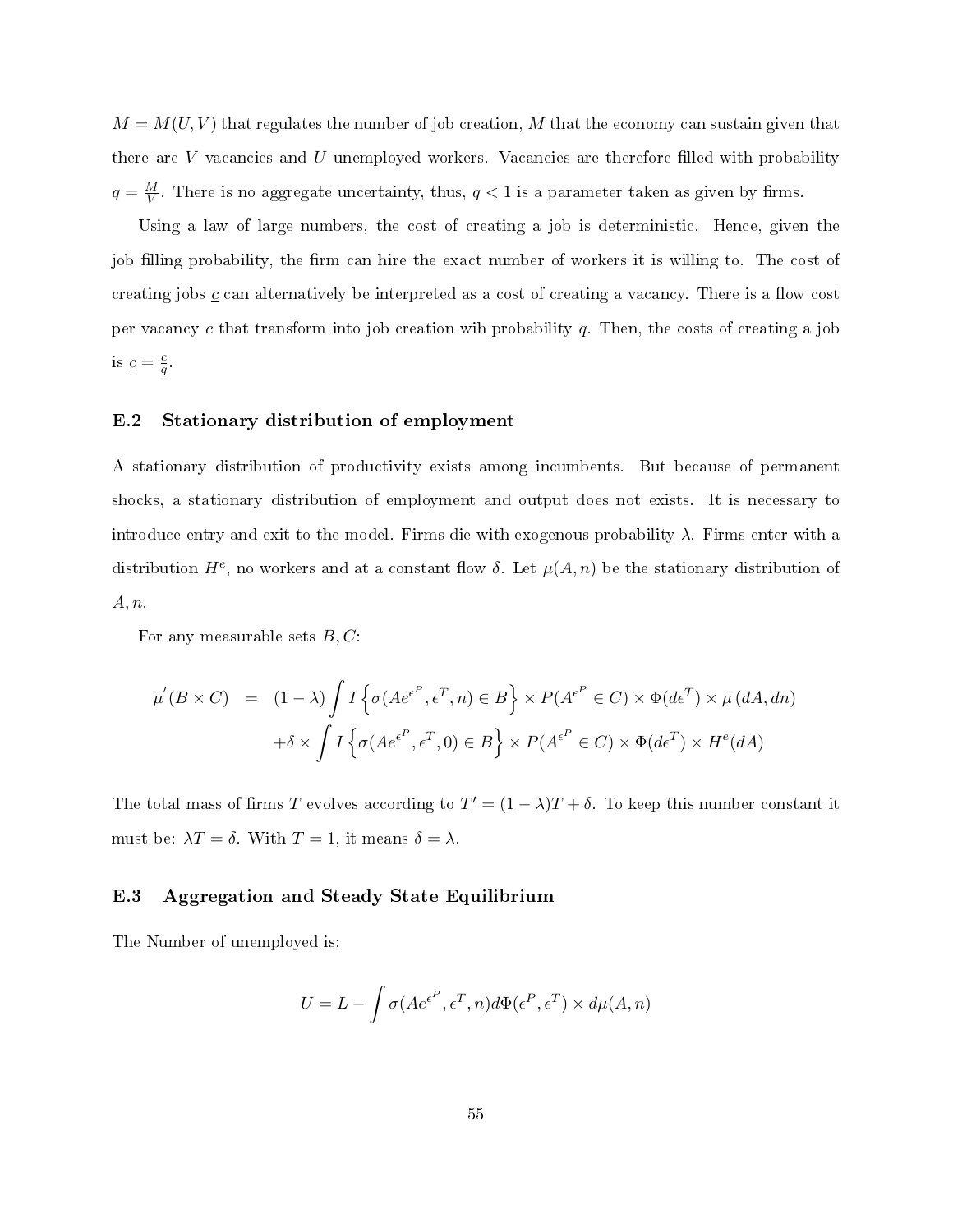The number of match is:

$$
M = \int (n'(A, \epsilon^T, n) - n) I\left\{ n'(A, \epsilon^T, n) > n \right\} \times d\Phi(\epsilon^P, \epsilon^T) \times d\mu(A, n)
$$

and accordingly, the number of vacancies is  $V = qM$ .

The job finding probability for a job-seeker writes:  $f = \frac{M(V, U)}{U}$  $\frac{V, U}{U}$ .

The number of separations is:

$$
S = \int (n - n'(A, \epsilon^T, n)) I\left\{ n'(A, \epsilon^T, n) \right\} \times d\Phi(\epsilon^P, \epsilon^T) \times d\mu(A, n)
$$

At the steady state, it holds:  $S = M$ .

# F The EM Algorithm

The EM algorithm is a general approach to maximum likelihood estimation for problems in which the data can be viewed as consisting as  $N$  multivariate observations  $(z_i,t_i)$  in which  $t_i$  is unobserved. For mixture models,  $z_i$  is observation for firm i and  $t_i = (t_{i1}, \ldots, t_{iK})$  is defined as:

$$
t_{ik} = \begin{cases} 1 & \text{if } z_i \text{belongs to group } k \\ 0 & \text{otherwise} \end{cases}
$$

The  $t_i$ 's are iid realizations from a multinomial distribution of one draw from  $K$  types with probability  $\lambda_1, ..., \lambda_K$ . The complete-data likelihood (say  $L_c$ ) is then:

$$
L_c(\Psi) = \prod_{i=1}^{N} \sum_{k=1}^{K} \left[ \lambda_k \phi_k(z_i; \mu_k, \Sigma_k) \right]^{t_{ik}}
$$
\n(23)

At each iteration j, given $\Psi^j$  the EM algorithm alternate between two steps.

1. E Step: Compute the conditional expectation of the complete-data log-likelihood  $L_c$  given the observed data and the current parameter estimated  $\Psi^j$ . From the linearity of  $L_c$  in the